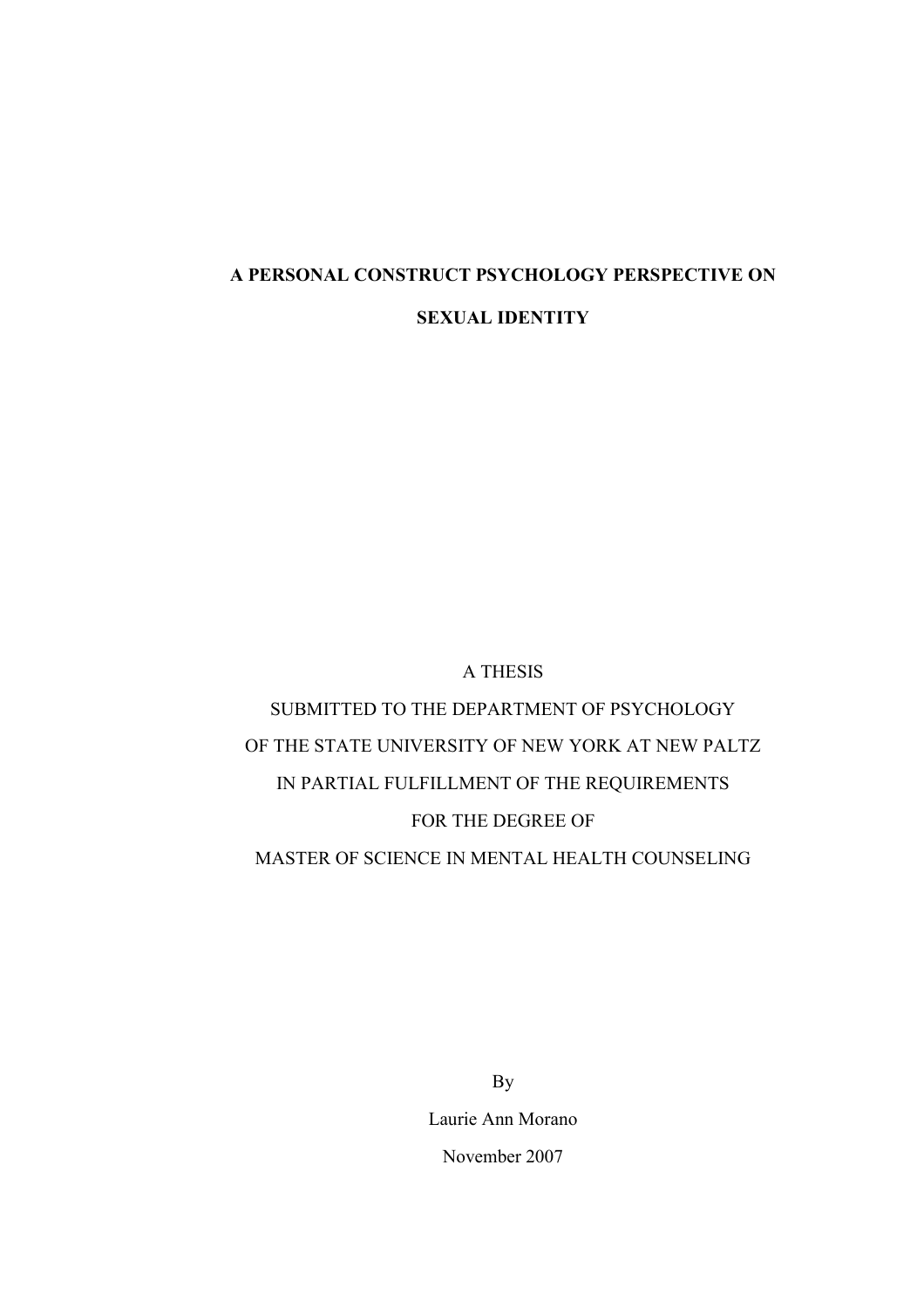# **Notice: Signature Page Not Included**

This thesis has been signed and approved by the appropriate parties.

The signature page has been removed from this digital version for privacy reasons.

The signature page is maintained as part of the official version of the thesis in print that is kept in Special Collections of Sojourner Truth Library at SUNY New Paltz.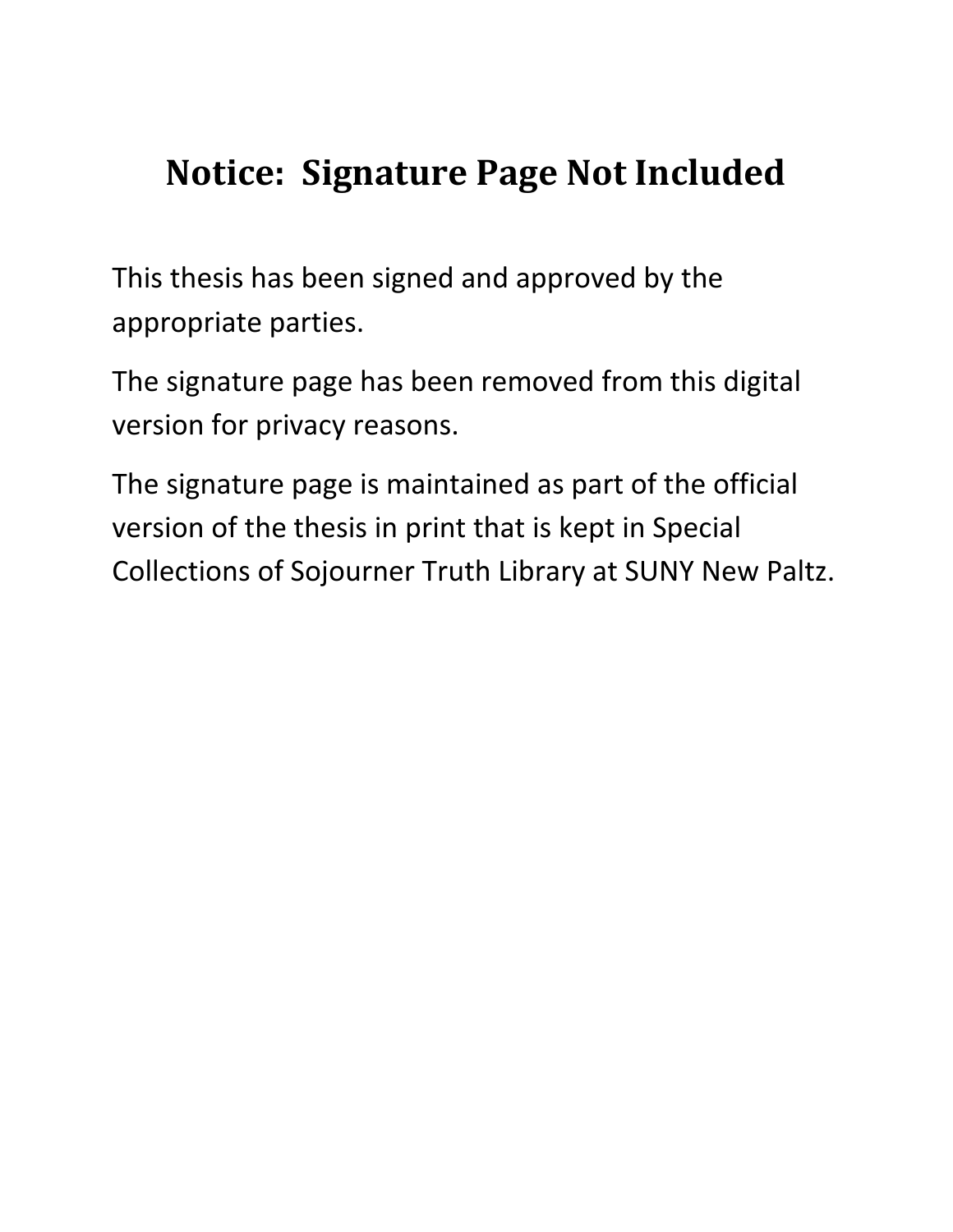# ACKNOWLEDGEMENTS

I would like to thank Dr. Jonathan Raskin for his patience and unwavering support during this process. I would also like to express my deepest gratitude to my love, Kristina. You knew just when to push me to work and just when to keep quiet when I should have been working, but was not – it was a fine line, but you walked it perfectly. Thank you to all my friends and family that believed I would finish this one day.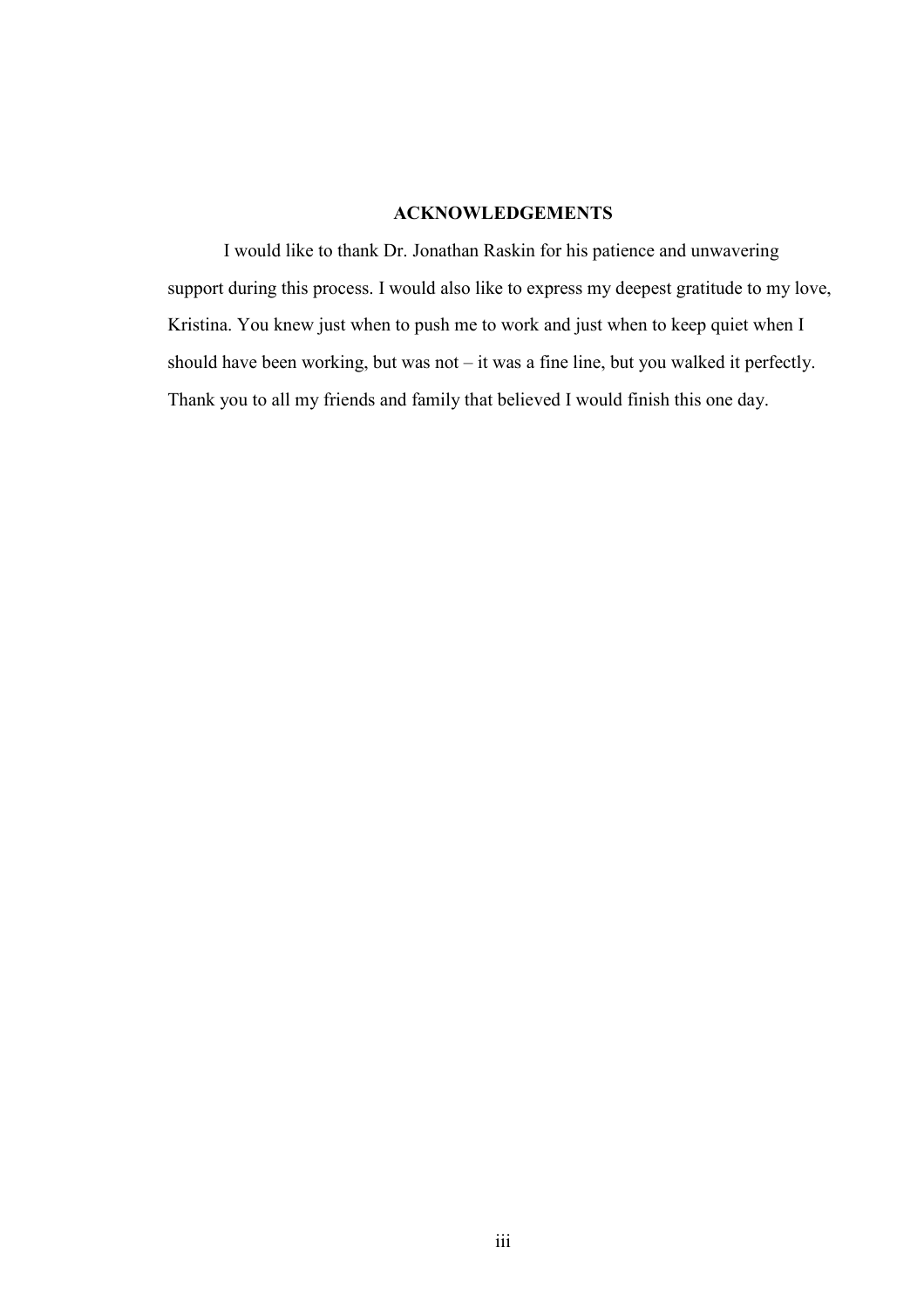# TABLE OF CONTENTS

| I.  |                                                                     |
|-----|---------------------------------------------------------------------|
| П.  |                                                                     |
| Ш.  |                                                                     |
|     | A Personal Construct Psychology Perspective on Sexual Identity      |
|     |                                                                     |
| IV. | Homosexual Identity Development Models4                             |
|     | Plummer's Interactionist Account of Male Homosexuality7             |
|     |                                                                     |
|     |                                                                     |
|     | Troiden's Ideal-Typical Model of Homosexual Identity Formation      |
|     |                                                                     |
| V.  |                                                                     |
|     |                                                                     |
|     | Sophie's Critical Examination of Stage Theories of Lesbian Identity |
|     |                                                                     |
|     |                                                                     |
|     |                                                                     |
|     |                                                                     |
| VI. |                                                                     |
|     |                                                                     |
|     |                                                                     |
|     |                                                                     |
|     |                                                                     |
|     |                                                                     |
|     | Fundamental Postulate and Anticipation32                            |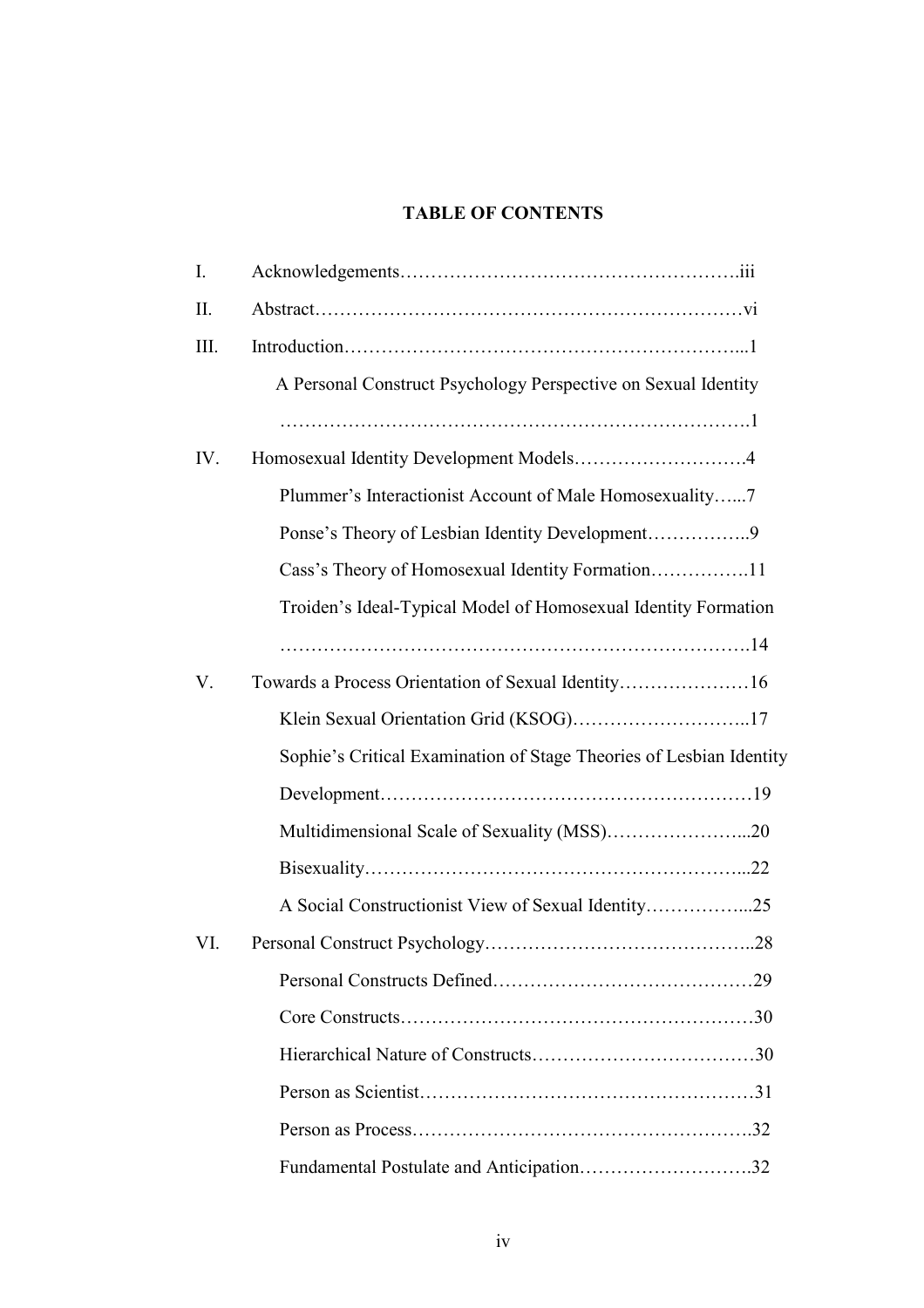| VII.  |                                                             |  |
|-------|-------------------------------------------------------------|--|
|       |                                                             |  |
|       |                                                             |  |
|       | Transitional Construing and Sexual Identity39               |  |
|       | Circumspection-Preemption-Control Cycle41                   |  |
|       |                                                             |  |
|       | Anxiety, Threat, and Hostility in Transitional Construing46 |  |
| VIII. |                                                             |  |
| IX.   |                                                             |  |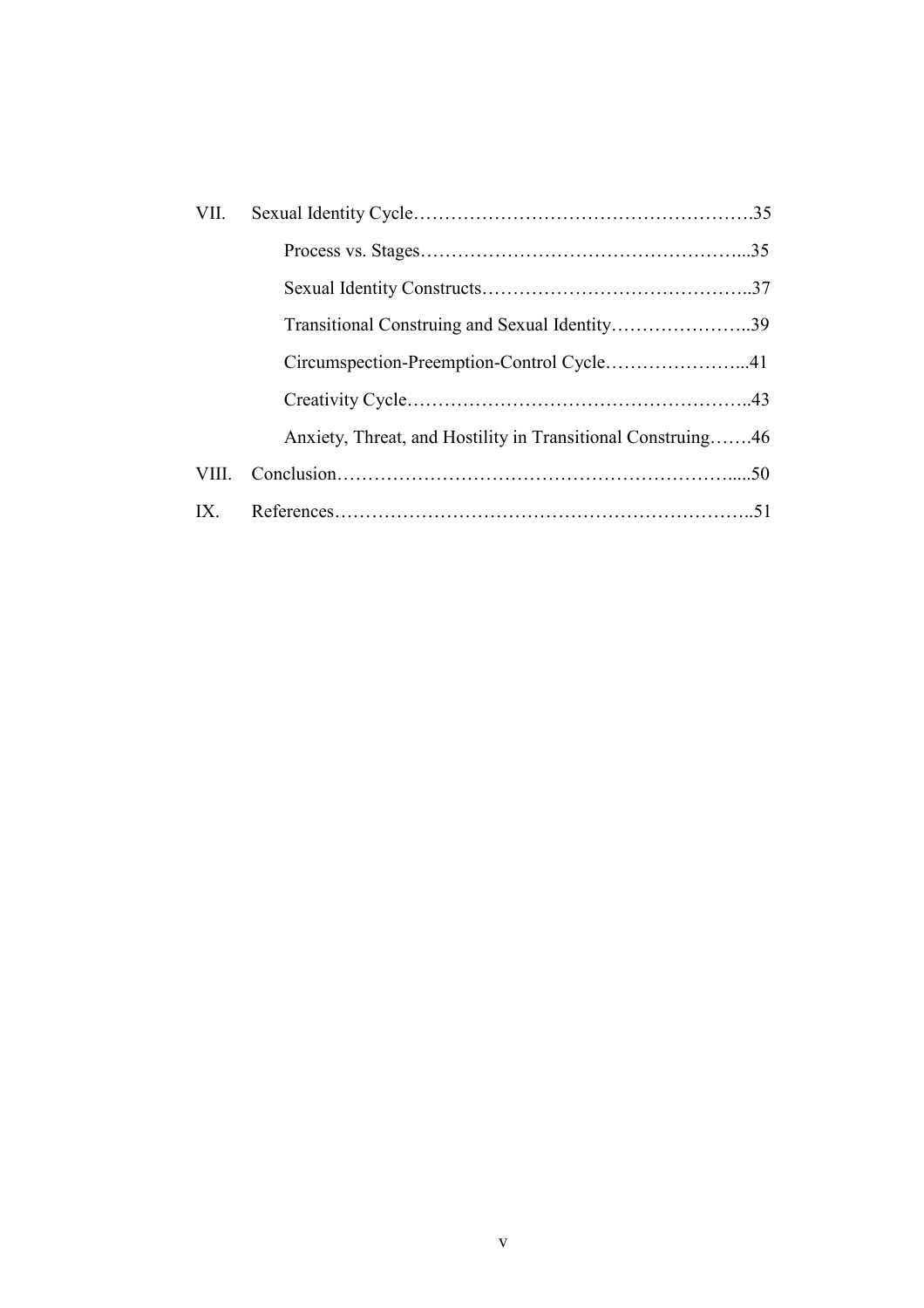# ABSTRACT

This paper examines four of the most widely known homosexual identity development models, as well as some of the literature that explores sexual identity as a fluid process. The suggestion is made that sexual identity can be created and recreated based on current individual feelings and experiences rather than by forcing identity to fit into already existing socially constructed categories. Personal Construct Psychology (PCP) is introduced as a theory that can be used to transform sexual identities over a lifetime. A Sexual Identity Cycle is presented using several PCP transitional construing concepts.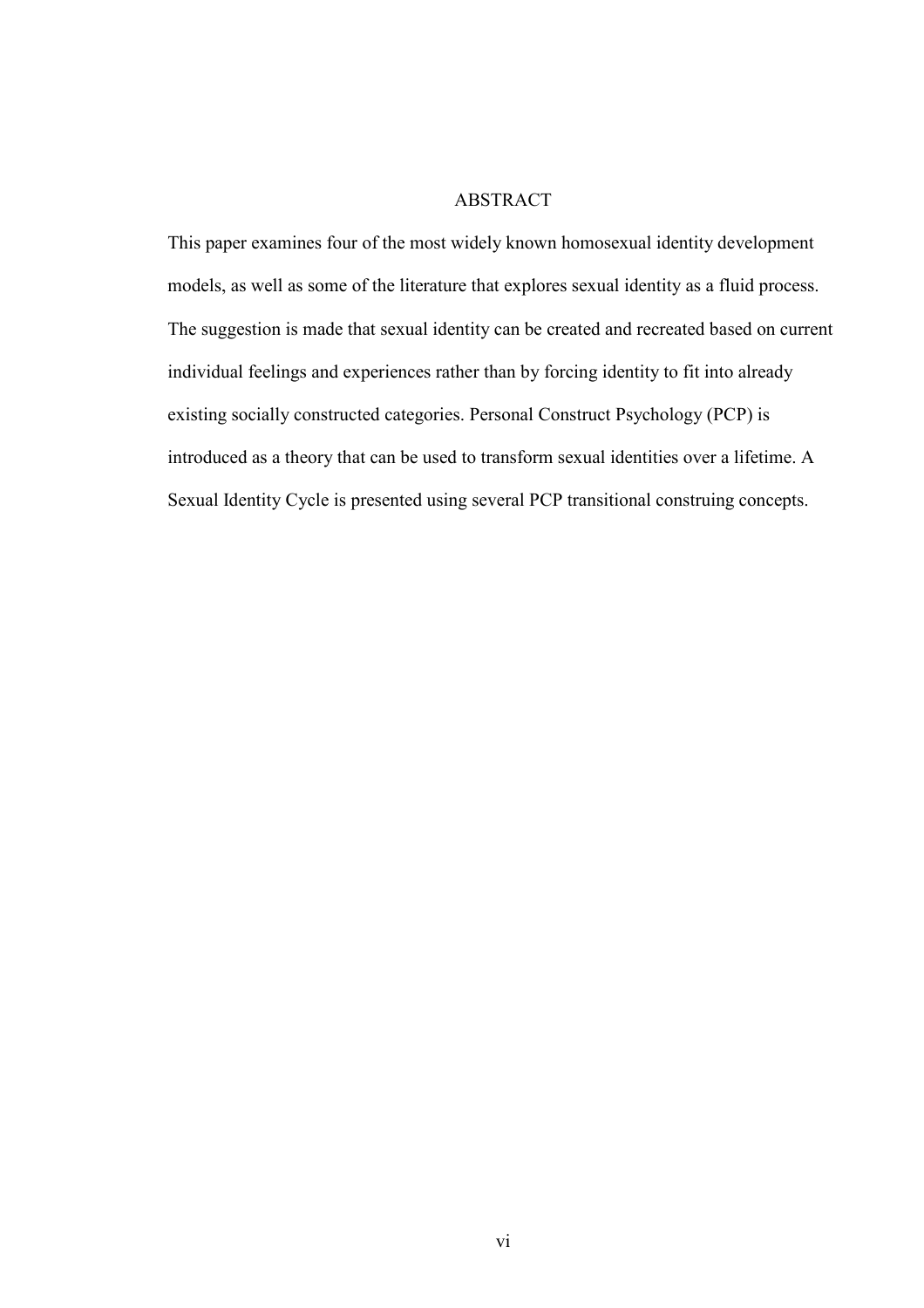#### INTRODUCTION

# A Personal Construct Psychology Perspective on Sexual Identity

 How do individuals come to define their sexual identities? Identity development models have been proposed to explain the trajectory of those individuals who do not conform to a heteronormative mold (Plummer, 1975; Ponse, 1978; Cass, 1979; Coleman, 1982; Chapman & Brannock, 1987; Troiden, 1989). But what about those who do not feel their sexual identities and experiences reflect either a heterosexual or a homosexual orientation? How do these individuals identify? A more interesting question might be: why is there a need to identify with a particular sexual orientation? Could the mere existence of these categories create a desire for human beings to squeeze into them even when they do not feel right?

 As human beings, we have a tendency to construct systematic categories that are used to explain and classify our feelings and behaviors, thus allowing us to label our identities. Subsequently, developmental models are created as tools that can help us anticipate the proper directions in which to move in an orderly fashion to successfully reach a designated category. Somewhere along the way we forget that these categories are essentially made up. Once they become commonplace, we marginalize the experiences of those who do not or cannot conform to them. Muehlenhard (2000) questioned the value of labeling people *homosexual* or *heterosexual*, "as if these were real categories, as if they somehow exist inside of people rather than being labels made up to describe people, as if everyone has to fit into one of these" (p. 102). These labels cultivate the expectation that human sexuality is a simple, definitive concept. This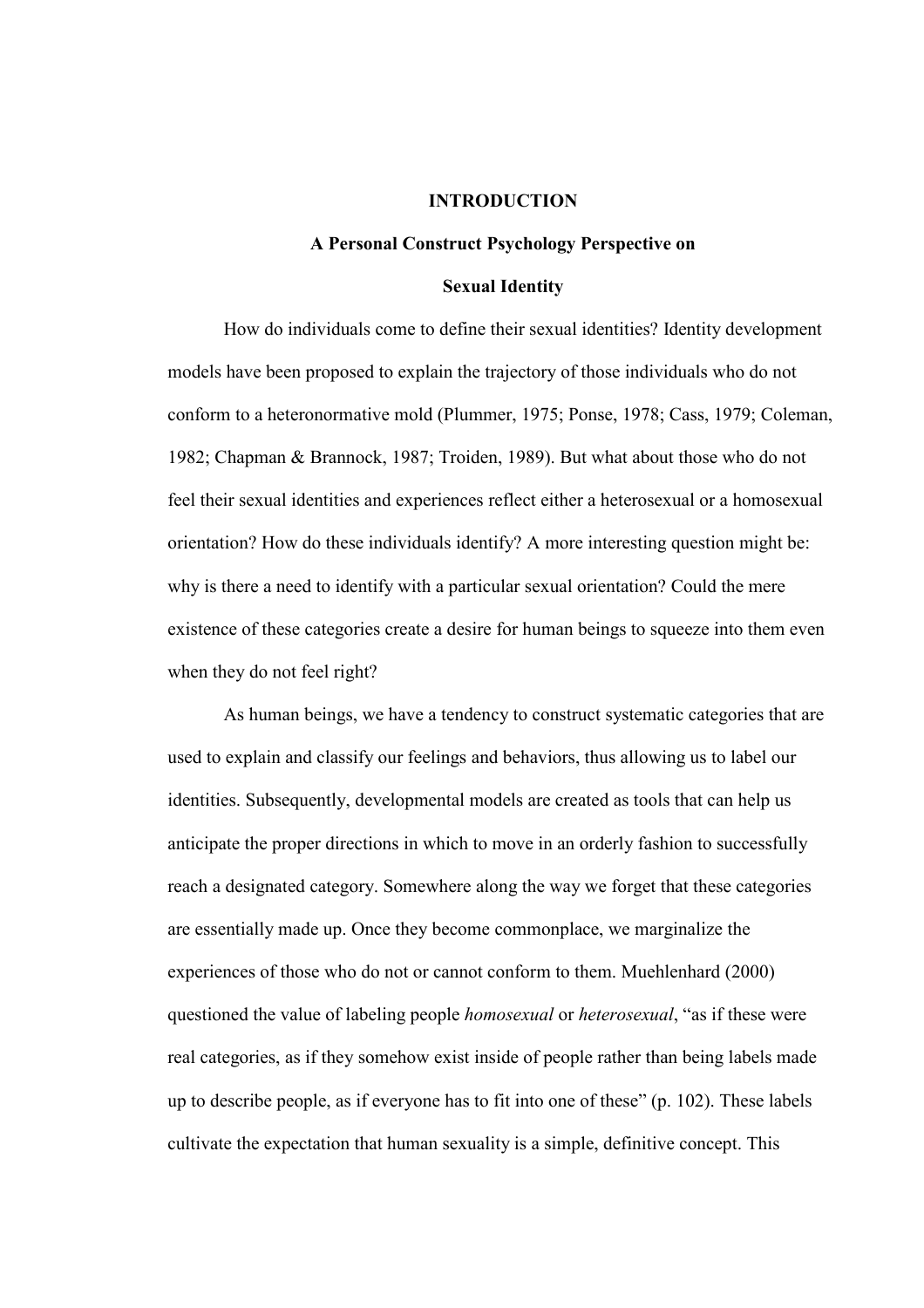expectation places limits on human sexual experience and can be psychologically harmful to individuals who feel they do not fit into one specific category of sexual identity.

 Several sexual identity development models suggest a number of stages that one should move through in order to replace the default heterosexual identity with a homosexual identity (Plummer, 1975; Ponse, 1978; Cass, 1979; Coleman, 1982; Chapman & Brannock, 1987; Troiden, 1989). The static nature of the categories and linearity of identity development models can potentially be problematic to individuals who do not feel that heterosexual *or* homosexual identities necessarily fit their experience. The idea that dividing sexuality into heterosexual and homosexual is limiting is not new. In a controversial and now infamous study on male sexual behavior, Kinsey, Pomeroy, and Martin (1948), contested the perceived bipolarity of human sexual experience:

 Only the human mind invents categories and tries to force facts into separated pigeon-holes. The living world is a continuum in each and every one of its aspects. The sooner we learn this concerning human sexual behavior the sooner we shall reach a sound understanding of the realities of sex. (p. 639)

 Kinsey et al. (1948) questioned the heterosexual/homosexual dichotomy and developed the Kinsey Scale, or K-scale, which marked 7 points on a continuum along which sexual experiences could be more accurately measured. They found that the majority of male sexual experiences reported in their study fell in the gradations between the polar opposites. Consequently, they incorporated the elusive concept of bisexuality as an alternative to exclusive heterosexuality or exclusive homosexuality. Bisexuality is the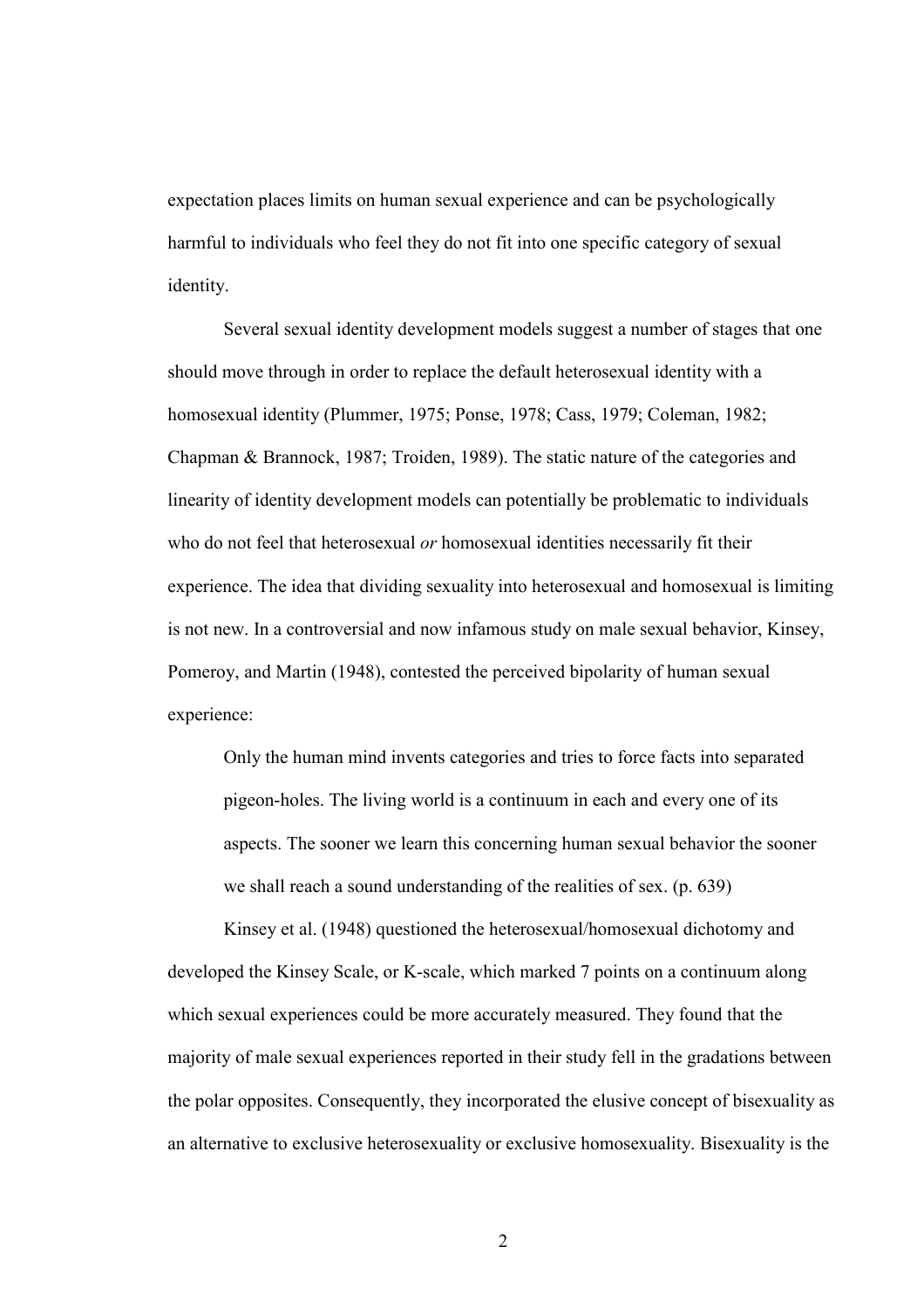idea that women and men can and may respond sexually to and form intimate sexual relationships with both the opposite and/or same sex. Similarly, Epting, Raskin, and Burke (1994) have suggested "it might be more productive to label all persons as bisexual (or, perhaps, 'multisexual'), and to eliminate the heterosexual-homosexual distinction entirely by attending instead to the infinite varieties of sexual experience" (p. 357). This suggestion allows for more fluidity among existing sexual categories and supports the notion that human experience is continuously changing and growing.

 Likewise, Rust (1993) has suggested that linear, stage-sequential models of sexual identity development require dichotomous thinking about sexuality and inhibit bisexual identification. Rust proposed that, instead of models that view unidirectional movement toward homosexual identity acquisition as the goal, a social constructionist model that embraces change and variation of self-identity over a lifetime might represent human sexual experience more accurately. In other words, a dichotomous view of sexual orientation ignores the diversity of human sexual experience in the present day sociopolitical context. Sexual identities have been reconceptualized from unidimensional to multidimensional models (Klein, Sepekoff, & Wolf, 1985; Berkey, Perelman-Hall & Kurdek, 1990). Researchers are continuously finding that sexual identity is far too complex to limit human beings to binary categories and monosexuality; consequently, human beings are increasingly challenging these assumptions and boundaries (Queen & Schimel, 1997).

 This paper examines the similarities between several of the most well known models of homosexual identity development and discusses how these models ignore other aspects of human sexual experience. In addition, it takes a look at the concept of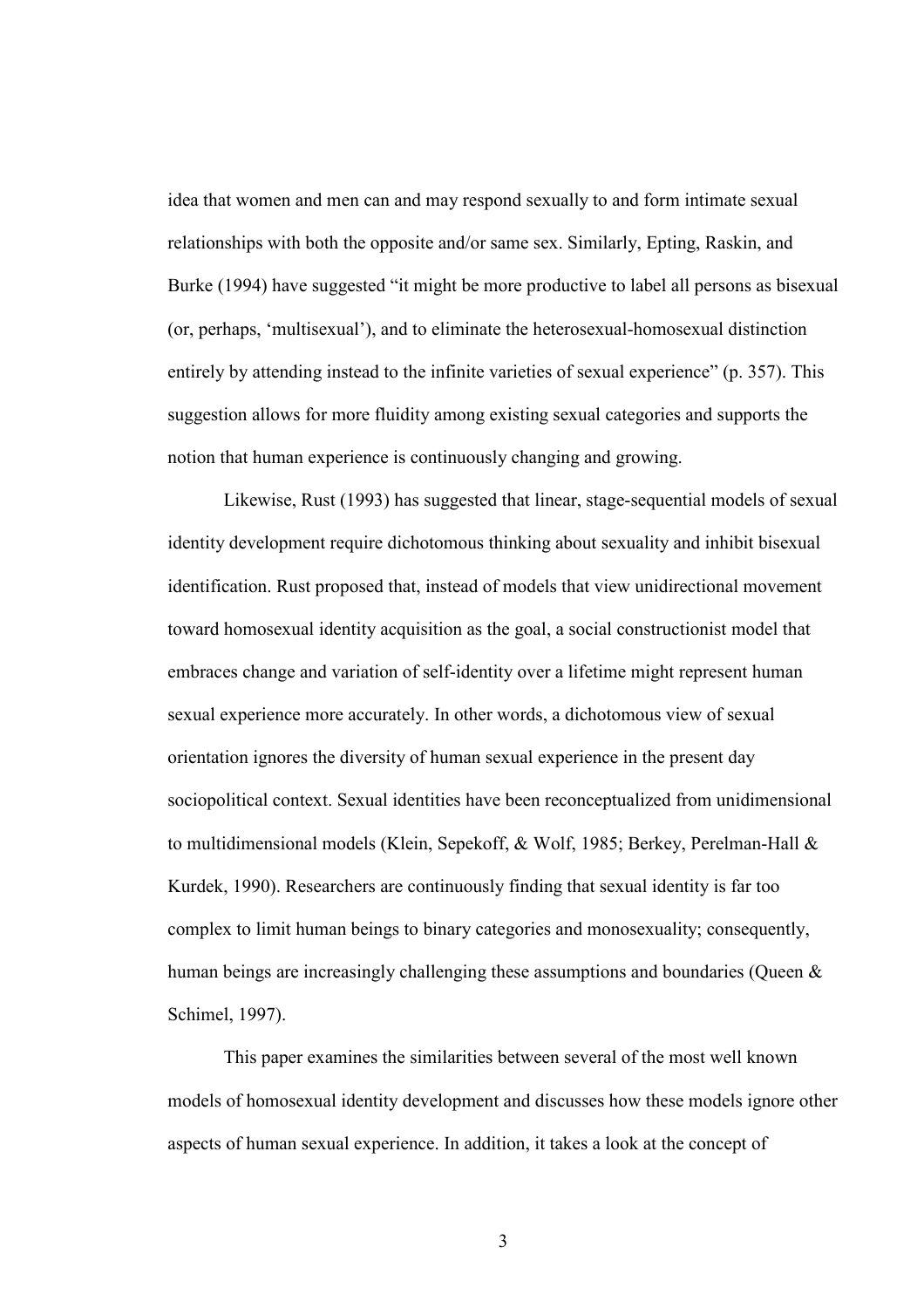bisexuality and how it has traditionally threatened monosexual identities to the extent that many of the early researchers refused to acknowledge bisexuality as an identity itself. While giving bisexual identity ample credit as a good starting point, the need and desire for even more permeable sexual identities is examined by exploring how a Personal Construct Psychology (PCP) perspective conceptualizes sexual identity in a way that permits one to create and recreate one's own sexual identity by embracing the multidimensionality of human sexual experience.

#### HOMOSEXUAL IDENTITY DEVELOPMENT MODELS

 The four developmental models reviewed constitute the most significant early efforts to bring the experiences of homosexual identity formation out of the closet. The development and evolution of these early models coincided with the depathologizing of homosexuality. In the late 1960's, the civil rights and women's movements paved the way for gay rights. The Stonewall riot on June 28, 1969 was the impetus for a full blown gay liberation movement. Thereafter know as the Stonewall Rebellion, the movement grabbed the attention of the media; gay organizations and publications emerged, and the voices of gay minorities could no longer be ignored (Faderman, 1991, 194-197).

 In 1973, the American Psychiatric Association removed the diagnosis of homosexuality from the official list of mental disorders (Adam, 1987). This monumental event paved the way for new research focusing on the unique issues of individuals going through the coming out process. It is no surprise that one of the first homosexual development models was introduced in 1975, shortly after the removal of homosexuality from the *DSM*. Plummer's (1975) account of the contemporary male homosexual experience was presented as a case study and the author acknowledged the need for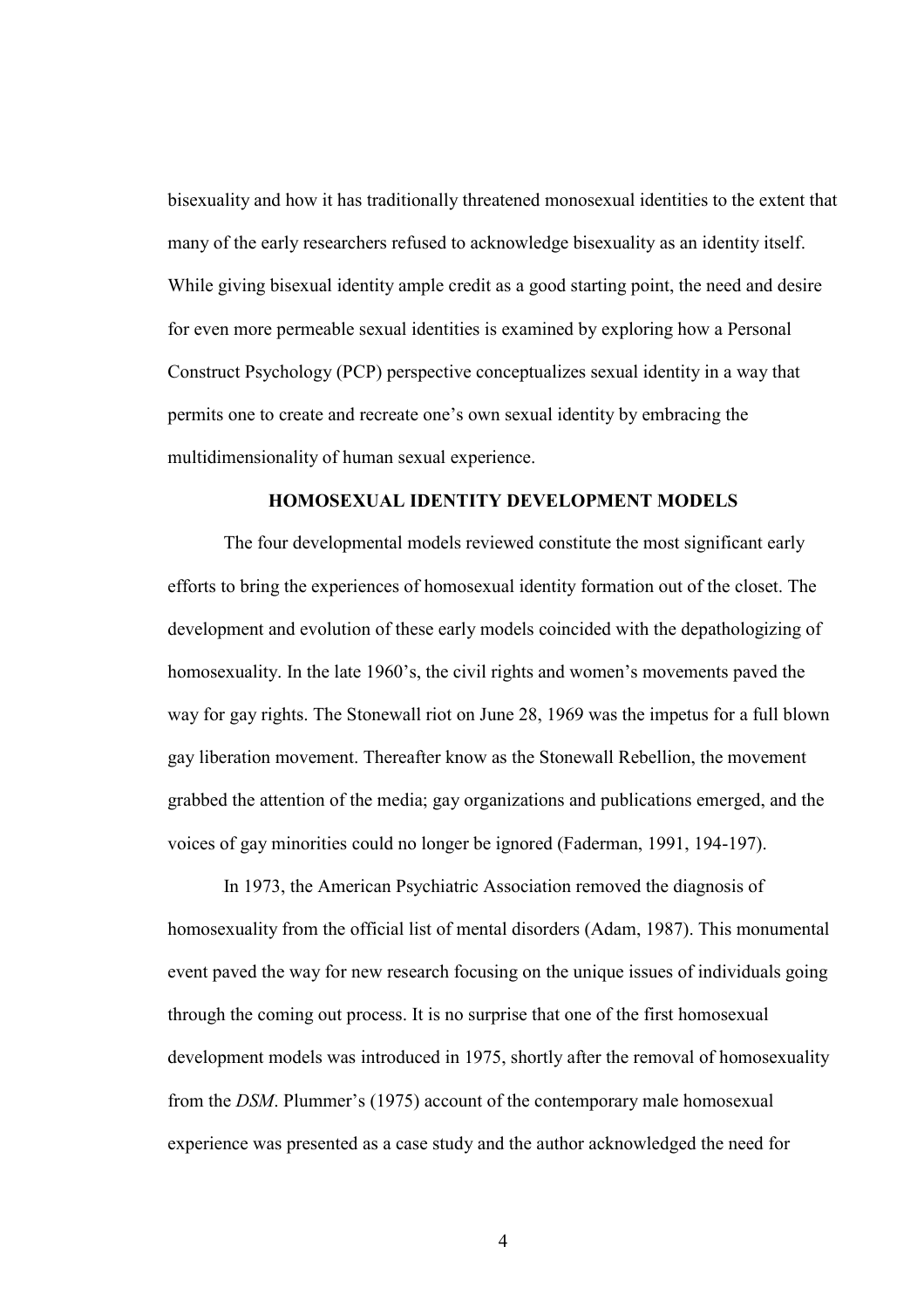further exploration. Although this study was non-empirical, it laid much of the groundwork for subsequent research and many of the homosexual identity development models that followed were influenced by Plummer's theory.

 Over the next decade, several other homosexual identity development models were introduced (Ponse, 1978; Cass, 1979; Coleman; 1982; Chapman & Brannock, 1987; Troiden, 1988). Each of these models presented homosexual identity formation as a stage sequential experience, beginning with an assumed default heterosexual identity and ending with a fully actualized homosexual identity. Although each of the models has varying stages and uses slightly different vocabulary, the similarities are quite evident. Figure 1 condenses the information from four of the models in order to allow for a sideby-side comparison.

 Sexual identity is generally considered a static condition within these models. Heterosexual and homosexual identities are considered mutually exclusive opposites. Any vacillation among the middle stages or outright abandonment of the "process" is considered to be a sign of uncertainty and/or unwillingness to commit to a homosexual lifestyle. These models do not consider that one who does not acquire a homosexual identity might be exploring or creating other, more fitting alternatives.

 Below, a brief overview of four models of homosexual identity formation is presented. These models were chosen because the researchers were pioneers in the field of homosexual identity development and each of these models is still discussed today. Plummer's (1975) model was one of the very first accounts of male homosexual identity development. Ponse (1978) focused on lesbian identity development. Cass (1979) generalized homosexual identity formation for both gay men and lesbians. Troiden's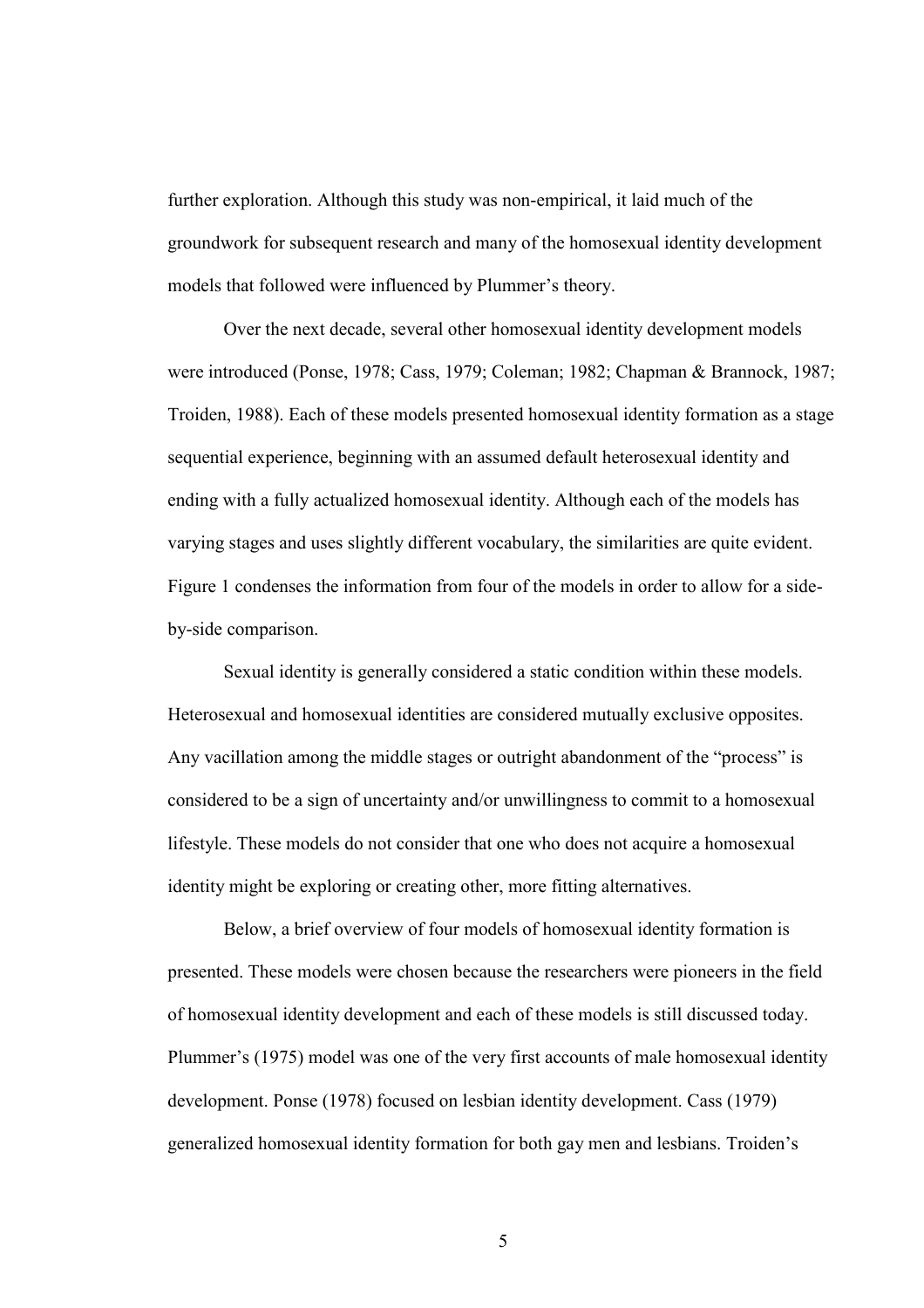(1988) model was influenced by Plummer's (1975) model; however, like Cass (1979) Troiden described the homosexual identity formation experiences of gay men and lesbians. In addition to the description of the four homosexual identity development models, the notion of bisexuality as understood by these theorists is discussed. The lack of validity given to bisexuality as a separate but equal category of sexual expression is clearly illustrated in each of the following models.

| <b>Stage</b><br><b>Descriptions</b> | <b>Plummer</b><br>(1975) | Ponse<br>(1978)             | Cass<br>(1979)        | <b>Troiden</b><br>(1988)  |
|-------------------------------------|--------------------------|-----------------------------|-----------------------|---------------------------|
|                                     | Male                     | Lesbian                     | Homosexual            | Homosexual                |
|                                     | Homosexual               |                             |                       |                           |
|                                     |                          | Identity                    | Identity              | Identity                  |
|                                     | <i>Identity</i>          | Development                 | Formation             | Formation                 |
|                                     | Development              |                             |                       |                           |
| <b>Feelings that</b>                | Sensitization            | Subjective                  | Identity              | Sensitization             |
| one is somehow<br>different from    |                          | sense of being<br>different | Confusion             |                           |
| heterosexual                        |                          |                             |                       |                           |
| others                              |                          |                             |                       |                           |
|                                     |                          |                             |                       |                           |
| <b>Increased</b>                    | Signification $&$        | Feelings have               | Identity              | <b>Identity Confusion</b> |
| awareness of                        | Disorientation           | homosexual                  | Comparison            |                           |
| same-sex                            |                          | significance                |                       |                           |
| attractions                         |                          |                             |                       |                           |
|                                     |                          | Acceptance                  |                       |                           |
| Begins to self-                     |                          | of feelings $\&$<br>their   |                       |                           |
| define and                          |                          | implications                | Identity              |                           |
| disclose new                        | Coming Out               |                             | Tolerance             | Identity                  |
| identity                            |                          |                             |                       | Assumption                |
| <b>Seeks out others</b>             |                          | Lesbian                     | Identity              |                           |
| for support and                     |                          | community                   | Acceptance            |                           |
| same-sex                            |                          | sought out                  |                       |                           |
| exploration                         |                          | Involvement                 |                       |                           |
|                                     |                          | in same sex                 |                       |                           |
| <b>Commitment</b> to                | Stabilization            | relationship                | <b>Identity Pride</b> | Commitment                |
| homosexual                          |                          |                             |                       |                           |
| identity is made                    |                          |                             |                       |                           |
|                                     |                          |                             |                       |                           |
| Homosexual                          |                          |                             | Identity              |                           |
| identity viewed                     |                          |                             | Synthesis             |                           |
| as one aspect of<br>whole self      |                          |                             |                       |                           |
|                                     |                          |                             |                       |                           |
|                                     |                          |                             |                       |                           |

Figure 1 Side-by-Side Comparison of Four Homosexual Identity Development Models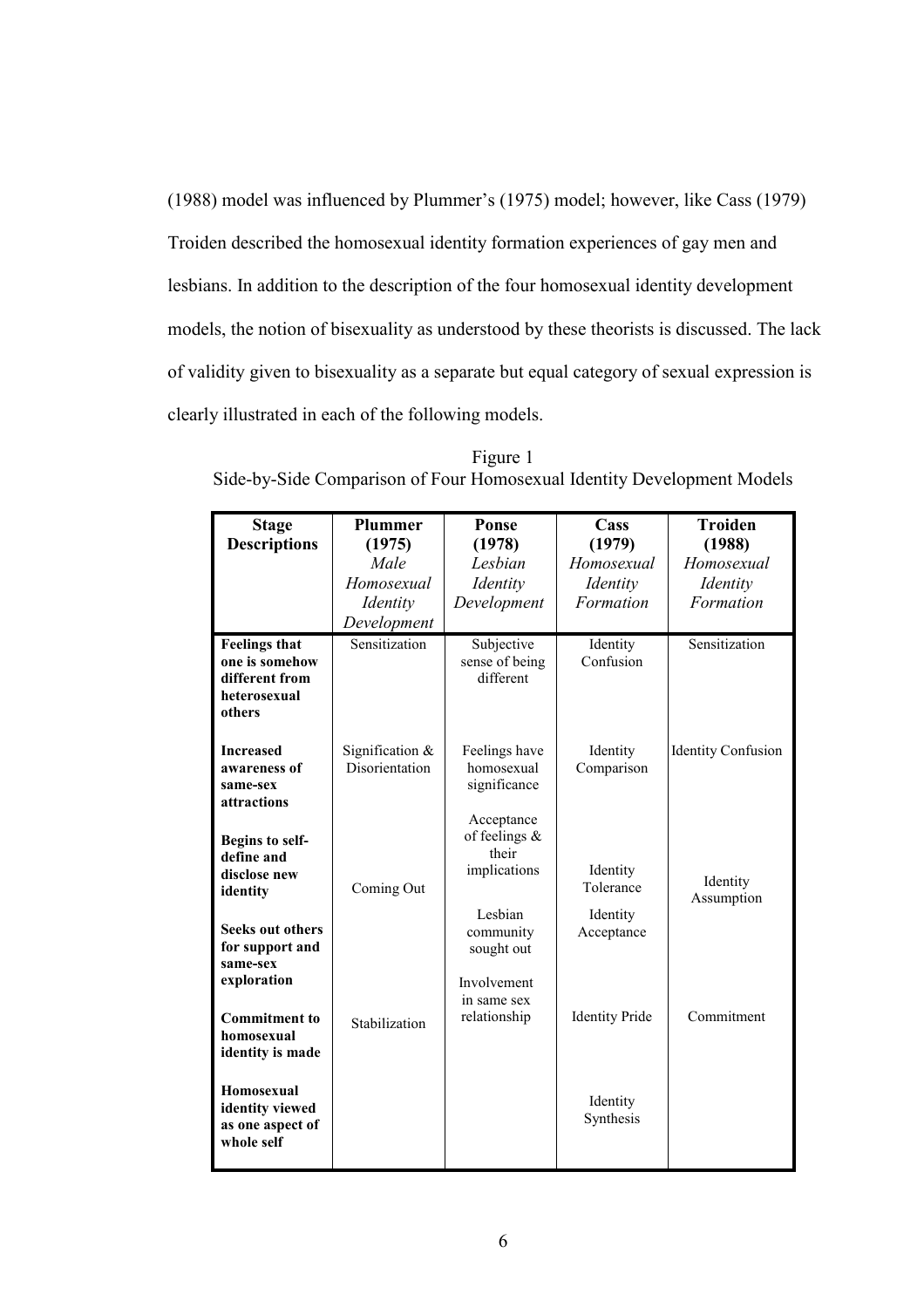#### Plummer's Interactionist Account of Male Homosexuality

 Plummer (1975) suggested that an *interactionist* approach to sexuality would address the socially constructed nature of sexual meanings and he used this approach in the development of his account of male homosexuality. Interactionism proposes that the world is socially constructed by human beings through language, signs, and symbols that attach meanings to objects, ideas, and behaviors. Human beings react towards objects and each other based on the meanings they have for them and the symbolic meanings given to objects, ideas, and behaviors are communicated through this interaction (Howard, 2000). For the interactionist, the roles that others play in influencing individual thoughts, actions, and personal meaning cannot be underestimated.

#### Plummer's Four Career Stages

 Plummer (1975) proposed four *career stages* through which the male homosexual progresses. *Sensitization* is when an individual comes to potentially perceive himself as homosexual. Some possible sources for homosexual interpretation could be gender confusion or feeling different from other males, a same-sex "crush," or a sexual experience with another male. *Signification and Disorientation* is an increasing selfawareness and the resulting anxiety and confusion surrounding the identification with homosexuality. Because distinctions between male and female behavior are so valued and reinforced, this stage can result in confusion regarding the individual's core-identity. The devaluation and deviant status of homosexuality may result in feelings of guilt, shame, and isolation. *Coming Out* is when, through self-recognition, the individual adopts a homosexual identity and begins to explore the homosexual community. Through interactions with other homosexuals he begins to legitimize his experience and resolve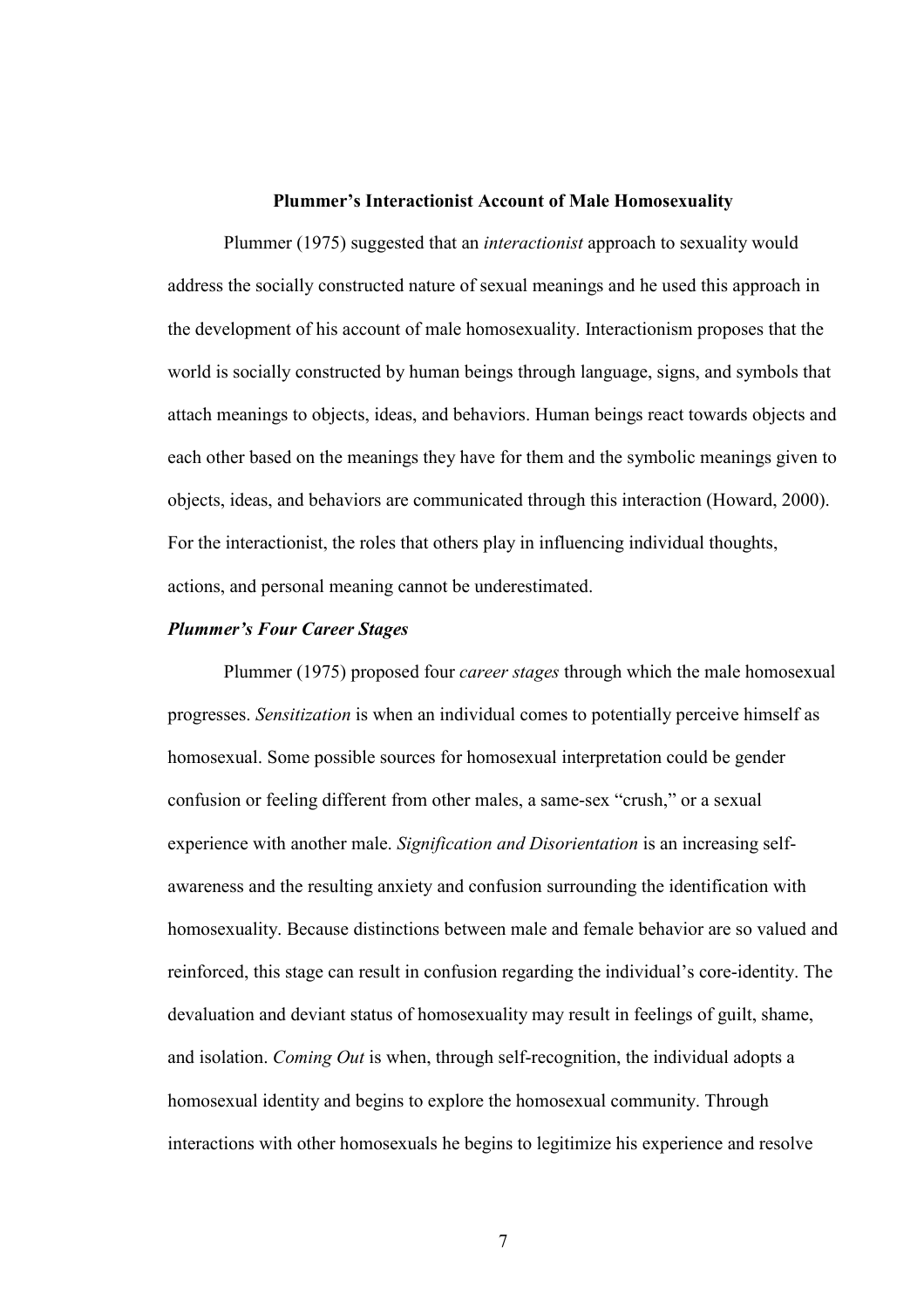the problems that had arisen during the previous stage. *Stabilization* is when an individual makes a permanent commitment to a homosexual identity and the homosexual way of life.

 Plummer (1975) stressed that homosexuality is socially created and can only be understood as an interactive event because the experiences of the male homosexual are directly related to the reactions of others in his culture. As a result, once one consciously perceives of oneself as potentially homosexual, coming out is the process by which one begins to construct new sexual meanings for oneself. This process, according to Plummer, ends when one displays a stable commitment to a homosexual identity. Although Plummer claims to have been promoting a social interactionist account of homosexual identity formation, we have been left with a four-step developmental model that ends with the final goal of stable homosexual identity adoption.

#### Bisexuality in Plummer's Theory

 Plummer (1975) mentioned the notion of bisexuality briefly when referring to neutralization or "not going homosexual" (p. 137). This is when men exhibit homosexual behaviors but do not adopt a homosexual self-concept. In fact, most of the examples describe what might be considered bisexual behavior. However, heterosexual identities remain stable. One example of this type of person is the male hustler who engages in homosexual acts for money. A second situational context that allows male homosexual behavior without homosexual identity is that which occurs among prisoners. The lack of sexual gratification for the hustler and the unavailability of heterosexual contact in prisons sanction homosexual behavior without homosexual identity. Therefore, in Plummer's model, bisexuality is presented as nothing more than homosexual acts that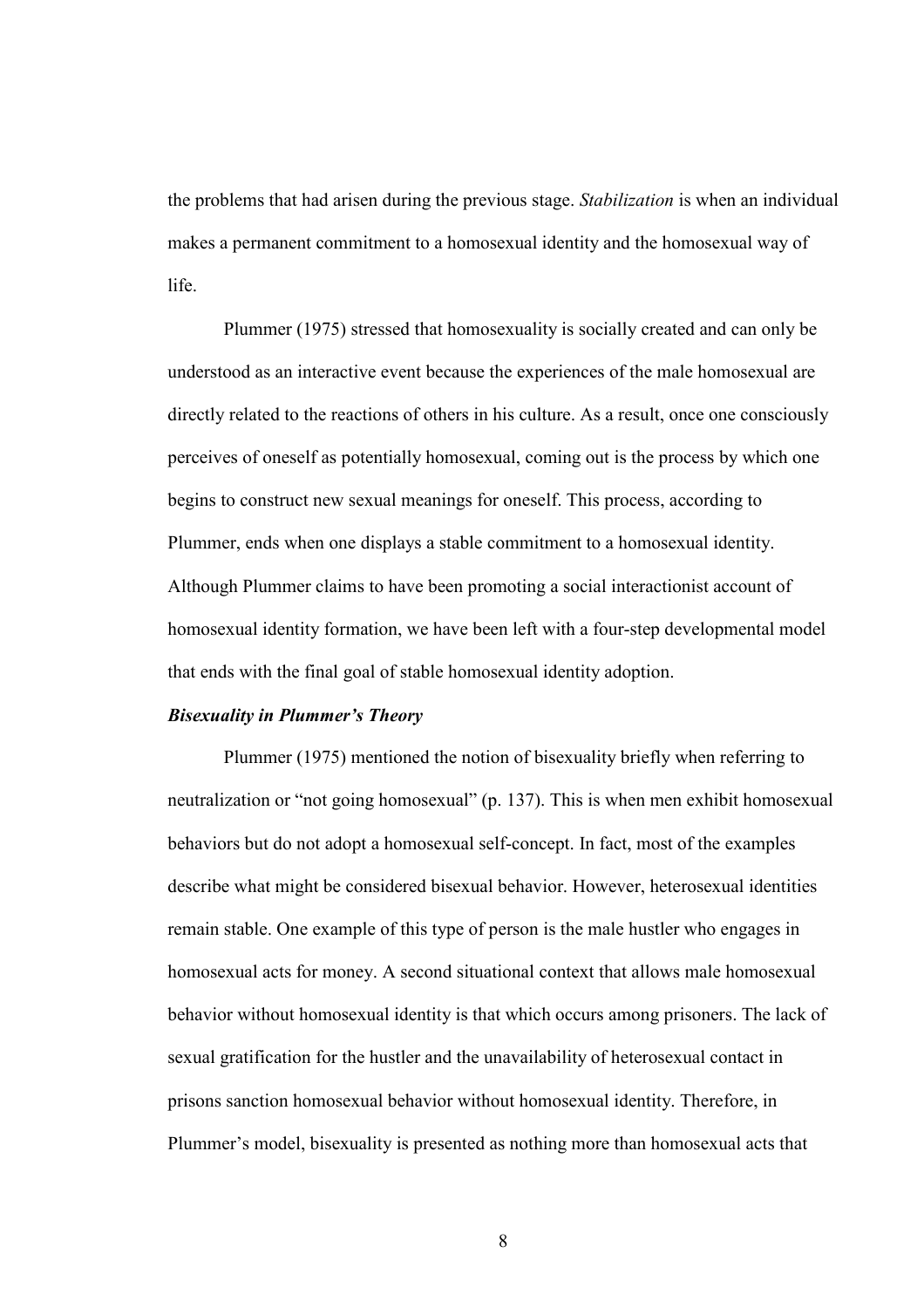occur in situational contexts. This perspective implies that bisexuality is a less than fully developed sexual identity.

# Ponse's Theory of Lesbian Identity Development

 Ponse (1978) made one of the first attempts at describing a model of homosexual identity development for lesbians. She used a *social interactionist* perspective to explain lesbian identity formation, maintaining that identity is constructed through social interactions. How one perceives one's own identity is often incongruent with other's perceptions of one's identity. Ponse claimed that incongruence can result in significant psychological strain, leading to repeated identity reconstructions.

#### Ponse's Five Elements of a Gay Trajectory

 Ponse (1978) framed lesbian identity development as five elements of a "*gay trajectory* and the process of coming out" (p. 124). Ponse noted that the proposed five elements of the gay trajectory were not to be perceived as linear. A wide variation among "women-related-women" was to be expected and acknowledgment of the possibility that elements may arise simultaneously or in any order was required. *Element one* is a subjective sense of being different from heterosexuals. The first recognition of sexualemotional attractions toward other women occurs. *Element two* is the understanding that these feelings have homosexual significance. *Element three* is the acceptance of these feelings as well as their implications. This is the point when the individual comes out as a lesbian. *Element four* is when the lesbian community is sought out. *Element five* is when the individual becomes involved in a same-sex sexual-emotional relationship.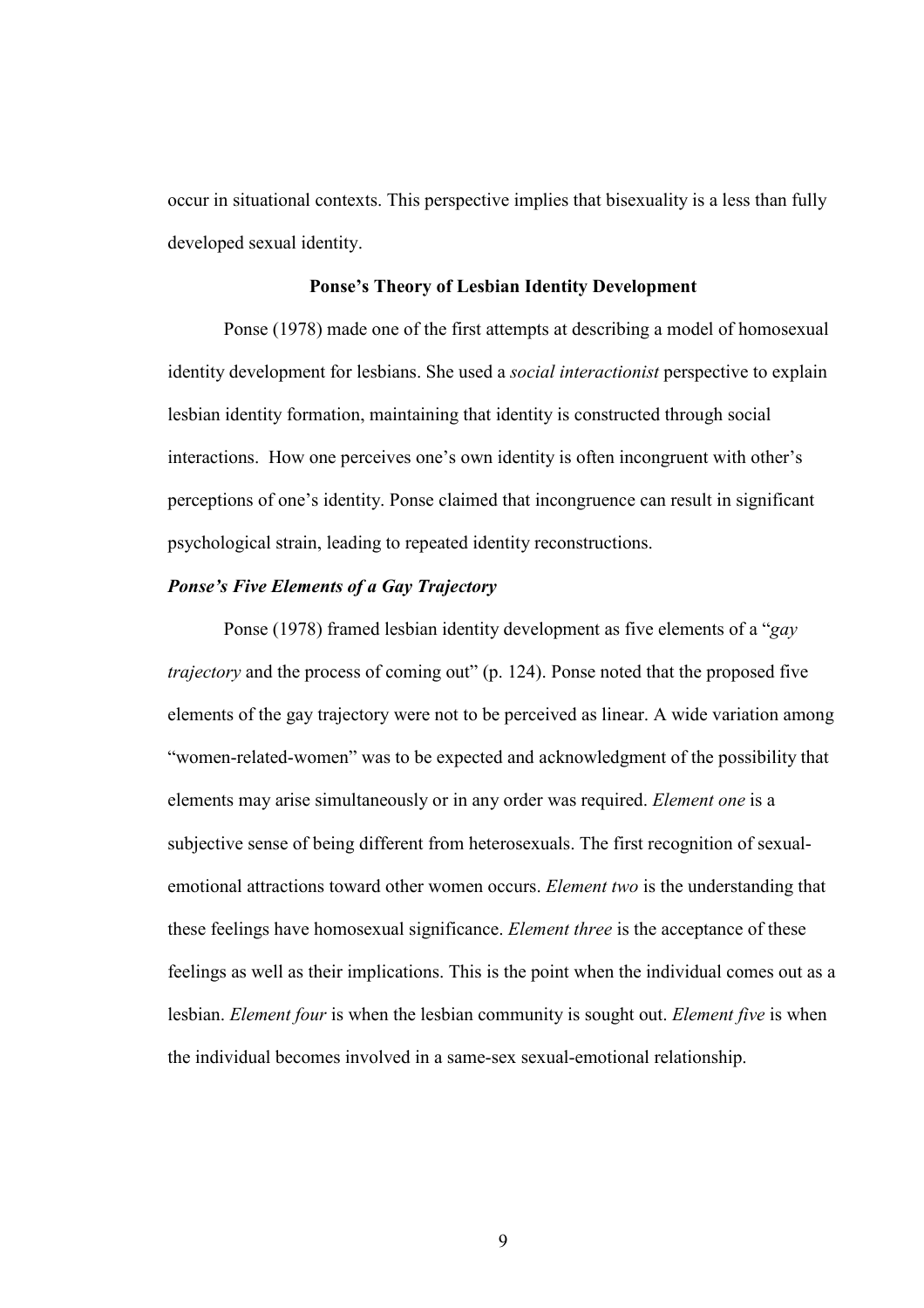#### Bisexuality in Ponse's Theory

 Through structured interviews with women-related-women, Ponse (1978) found four types of lesbian identities. These activity/identity combinations are based on the degree of congruence between one's feelings, activities, and self-proclaimed identity. The first combination, *lesbian identity with lesbian activity*, occurs when *women perceive their lesbian identities to encompass every aspect of their lives and their sexualemotional relationships are exclusive to other women*. The second combination, *lesbian identity with bisexual, heterosexual or celibate activity*, is when *women self-label as lesbians in order to express their political alliance with other women*; however, their sexual-emotional relationships are not exclusive to women. Combination three, *bisexual identity with lesbian activity*, occurs when *women perceive their sexual identities as fluid and dependent upon the situation and/or personality of their sexual partner(s)*. The fourth combination, *heterosexual identity with lesbian activity*, is when *sexual activity with other women occurs in the context of heterosexual relationships*. Same-sex sexual behavior does not influence how these women define their sexual identities.

 Although Ponse (1978) described bisexual identity as a variation of lesbian identity, she spent a fair amount of time discussing how bisexuality is perceived by lesbian-identified women. Ponse introduced the concept of bisexuality as problematic and stigmatized within the lesbian community. Many lesbians perceived bisexuality as a transitory state during the process of coming out. Continued sexual activity with men is tolerated only during the period of *identity lag*. *Identity lag* is the time it takes between an individual's first awareness of being different and the acceptance of a lesbian identity. This period of time is also commonly referred to as the process of *coming out*. Within the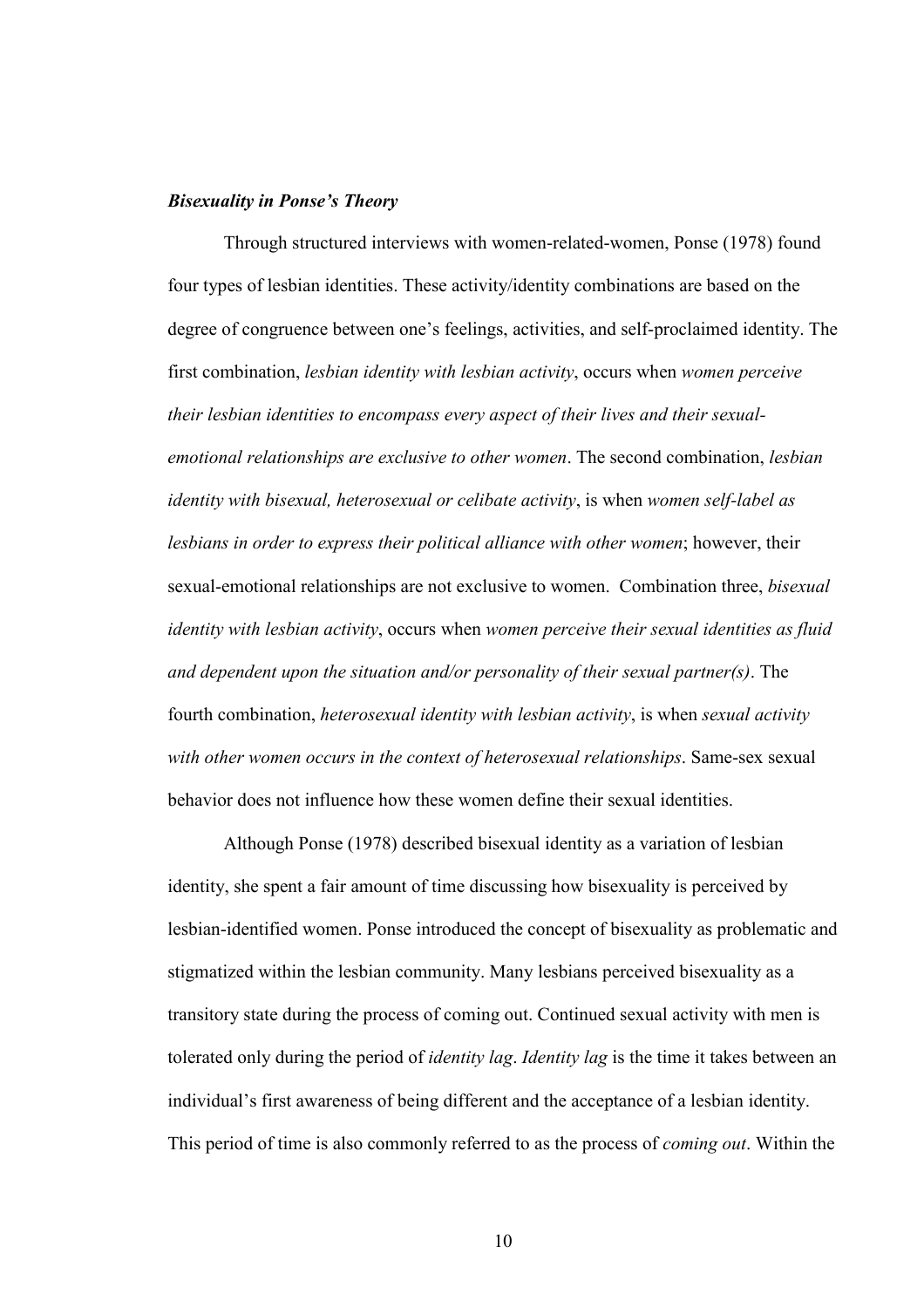lesbian community, it is expected that the process of coming out will take a considerable amount of time. However, the authenticity of the individual's same-sex behavior is questioned if the process seems to take longer than is tolerable. If a woman declares a bisexual identity she is viewed as confused and subject to disapproval and/or rejection by the lesbian community. Incongruency between an individual's same-sex behavior and the reluctance to self label as a lesbian is seen as demonstrating a lack of identity stability. This often leads to distrust among lesbian-identified women. Bisexual-identified women are accused of experimentation, fence-sitting, and being unwilling to relinquish heterosexual privilege. Although bisexual identity is discussed in terms of lesbian's perceptions of and responses to bisexual identified women, Ponse (1978) explored the subject more thoroughly than most other theorists during this time. While bisexual identity is not perceived as a valid category of sexual orientation, acknowledgment of it as a variation of lesbian activity/identity is notable.

#### Cass's Theory of Homosexual Identity Formation

 One of the most often cited, studied, and critiqued models of sexual orientation development is Cass's (1979) six-stage model reflecting the experiences of both males and females. Cass focused on the psychological development one progresses through from the first time personal meaning is assigned to the concept of homosexuality until a homosexual identity is fully integrated into one's sense of self. Because heterosexuality is assumed in western culture (Cass, 1996), incongruency occurs the first time one perceives one's behavior as having potential homosexual meaning and believes that others may perceive the behavior as potentially homosexual. In the quest to achieve a congruent and stable identity, one progresses through different stages of homosexual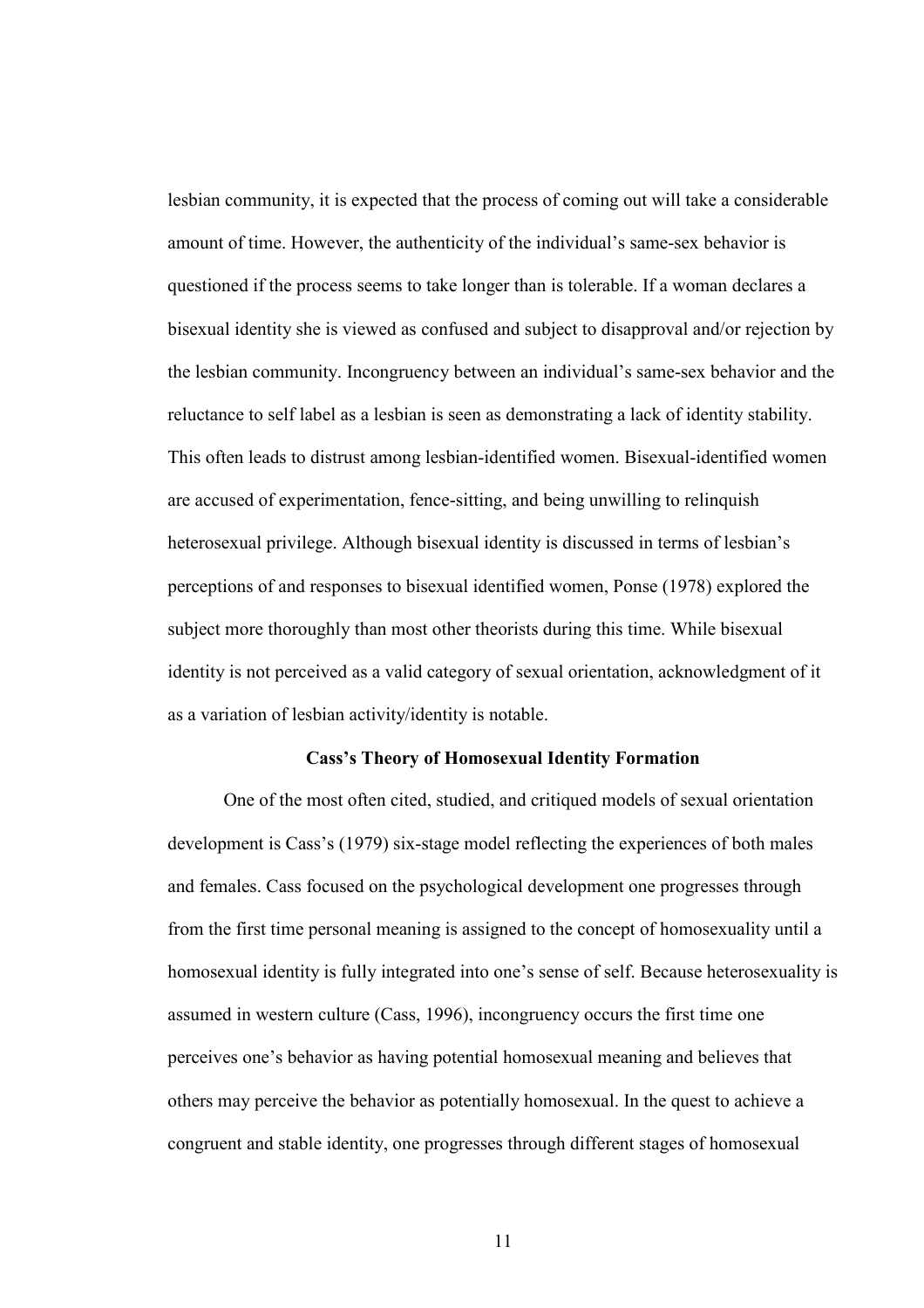identity formation, leaving behind the erroneously assumed heterosexual identity. This process helps one to maintain consistency between one's private and public sexual identities. The more similar these two identities become, the closer one is to acquiring a fully integrated and stable homosexual identity.

#### Cass's Six Common Stages of Homosexual Identity Formation

 Cass (1979) suggested that all individuals move through six common stages by which a homosexual identity is acquired. *Identity confusion* is the first conscious awareness that the concept of homosexuality may have relevance to oneself. Perception of self and behavior is incongruent with the former understanding of self as heterosexual. *Identity comparison* occurs when one has accepted that one's behavior and identity may be homosexual and feels that the heteronormative model of sexuality no longer fits. *Identity tolerance* is when one's perception of self is leaning more toward a homosexual identity. Feelings of alienation result in the seeking out of other homosexuals and the homosexual community. *Identity acceptance* is the point when the transition to a homosexual identity continues through the restructuring of one's social life and personal contacts. Internal legitimization of a homosexual identity begins and one selectively discloses one's newly acquired identity. *Identity pride* occurs when one adopts an "us versus them" position towards heterosexuals. The lack of public acceptance results in frustration and anger, leading to a strong commitment to the homosexual community. Activism and public disclosures are used to validate one's experience. *Identity synthesis*  is the final stage when, through public disclosures, one encounters many accepting heterosexuals and a sense of trust evolves. Homosexuality no longer holds a master status. Rather, it is perceived as just one aspect of oneself.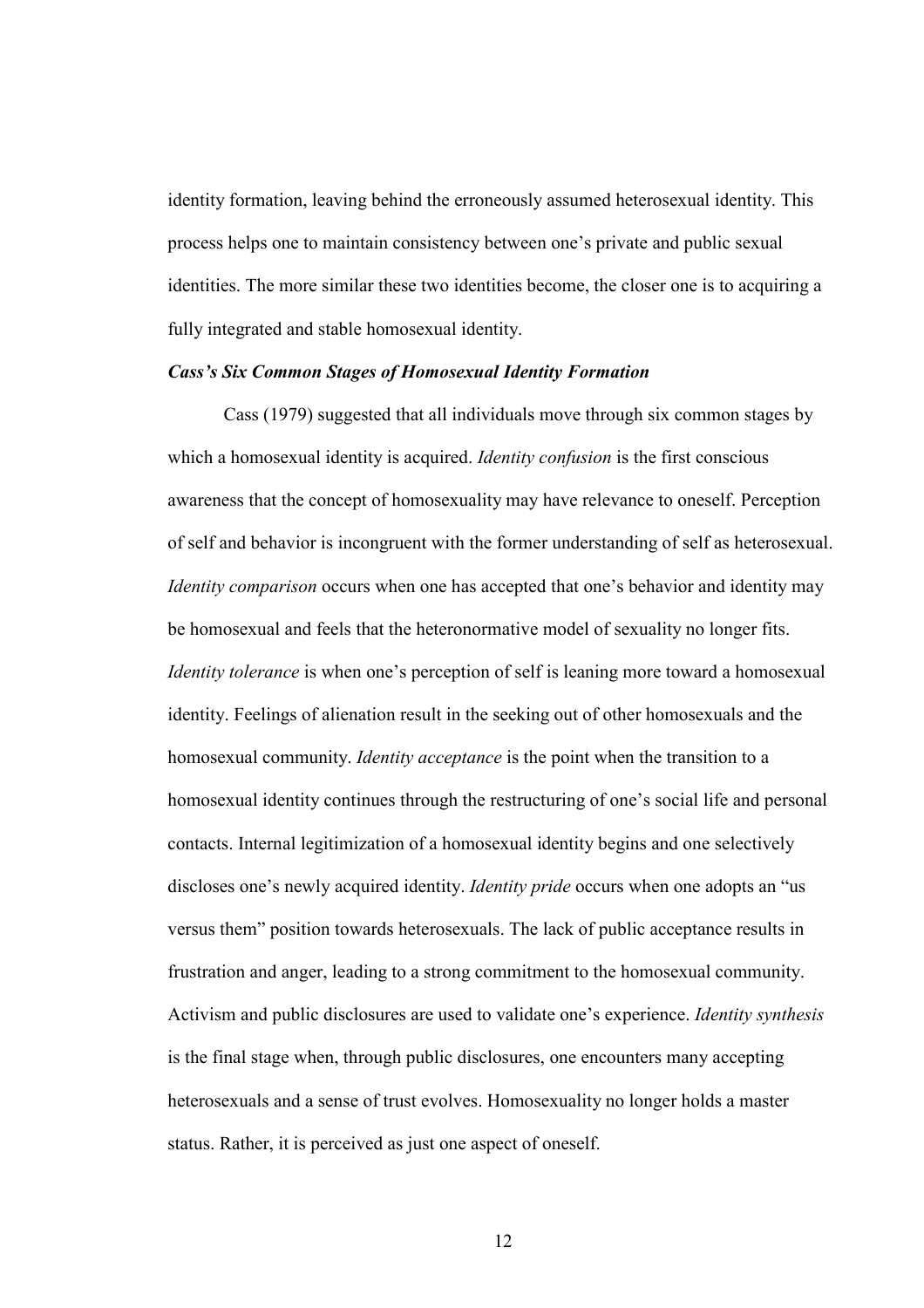#### Bisexuality in Cass's Theory

 Cass (1979) stated that variations in the amount of time it takes one to proceed through the stages should be expected. Cass also proposed the concept of *identity foreclosure* as an alternative path to development. Identity foreclosure is the process of consciously halting homosexual identity development at any stage when incongruency occurs. If one's feelings of same sex attraction and/or behaviors are not in line with the personal meanings assigned to oneself, incongruency can result and the decision not to develop any further can be made. This prevents the acquisition of a homosexual identity.

 In Cass's (1979) original theoretical model of homosexual identity formation, bisexuality is briefly referred to as a strategy used to alleviate the incongruence that is experienced in stage two, *identity comparison*. Cass referred to this as the *ambisexual strategy*, where the individual has a perception of oneself as simultaneously homosexual and heterosexual. Cass stated that this strategy is fairly common because it allows the individual to cope with alienation. Cass also suggested that the individual may begin to perceive others as ambisexual and focus on theories that propose "everyone is bisexual" in an attempt to reduce feelings of alienation (p. 227).

 In a later article, Cass (1996) proposed the same model, this time titled *Sexual Orientation Identity Formation*. Cass stated,

 although the following description applies to the development of lesbian and gay self-understanding, the psychological process of confronting personal information that relates to membership in a stigmatized social category is considered a generic one. Informal adaptations of the model have already been made to bisexual and cross-dressing individuals. (p. 233)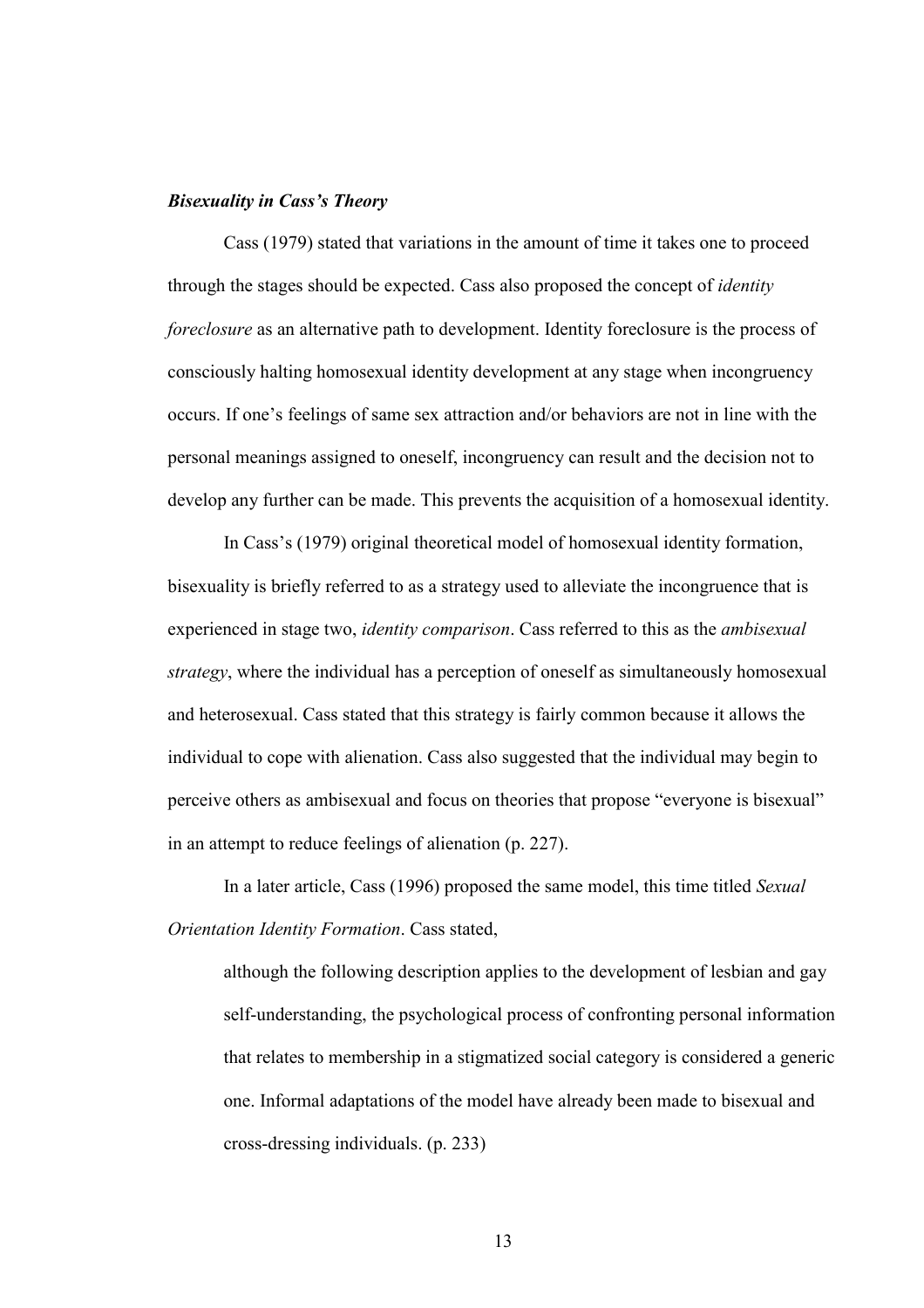Besides intermittently adding the term *bisexual* to the discussion of gay men and lesbians, it seems that the same homosexual identity formation theory is being proposed and generalized to apply to bisexual-identified individuals as well. Again, the only time the concept of the *bisexual* is discussed is in stage two as a strategy to "make the lesbian or gay account of themselves more palatable" (p. 237). Cass claimed that the use of *bisexual*  in this context is "distinct from the process of bisexual identity formation" (p. 237), but the idea of bisexual identity formation as distinct from homosexual identity formation is not discussed.

#### Troiden's Ideal-Typical Model of Homosexual Identity Formation

 Troiden (1988) proposed a four-stage model of homosexual identity formation to portray the experiences of males and females. He introduced this model as an *ideal type*, or a "general framework for ordering observations logically…at best, [to] capture general patterns encountered by many individuals" (p. 35). Troiden stated that this model describes the general patterns of "committed homosexuals" only. Committed homosexuals are defined as women and men who perceive themselves to be homosexual and adopt homosexual lifestyles.

#### Troiden's Four Stages of Homosexual Identity Formation

*Sensitization* begins in childhood when lesbians and gay males begin to feel that their interests and behaviors do not conform to social gender expectations. Because sexual orientation categories do not hold any meaning for preadolescents, their major feelings of marginalization result from their gender-inappropriate desires and behaviors. *Identity confusion* begins once one recognizes one's feelings to be potentially homosexual. The bipolar constructs of homosexuality and heterosexuality are already in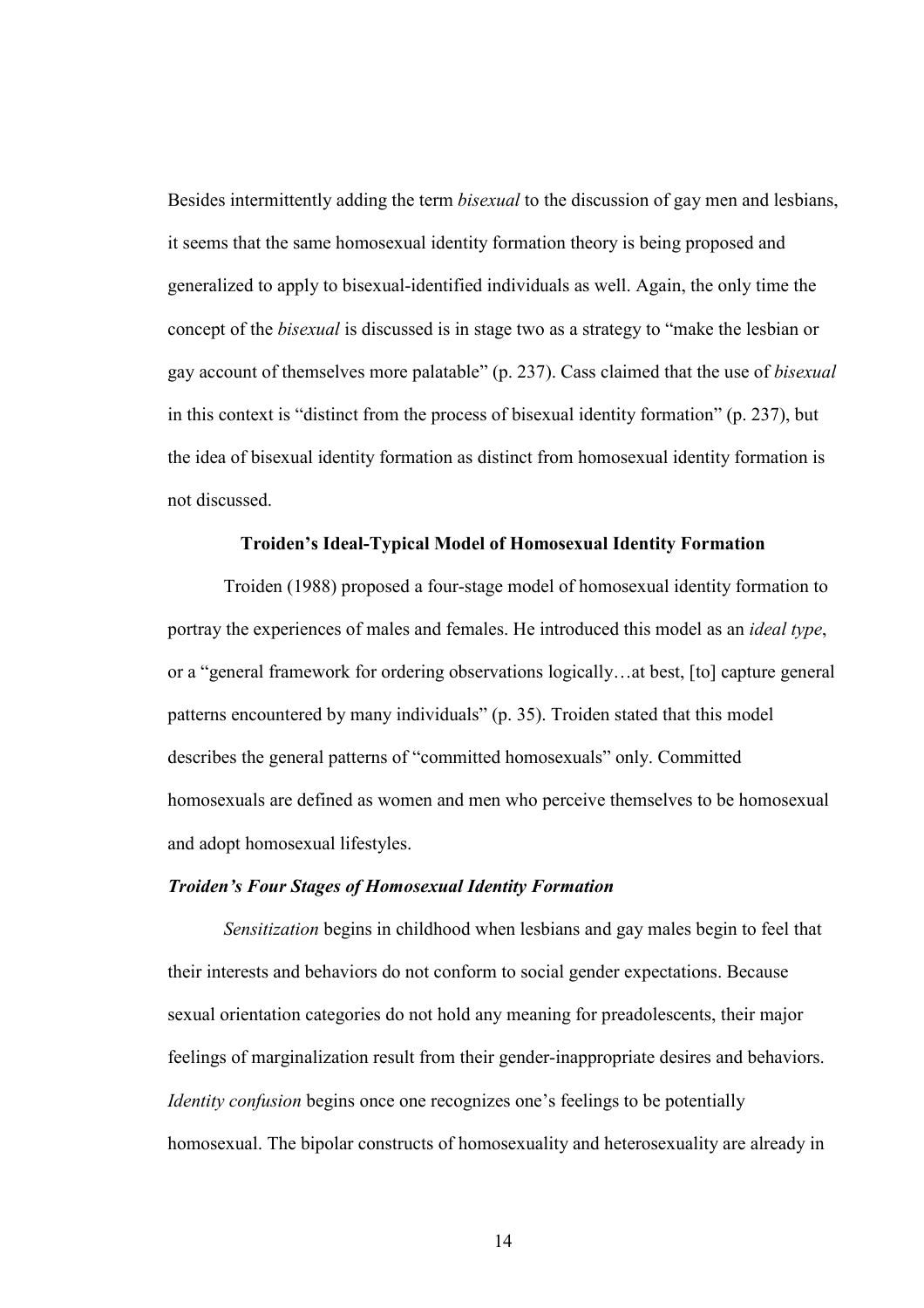place and a paradigm shift must occur. When one develops the ability to label one's experience as homosexual, *acceptance* has occurred. *Identity assumption* occurs when one begins to self-define as homosexual and presents this new identity to other homosexual people. Sexual exploration and involvement in the homosexual community take place at this stage. *Commitment* occurs when one has accepted one's homosexual identity, is comfortable with the new identity, and adopts a homosexual lifestyle. Increased involvement with the larger homosexual community gives one's experience a sense of validation and an increased desire to disclose one's homosexual identity to heterosexual people.

#### Bisexuality in Troiden's Theory

 Troiden (1988) described homosexual identity development as "a horizontal spiral, similar to a spring lying on its side," which allows for progression to take place in a "back and forth, up and down fashion" as opposed to a linear, sequential, developmental change (p. 42). Troiden noted that homosexual identity is never fixed or absolute; it is ever emergent and variations in the proposed stages are to be anticipated.

 Troiden (1988) discussed strategies to deal with the identity confusion that takes place in stage two. Among these strategies he very briefly described *redefinition*, a concept originally introduced by Cass (1979). Redefinition in Troiden's model means defining oneself as *ambisexual* (bisexual). This particular strategy could be sustained for months, years, or indefinitely. By this logic, individuals who permanently adopt a bisexual identity are really just employing a strategy to cope with their actual homosexuality.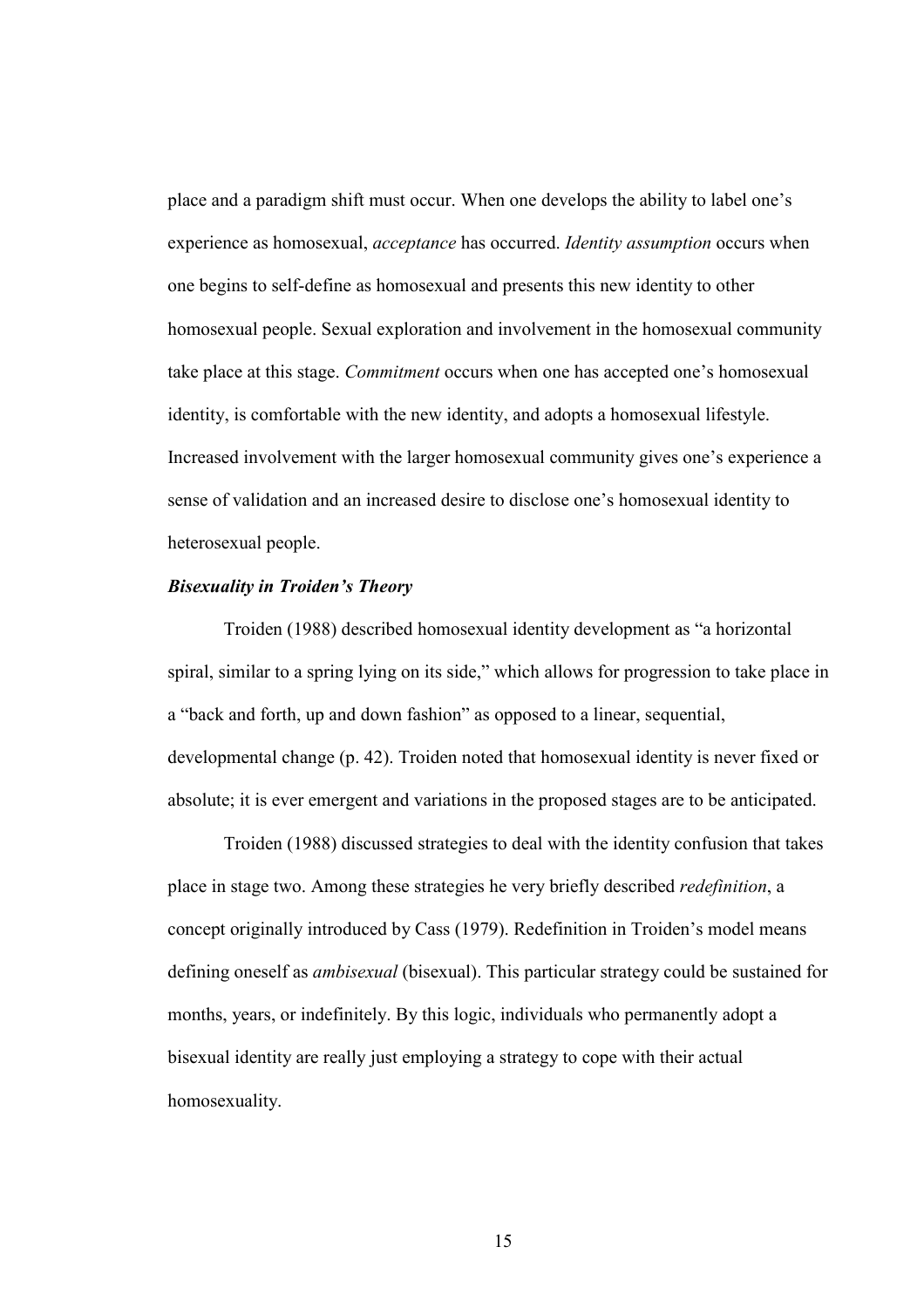In Chapter 6, *The Identity-Construct Approach*, Troiden (1988) again briefly discussed bisexuality and the lack of validity given to bisexual identity. Troiden stated that sexual orientations are viewed as dichotomous in American culture and the polarization does not allow for bisexuality to exist as a valid option. Americans are socialized to develop heterosexual identities, or alternately, homosexual identities. Troiden commented,

[the lack of acknowledgement for] bisexual preferences makes it more difficult to maintain and validate these preferences than heterosexual identities, which are supported continuously by sociocultural institutions, or homosexual identities, which are recognized and reinforced by institutional arrangements within the homosexual community. (p. 82)

 Troiden (1988) recognized the lack of acknowledgement for bisexuality and proposed that this issue is compounded by the idea of competing loyalties. He suggested that bisexual individuals run into a multitude of difficulties because of concurrent sexual relationships with both sexes. The problems stem from intimate partners' requests to choose one path or the other and/or the guilt bisexual individuals feel from keeping their other sexual involvements secret. Troiden concluded that competing loyalties and the lack of social acceptance result in many bisexuals choosing to lead exclusively heterosexual or exclusively homosexual lifestyles because "the emotional costs of a bisexual lifestyle outweigh the benefits" (pp.82 – 83).

#### TOWARDS A PROCESS ORIENTATION OF SEXUAL IDENTITY

 As quickly as homosexual identity formation was being researched and developmental paradigms were becoming popular models for defining the coming out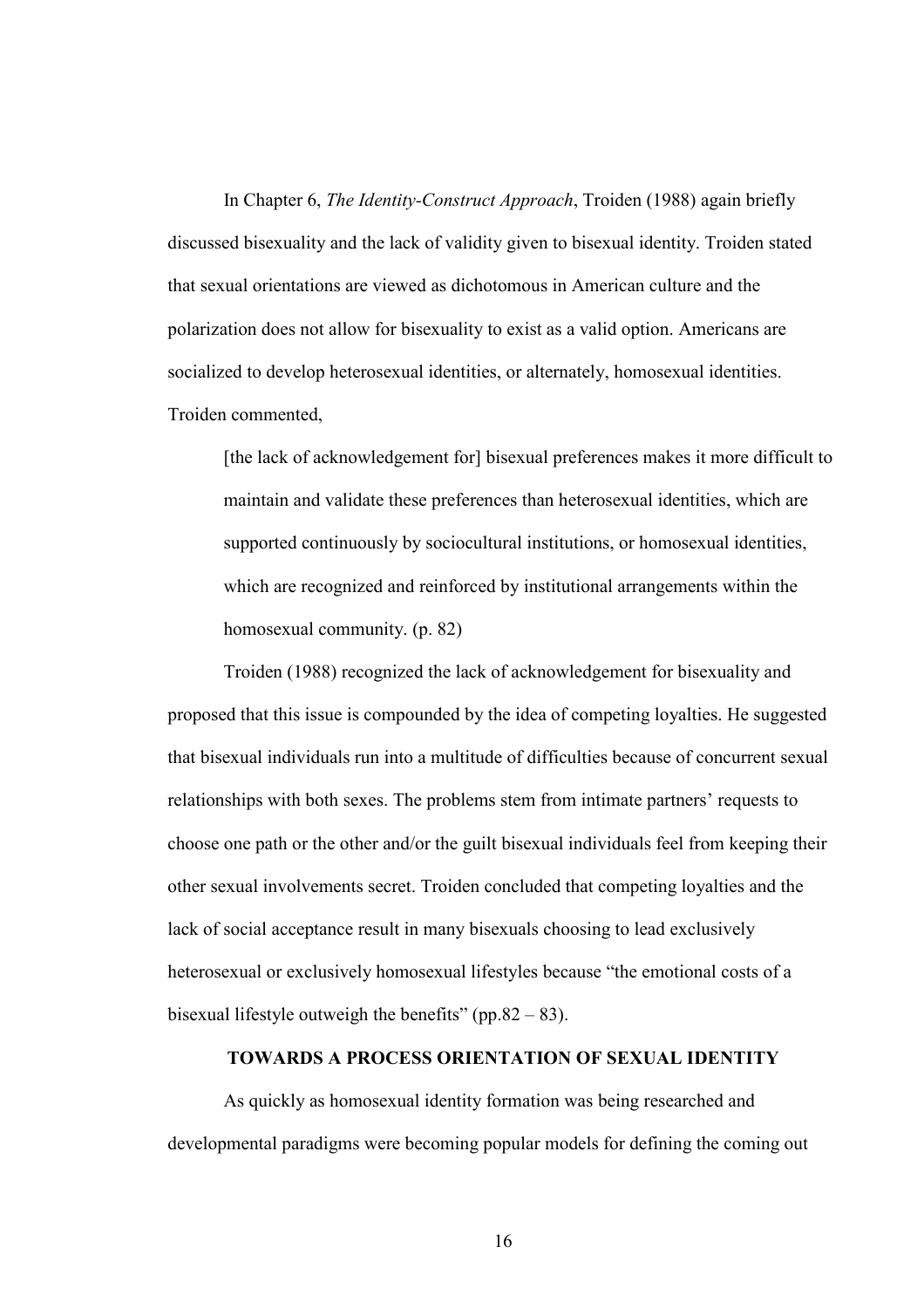process, analyses of the generalizations of these models were underway. Klein, Sepekoff, and Wolf (1985) suggested that variables other than behavior must be taken into consideration when discussing sexual orientation. Sophie's (1986) critical examination of stage theories of lesbian identity development questioned the inherently linear nature of these models. Berkey, Perelman-Hall, and Kurdek (1990) advocated for more of a focus on bisexuality.

#### Klein Sexual Orientation Grid (KSOG)

 In his book, *The Bisexual Option: A Concept of One-Hundred Percent Intimacy*, Fred (Fritz) Klein (1978) was one of the first researchers after Kinsey to discuss the concept of bisexuality at great length. Klein challenged the long held assumption that bisexuality was "disguised" homosexuality (p. 3). He stated:

 [Bisexuality] is another way of sexual expression. Although it contains elements of both heterosexual and homosexual behavior, it is a way of being, in and of itself…No matter what sexual orientation a person has, he or she lives on a continuum. During the course of a lifetime, each individual plays a number of roles: father, mother, soldier, teacher, heterosexual, homosexual, and so on. We take comfort in the labels; they help us define our relationships with one another and with the world at large. Yet with each label we acquire, we limit our infinite possibilities, our uniqueness. (p. 6)

Klein et al. (1985) went on to develop the Klein Sexual Orientation Grid (KSOG) as a valid research tool to measure the multivariable aspects of sexual orientation.

 Klein et al. (1985) contended that, while the Kinsey scale (Kinsey et al., 1948) assessed sexual orientation as a continuous phenomenon and expanded upon the notion of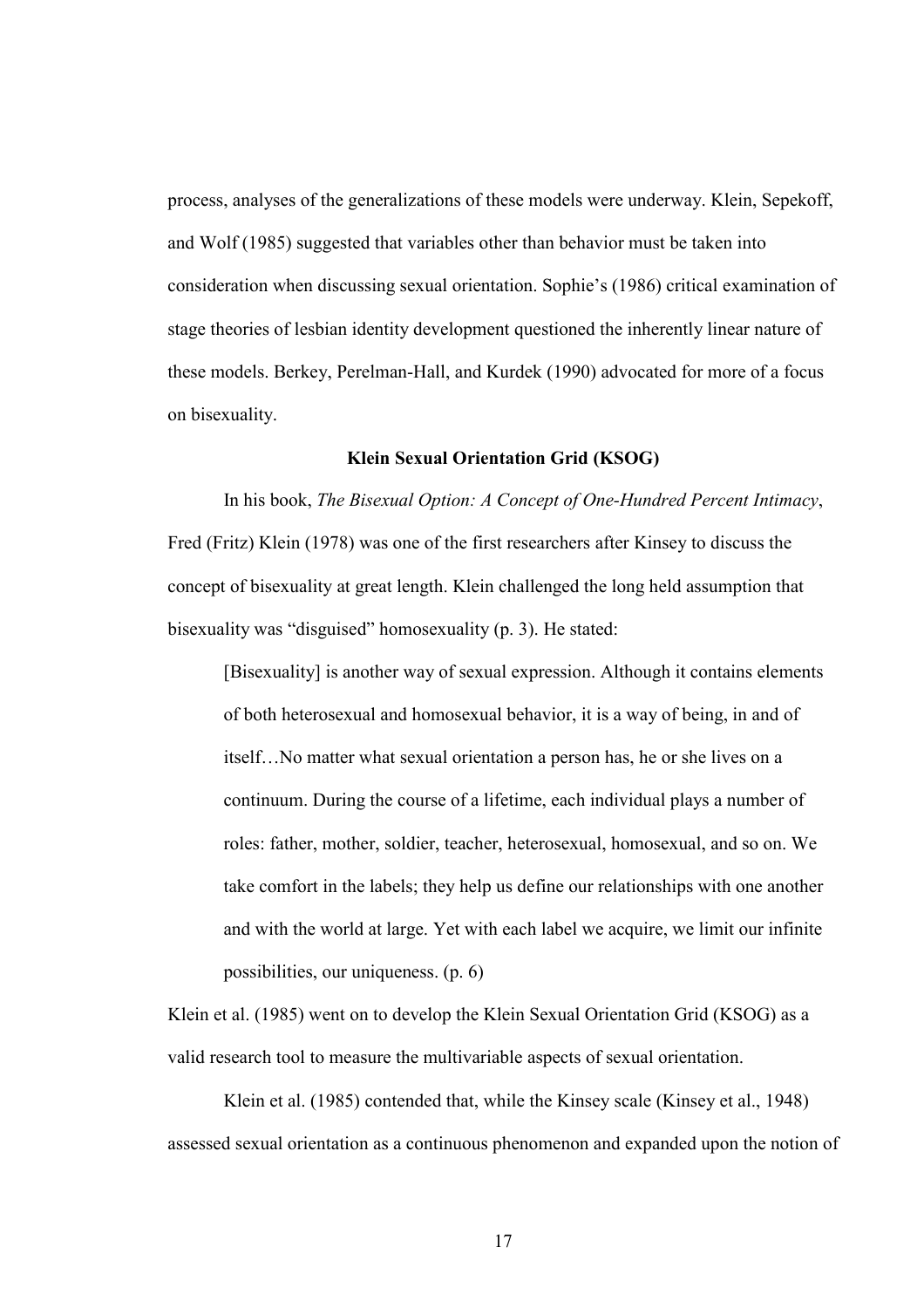bisexuality, it was limited to measuring sexual *behavior* only. They proposed that sexual experience could not be the only variable considered while studying sexual orientation. Consequently, they identified seven variables that they perceived as important components and, in addition, added the dimension of time. The seven variables are sexual attraction, sexual behavior, sexual fantasies, emotional preference, social preference, selfidentification, and sexual lifestyle. Using these seven variables, Klein et al. (1985) developed the Klein Sexual Orientation Grid (KSOG) in the form of a questionnaire. Subjects were meant to rate each variable as applying to the past, present, and ideal (see figure 2).

| Figure 2                      |  |
|-------------------------------|--|
| Klein Sexual Orientation Grid |  |

| Variable                  | Past | Present | Ideal |
|---------------------------|------|---------|-------|
| A. Sexual Attraction      |      |         |       |
| <b>B.</b> Sexual Behavior |      |         |       |
| C. Sexual Fantasies       |      |         |       |
| D. Emotional Preference   |      |         |       |
| E. Social Preference      |      |         |       |
| F. Self Identification    |      |         |       |
| G. Hetero/Homo Lifestyle  |      |         |       |

 The KSOG was circulated in an article entitled, "Are you sure you're Heterosexual? Or Homosexual? Or Even Bisexual?" in *Forum* magazine in 1980 (Klein et al., 1985). Three hundred and eighty four people responded to this questionnaire. Of this number, 213 were male and 171 were female. One hundred and twenty eight identified as heterosexual, 172 identified as bisexual, and 62 identified as homosexual. The study revealed that sexual orientation was not static for this sample of respondents.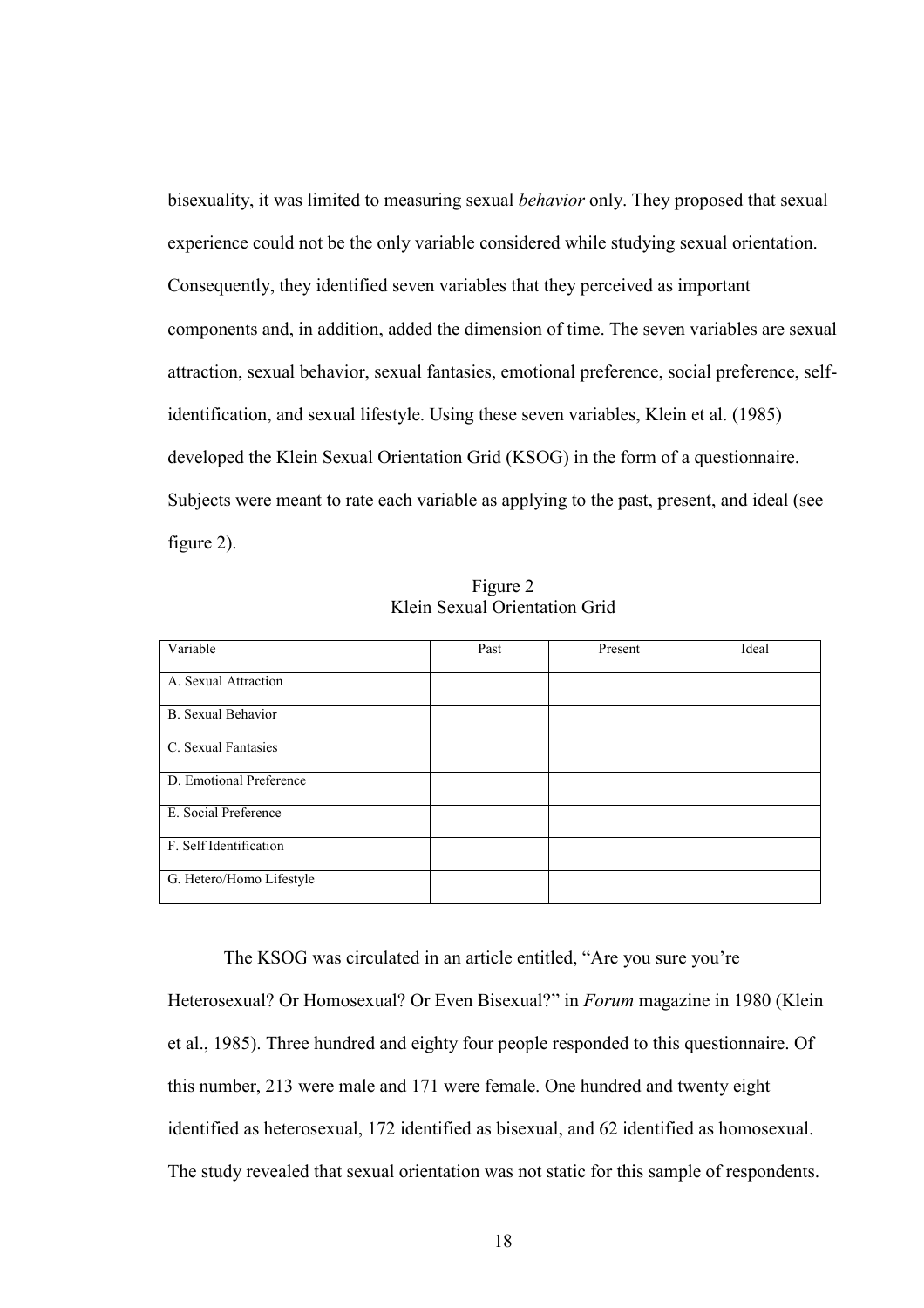Klein et al. (1985) identified three points for consideration. The first is that it is important to recognize that sexual orientation is a process that can and often does change across the lifespan. Secondly, each of the 7 variables on the KSOG is equally important when trying to understand sexual orientation. Finally, the descriptive labels of "homosexual," "bisexual," and "heterosexual" are one-dimensional and inadequate when attempting to comprehend or explain sexual orientation.

# Sophie's Critical Examination of Stage Theories of Lesbian Identity Development

 Sophie (1986) asserted that the experiences of those who do not proceed neatly through linear developmental stages, or those who further modify their homosexual identities after initially adopting them, tend to be ignored. Sophie conducted an exploratory study with 14 women who were undergoing changes in their sexual orientation identification. She developed a generalized four stage model that reflected stages in various developmental models in order to test the applicability of stage models on the 14 women in the study. The stages were, 1) *First Awareness*, 2) *Testing and Exploration*, 3) *Identity Acceptance*, and 4) *Identity Integration*. Sophie found great variability among the women in the study. There was evidence of linearity in the early stages of development. However, once participants passed these stages, greater variability was witnessed, many unanticipated directions of change occurred, and lesbian identity was not always the final stage of development. An option that had not been anticipated in early stage models was the re-incorporation of attraction to the opposite sex. In many of the earlier lesbian identity development models, attractions to men were no longer acceptable once an individual adopted a lesbian identity. For one to re-incorporate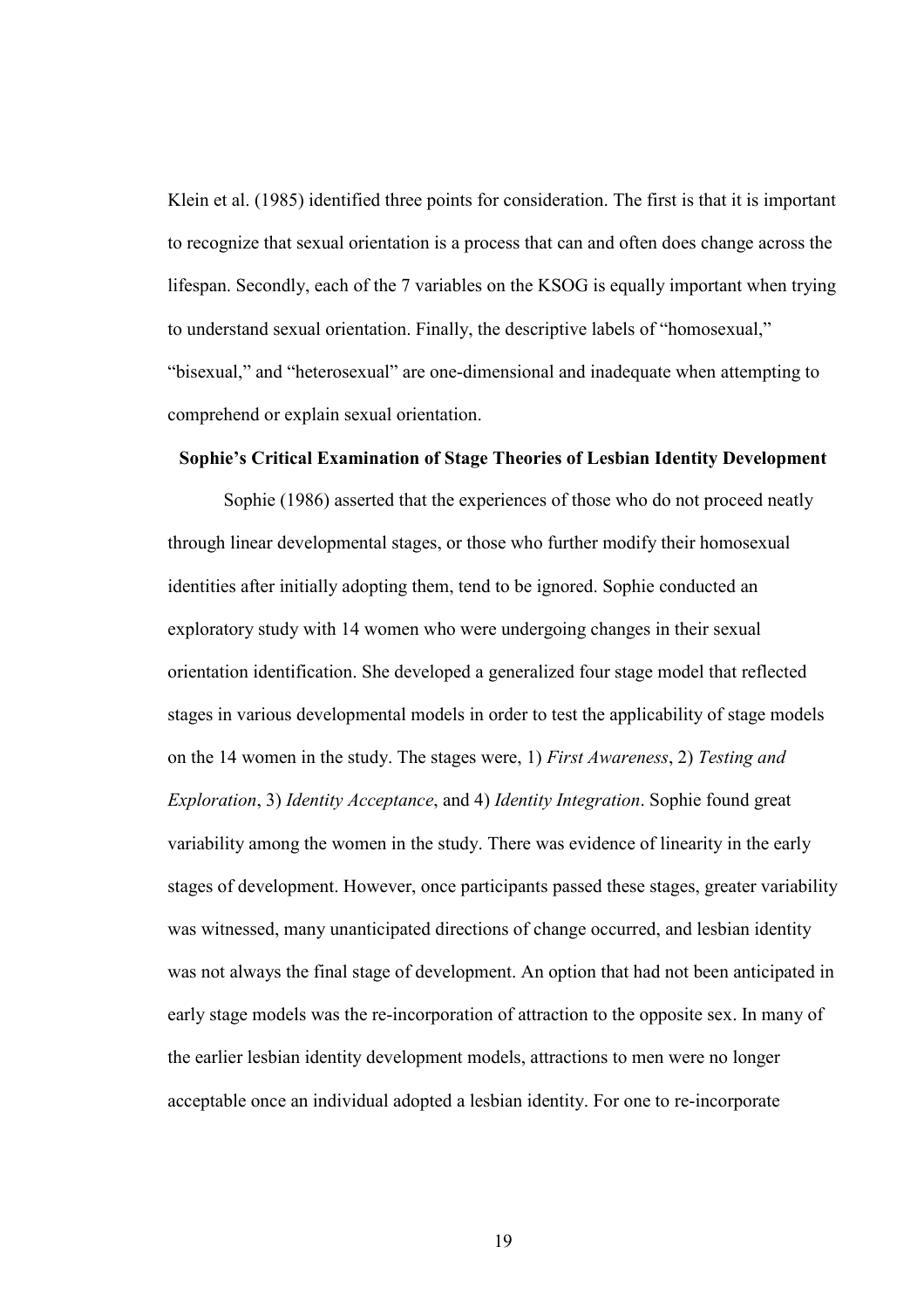attractions to men, a fixed sexual identity must be abandoned for a more flexible sexual identity.

#### Multidimensional Scale of Sexuality (MSS)

 Berkey, Perelman-Hall, and Kurdek (1990) suggested that the lack of a universal definition of bisexuality has limited the assessment of sexual orientation. These researchers criticized the Kinsey Scale for presenting sexual orientation as bipolar and unidimesional where "bisexuals are literally seen as half heterosexual and half homosexual" (p. 70). They further explained that, due to the lack of consideration given to the multiple variables and the changes in life situations, the Kinsey scale assumes that sexual orientation is static and therefore an insufficient instrument. The researchers mention the KSOG as a dynamic instrument that takes a multidimensional approach yet assesses sexual orientation generally without any particular focus on bisexuality (p. 70).

 The Multidimensional Scale of Sexuality (MSS) was developed to assess what the researchers perceived as 6 categories of bisexuality. The first category is *homosexual orientation prior to exclusive heterosexual orientation*. Second is *heterosexual orientation prior to exclusive homosexual orientation*. The third category is *predominant homosexual orientation (frequent homosexual desires and/or sexual contacts) with infrequent heterosexual desires and/or sexual contacts*. The fourth category is *predominant heterosexual orientation (frequent heterosexual desires and/or sexual contacts) with infrequent homosexual desires and/or sexual contacts*. Category five is *equal orientation toward members of both sexes, where desires for, and/or sexual contacts with members of both sexes occur on a fairly regular basis (also called concurrent bisexuality)*. Finally, category six is *equal orientation toward members of*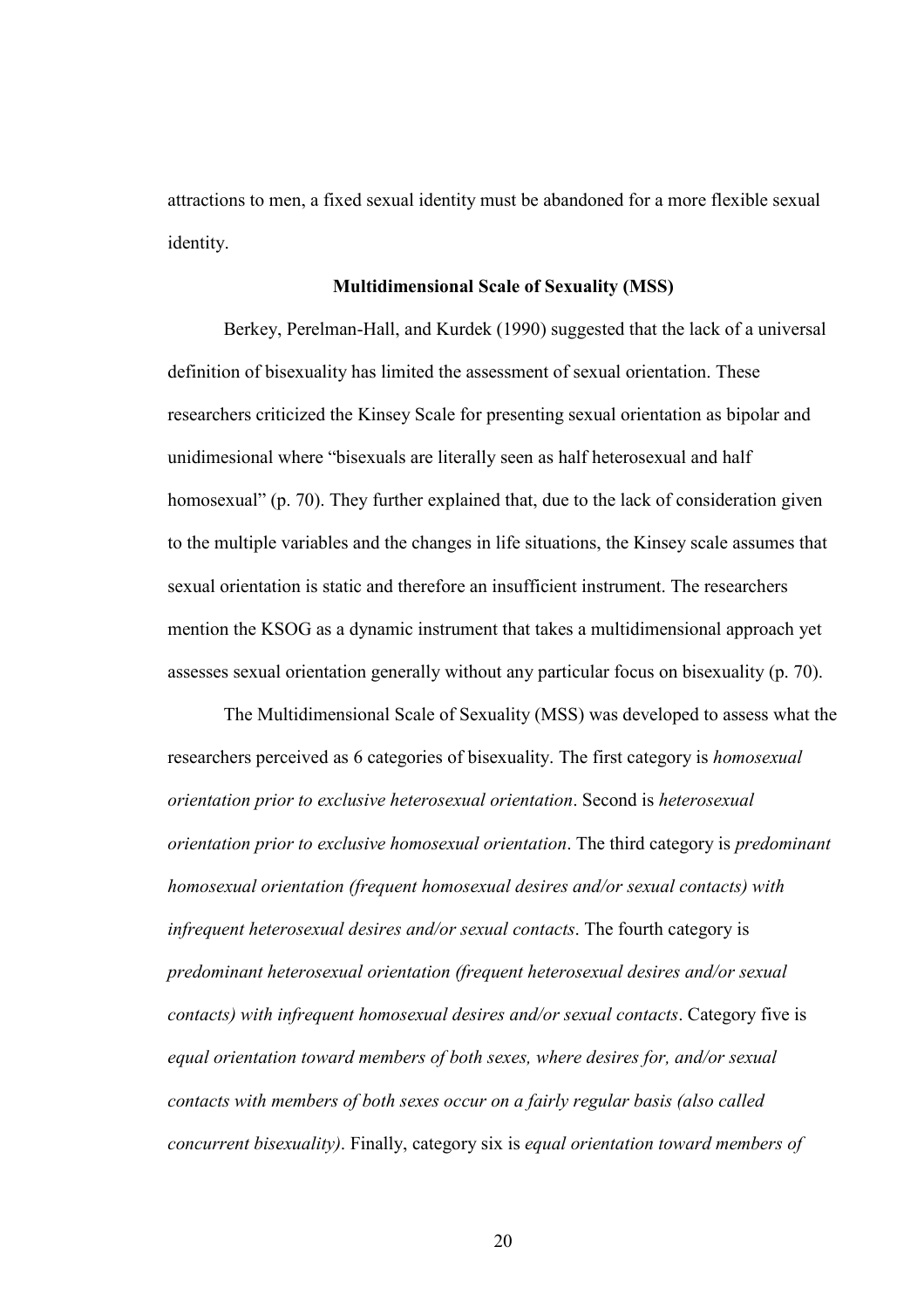*both sexes, where exclusive homosexual orientation is followed by exclusive heterosexual orientation (or vice versa), on an on-going basis (also called sequential bisexuality)*.

 The MSS questionnaire was meant to identify the respondent's sexual orientation as exclusively heterosexual, exclusively homosexual, or asexual, as well as distinguish among the six types of bisexuals. The MSS also asked the respondents to rate themselves based on the descriptions of each of the nine categories. Included in the scale were measures that considered the cognitive/affective and behavioral components of the respondent's answers. Lastly, subjects were asked to rate themselves on the 7-point Kinsey Scale.

 One hundred and forty-eight questionnaires were returned. None of the respondents described their sexual orientation as *asexual* or *heterosexual orientation prior to exclusive homosexual orientation*. As expected, individuals who rated themselves in one category on the Kinsey Scale were distributed across several different MSS categories. The correspondence between self-description and behavior rating was significant only for the heterosexual, past heterosexual now homosexual, and homosexual groups. The self-descriptions of the four groups representing different types of bisexuality did not conform to corresponding patterns and in fact revealed a great deal of diversity in behavior. The self-descriptions and cognitive/affective ratings showed a significant corresponding pattern across the board.

 Berkey et al. (1990) found, in this sample, a great deal of variability between people's self-labeling and their actual behavior. Conversely, people's self-labeling strongly corresponded with their cognitive/affective identities. In conclusion, aside from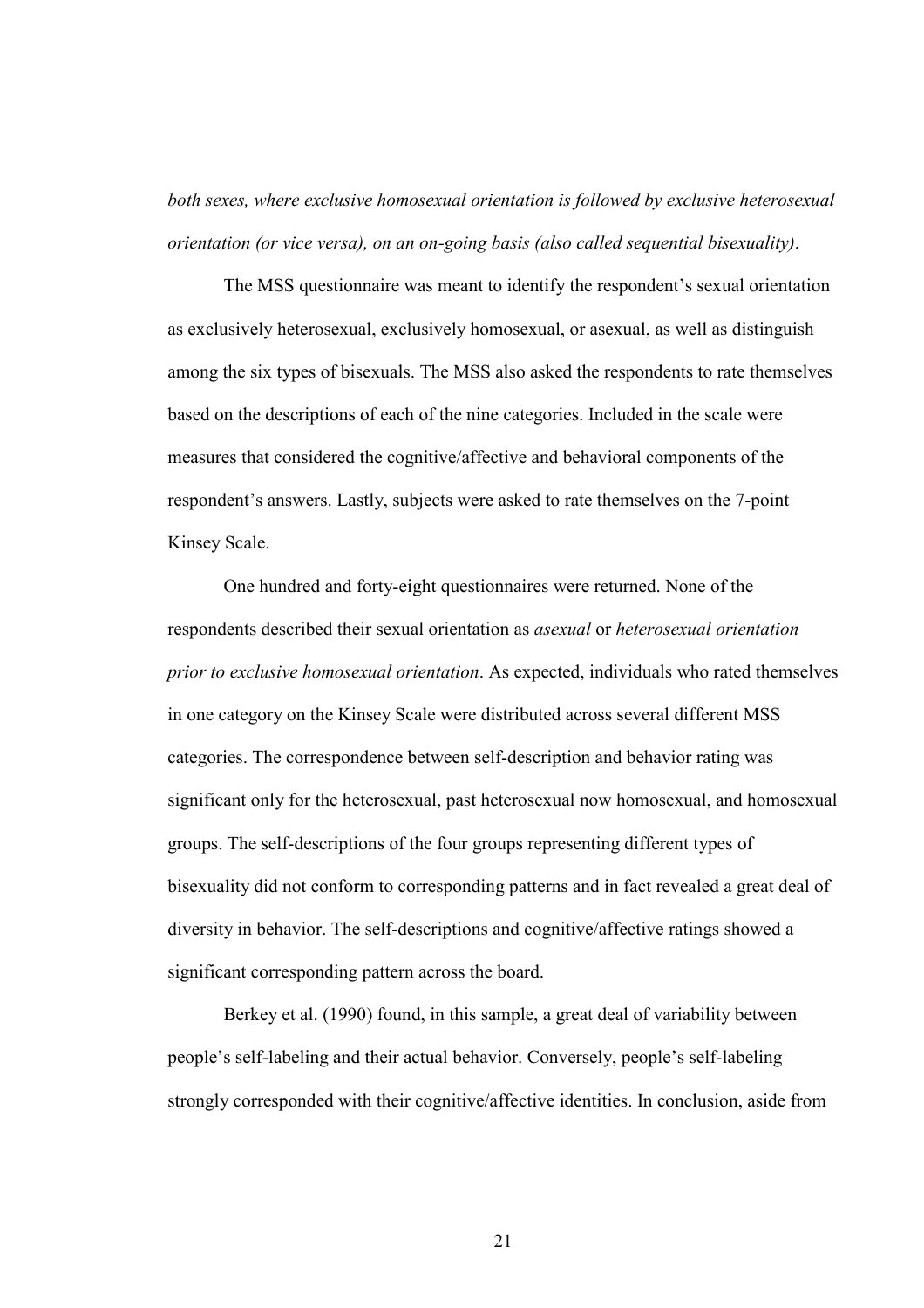most self-labeled heterosexuals, there is much heterogeneity within both the homosexual and the bisexual categories of sexual orientation.

#### **Bisexuality**

In cultures where heterosexuality is assumed at birth and socialization from that point on is directed by this assumption, it makes sense that models of homosexual trajectories have been developed. These models help to guide those who do not feel heterosexuality explains their sexual identities. They offer validation of gay and lesbian experiences by offering a clear-cut sexual orientation with which to identify. Sexual orientation refers to the object of one's sexual desire. Objects of sexual desire are differentiated by the gender of the other person. Therefore, we have heterosexual (attraction to different gender) and homosexual (attraction to same gender) orientations. Of course, as discussed earlier in the examination of the KSOG and the MSS, it is clear that sexual desire is only one dimension of many when attempting to understand the complexities of sexual identity. Schwartz and Blumstein (1994) explain that "sexual orientation is an abstraction designed to make simple a complex social reality (p. 183)." For this reason it tends to be an untidy process when attempting to locate a person in a specific dichotomous and mutually exclusive sexual orientation.

This assumed dichotomy becomes especially problematic for those attempting to define a sexual identity for themselves that is not exclusively heterosexual or homosexual. Because the heterosexual and homosexual categories do not overlap, bisexuality is added as a third category. Bisexuality was intended to describe the experiences of all those who do not fit into either of the other categories. Epting et al. (1994) suggested that the bisexual category can be viewed as an indication of how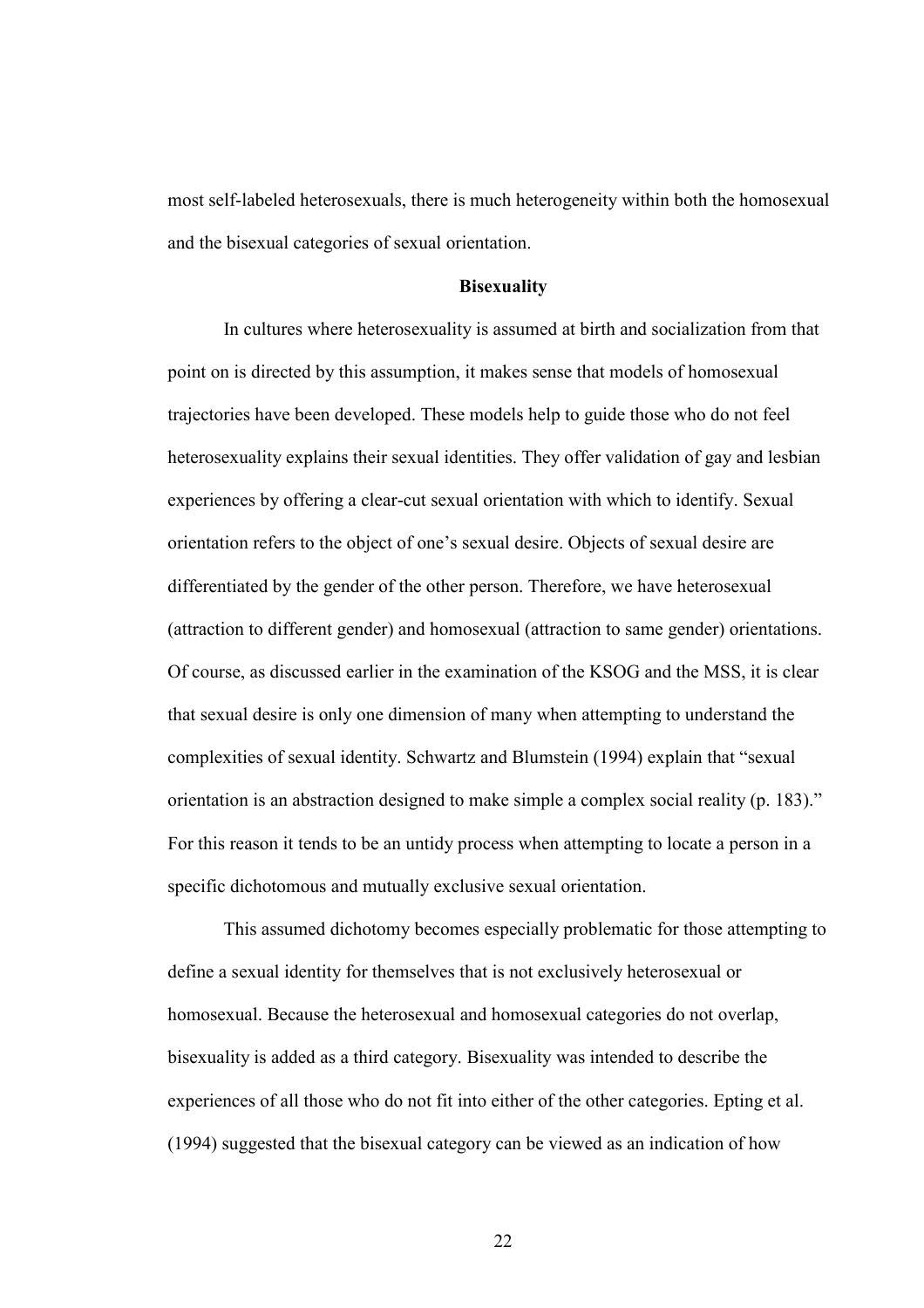limiting the homosexual-heterosexual distinction can be. Clearly, the vast numbers of "others" who do not fit into either the homosexual or heterosexual categories need to be grouped elsewhere.

Although bisexuality is considered a valid category of sexual orientation, there remains a lack of concrete identity development models for bisexuality (Fox, 2003). Weinberg, Williams, and Pryor (1994) conducted qualitative interviews with one hundred bisexual-identified people living in the San Francisco Bay are between April and June of 1983. The results of this study suggested four stages of bisexual identity development. The first stage is *initial confusion* when one experiences sexual feelings for both sexes. The inability to categorize these feelings leaves one struggling with one's unclassifiable sexual identity. The second stage is when one *finds and applies the* [bisexual] *label*. For many, the discovery that the bisexual category exists helps to make sense of their feelings. Also, the recognition that one does not have to or want to deny sexual feelings for both sexes leads to the application of the bisexual label. The third stage is when one *settles into the* [bisexual] *identity*. This stage occurs when one finds support and becomes less concerned about the negative perceptions of others. The fourth stage is *continued uncertainty* about the bisexual identity. The uncertainty stems from a lack of social validation of the bisexual identity by the homosexual world. Most common was the tendency to call one's bisexual identity into question after being exclusively involved with one partner for a period of time. When involved with a same-sex partner, many respondents questioned the heterosexual part of their identity. When involved with an opposite-sex partner, many respondents tended to question the homosexual piece of their identity. This suggested stage model of bisexual identity development begins and ends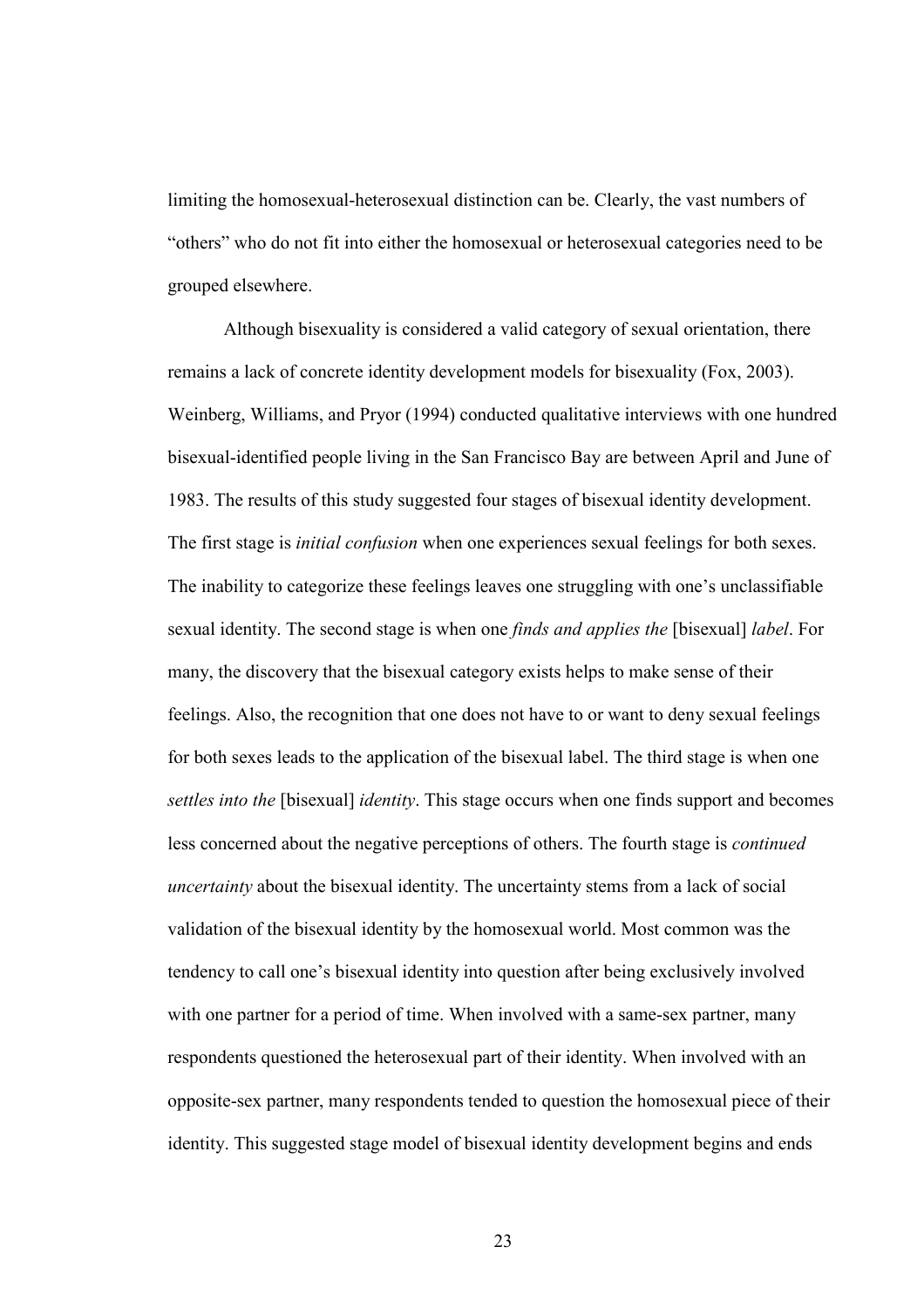with confusion and uncertainty. It seems that an attempt to define developmental stages leading to the adoption of a bisexual identity falls short due to the fact that a bisexual identity is, by definition, fluid.

As the Weinberg, et al (1994) study showed, many self-identified bisexuals change their identity label based on the gender of their present partner. The bisexual label becomes acceptable, and accepted by others, only when they are not involved with a romantic partner. Rust (1993) suggested that bisexually identified individuals experience their sexual identity as changing back and forth between heterosexual and homosexual based on partner gender because they are trying to fit their varied attractions and experiences into a dichotomous model. Rust proposed that a social constructionist lens be used to view homosexual identity formation in a nonlinear fashion.

Rust (1993) claimed that earlier research on homosexual identity formation using a developmental paradigm only pinpointed milestone events or psychological changes that individuals experienced during the process of coming out. Developmental models typically imply a goal-oriented process beginning with a starting point, emerging through a series of sequential steps, and ending at a position of relative maturity. These models suggest linear movement and ultimately the attainment of a finite homosexual identity. Rust's critique of earlier homosexual identity formation models focused on two main areas: the linearity of the models and the omission of bisexuality as a valid sexual identity.

Many of the early theorists acknowledged that sexual identity formation was not consistently a linear progression for all people during the coming out process. Rust (1993) suggested that the feedback loopholes, alternate routes, and dead ends the early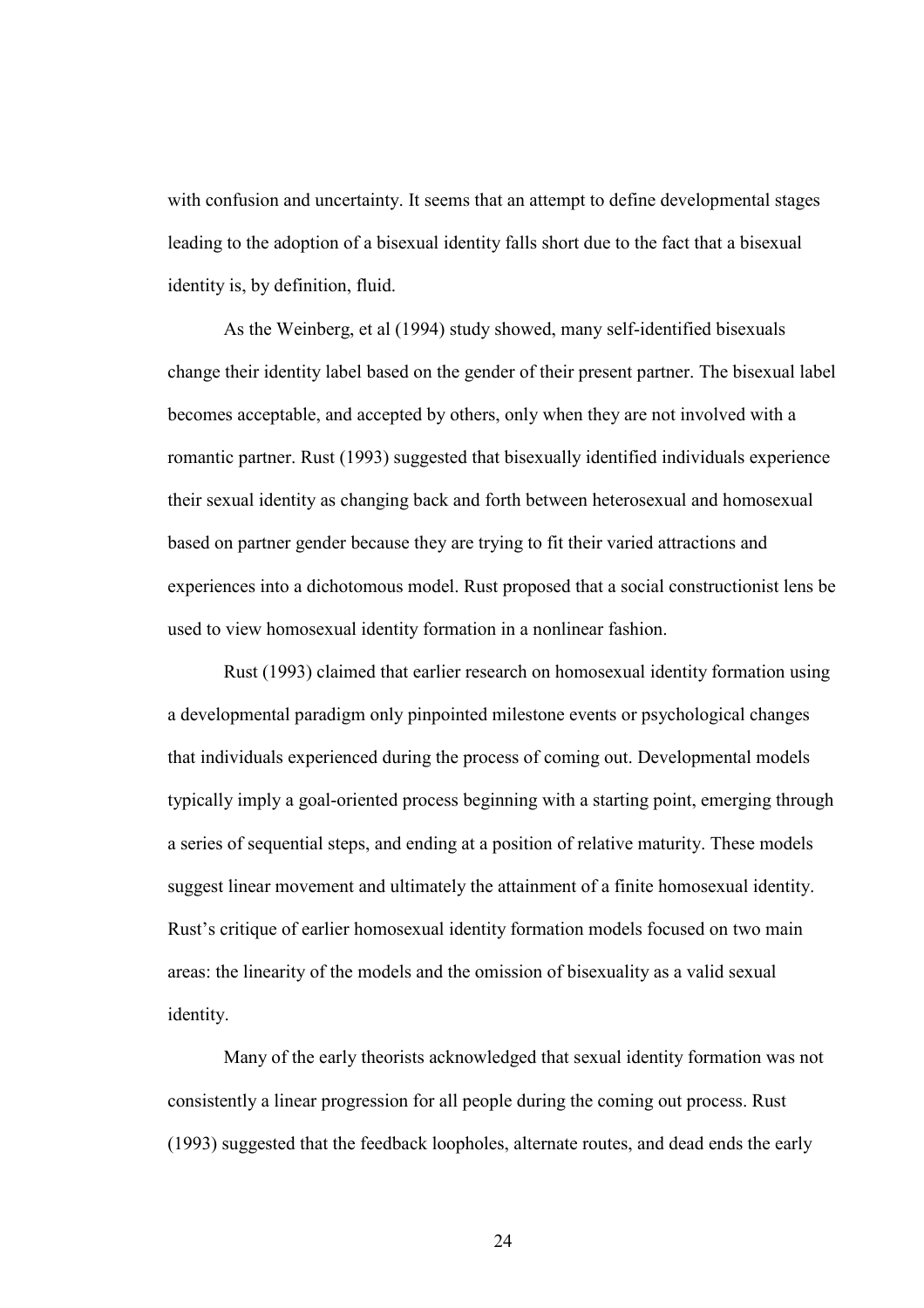theorists used in linear models only allowed room for deviation from the course, still suggesting that sexual identity formation is fundamentally linear. Rust criticized these models for not effectively describing the formation of sexual identity and suggested a new model; one that would treat bisexual identity and homosexual identity as equal alternatives to heterosexuality.

Rust (1993) conducted a survey with over 400 women who identified as lesbian or bisexual. There were a series of questions about their sexual identity histories including changes in identity, milestone events, and current identity. Rust found that most of the women in the study did not progress through a series of stages in an orderly sequence. Individuals often switched back and forth between identities and had periods where they did not adopt any particular identity.

When this study was conducted in the early 1990's, bisexuality was not the readily available construct it is today. At the time, the concept of bisexuality was still often discussed as a transitory phase one went through while coming out, fence-sitting, the unwillingness to surrender heterosexual privilege, and promiscuity. Bisexuality may be available as a third category of sexual orientation. However, this category is replete with its own unique limitations.

#### A Social Constructionist View of Sexual Identity

Rust (1993) proposed that a social constructionist model, where variation and change are the norm, replace developmental models altogether. Social constructionism is the idea that individuals form their identities using the collectively created constructs available within their cultures, social contexts, and historical location (Burr, 1995; Gergen, 1991, 1999). Rust suggested that a social constructionist perspective would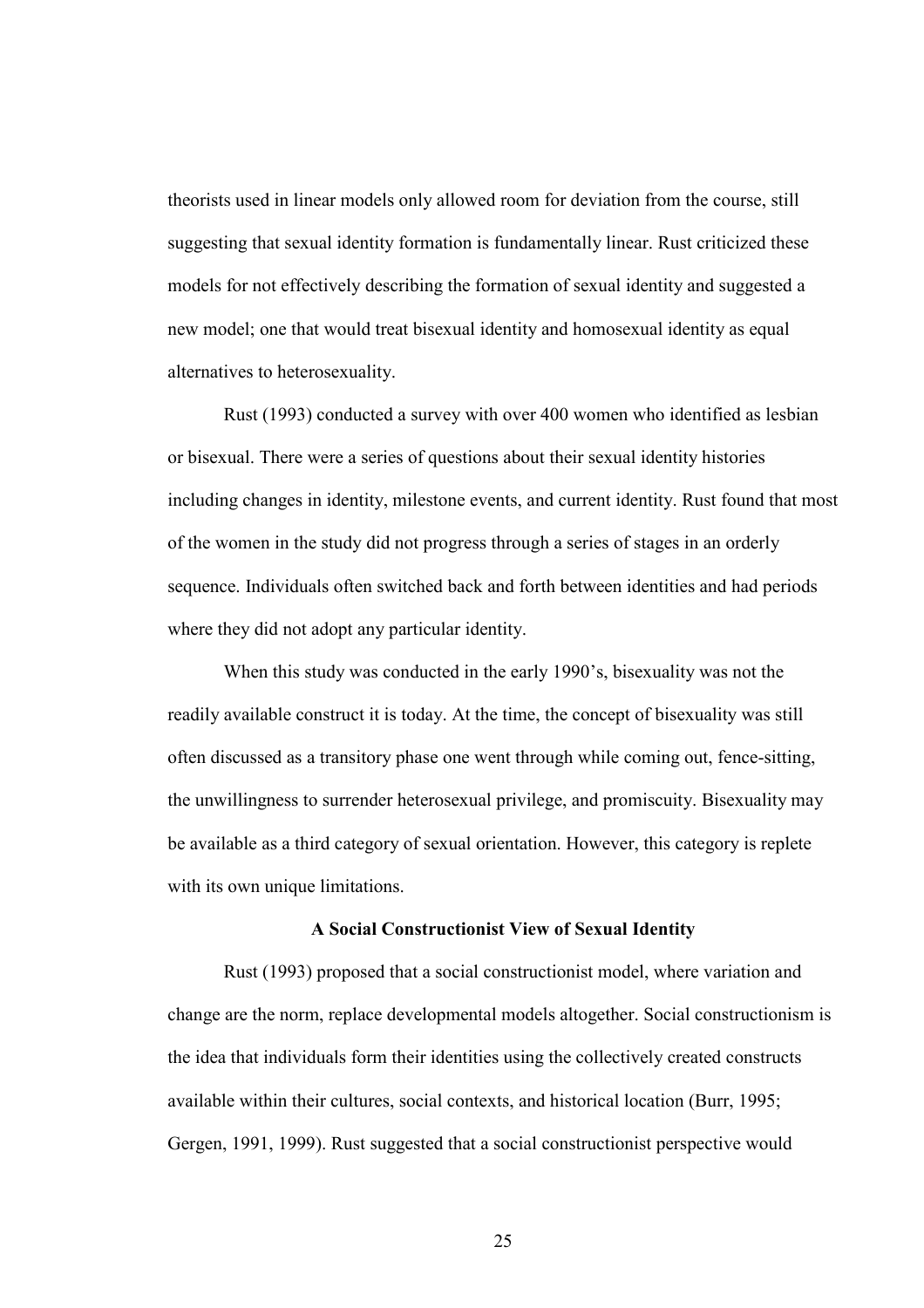counter the developmental model of sexual identity formation in that the end "goal" would not be the attainment of a different fixed sexual identity. The "goal" would be the recognition and acceptance of change in sexual identity in order to adjust to a constantly shifting sociopolitical context. This perspective would allow, and in fact be necessary, for one to accurately describe one's sexual identity across one's life span within a world where the social context is constantly changing (p. 68).

Ultimately, Rust was not introducing a new model of sexual identity development. Rust was optimistically advocating for a social constructionist perspective to replace developmental models. This calls for a shift in the perception of the formation of sexual identity to an ongoing process, one to be devised and revised as needed, in relationship to one's social location. One need not be limited to following an already mapped out trajectory leading to already "existing" sexual identities that happen to be available within one's culture. However, the "freedom" to choose from available sexual identities in present popular discourse falls short. As Rust (1993) stated, "one cannot change if categories of meaning have not been constructed on the experiential space one traverses" (p. 73). The problem remains when one cannot find adequate language, or labels, to describe one's sexual feelings and/or experiences within one's social context.

Cross and Epting (2005) acknowledged the limiting nature of labels, as well as their usefulness. They stated that on the one hand, labels can "wipe out possibilities and crush creativity," while on the other hand, they can provide an "answer to a puzzling question" (p. 54). For questioning individuals, the availability of labels can be a relief. For in the label, commonalities of experiences may be found. This could prove extremely useful to one who may be feeling alone, confused, and different. In an effort to normalize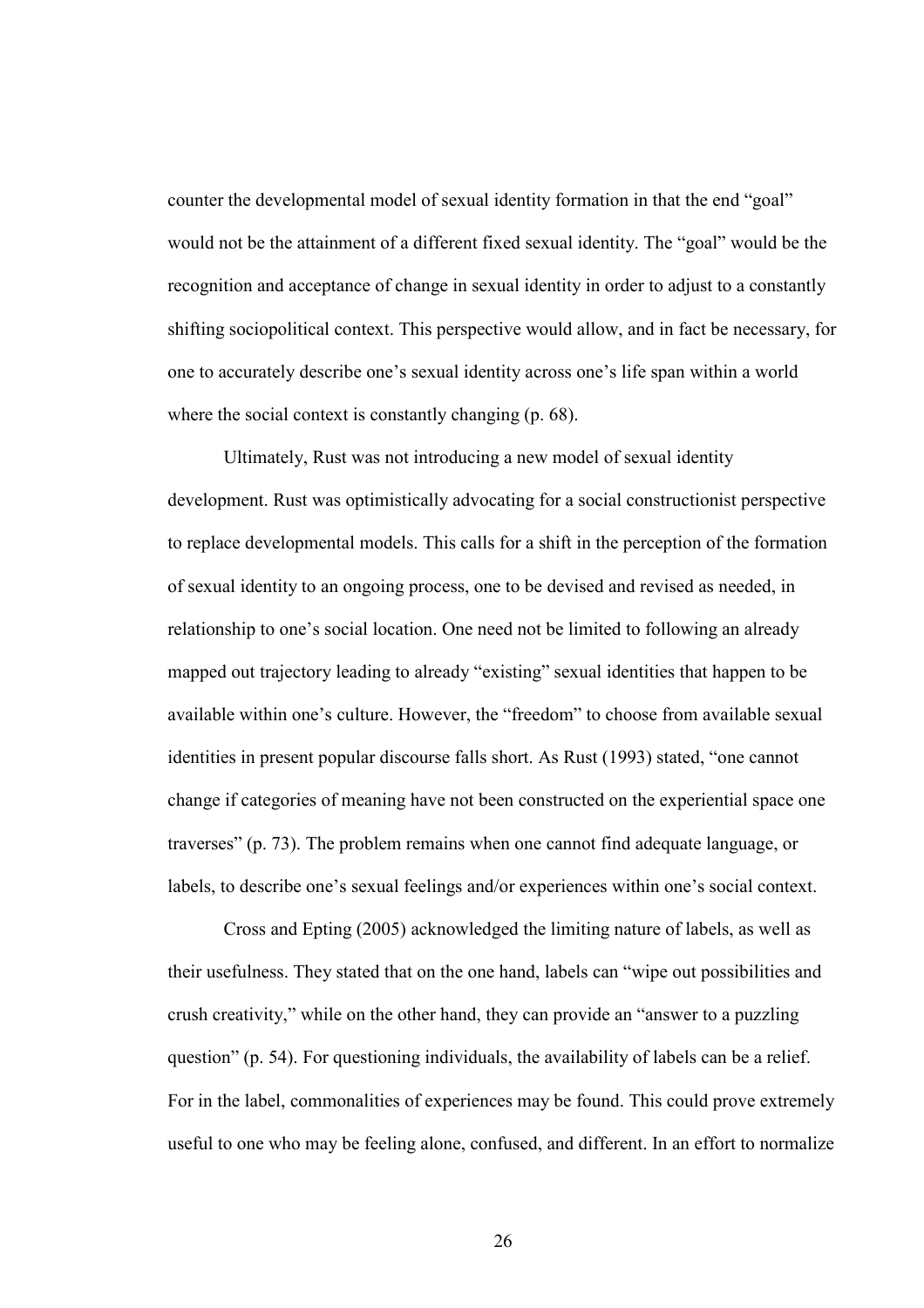one's experience, one may seize a socially available label and use it to self-define. At first the adoption of a new sexual identity label may be comforting and provide a sense of belonging, but after some time the limiting nature of the new label may very well be recognized.

Rust (2001) conducted another study, which explored how 917 participants defined their bisexual identities. In this study, Rust attempted to clarify the position of individuals who do not claim monosexual identities. Rust stated, "individuals who do not fit neatly into culturally produced heterosexual, lesbian, and gay categories seek to claim the experiential space that can form the basis for bisexual identity" (p. 34). This sample of individuals claimed non-monosexual identities. Many of these participants used alternative, compound, and multiple sexual identities that were easiest to explain under the umbrella term of bisexual. Alone, the term bisexual rarely sufficed to fully describe the respondents' conceptions of themselves.

 Out of the 917 respondents only 30.5% identified with a same-gender monosexual identity such as lesbian, gay, homosexual, or dyke. Bisexual identities were used by 68.5% of respondents who used terms like bisexual, bi, and bisexual-queer. Of those who employed bisexual identities, other compound identities were also used such as bisexual lesbian, gay bisexual, bisexual-identified gay man, lesbian-identified bisexual and heterosexual-identified bisexual. Some alternative identities were pansexual, pansensual, polysexual, ambisexual, and queer. Rejection of identities was also present and these individuals used the categories "not sure of orientation" and "prefer not to label self." There were also 136 respondents who opted for the response of "other" and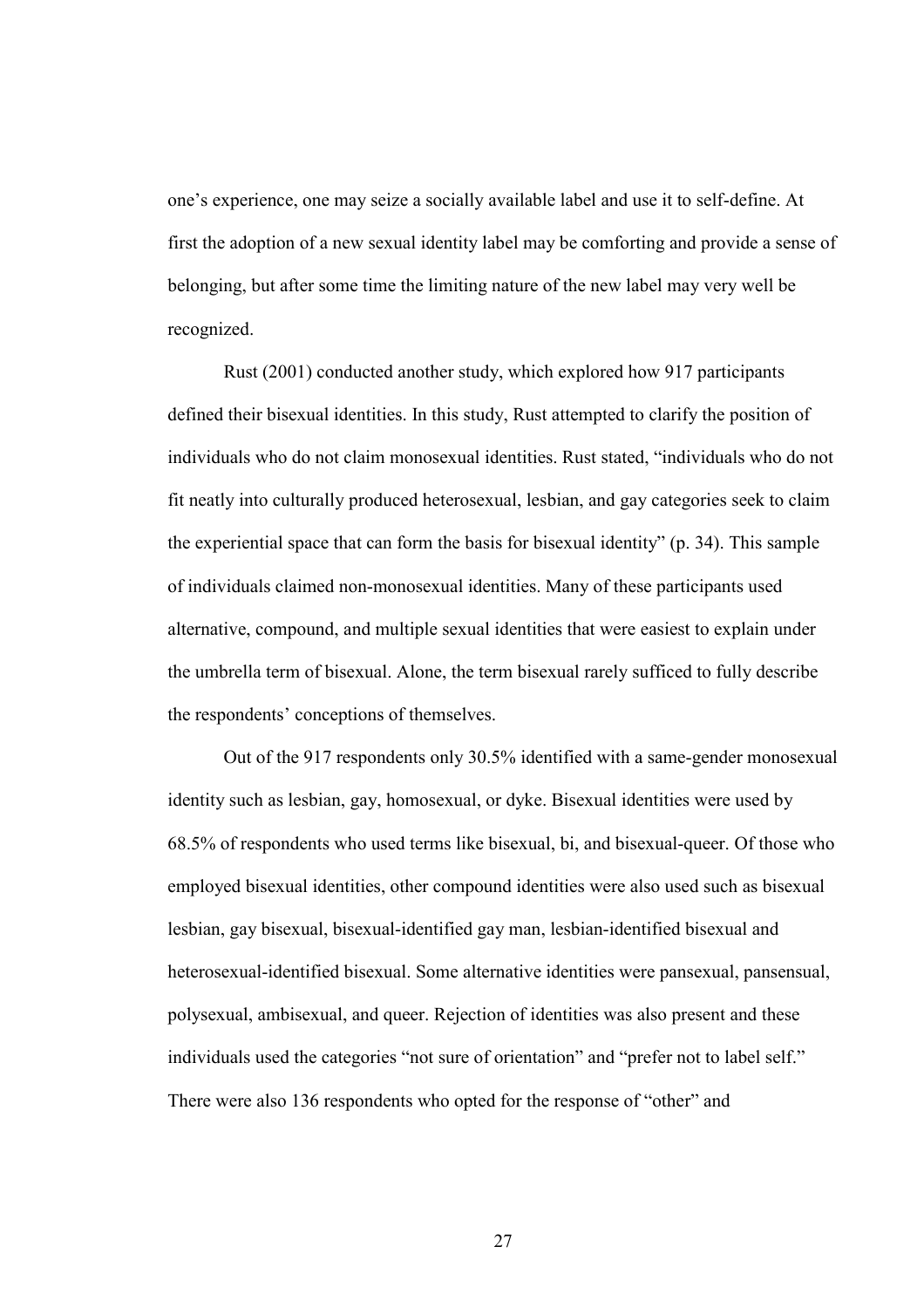individualized their own identities. Some of these identities were sexually omnivorous, unisexual, humansexual, bi-dyke, bi-lovable, multi-queer, normal, and sexual.

 Rust's (2001) study is an example of how non-monosexually identified people constructed personal sexual identities in the absence of descriptive and accessible language. Realizing the limitations of socially available labels of sexual identity, this sample of individuals creatively used pieces and/or combinations of already existing categories of sexual identity to more accurately describe their personal experiences. The uniqueness of these self-created identities epitomizes George A. Kelly's (1955/1991a, 1955/1991b) Personal Construct Psychology (PCP).

Kelly's (1955/1991a) statement of constructive alternativism makes the claim that, there are always alternative constructions available to choose among in dealing "with the world. No one needs to paint himself into a corner; no one needs to be completely hemmed in by circumstances; no one needs to be the victim of his biography" (p. 11). PCP offers a liberating perspective to those who feel that the available socially constructed categories of sexual identity do not accurately represent their feelings and/or experiences. PCP can also address the dilemma that may arise when descriptive language is wholly unavailable within social contexts; it allows for the creativity and flexibility to construct and reconstruct sexual identity as needed. PCP permits the view of sexual identity to take on a permeable form and offers an alternative lens with which to view sexual identity. A PCP view of sexual identity is explored in the remainder of this paper.

#### PERSONAL CONSTRUCT PSYCHOLOGY

What we think we know is anchored only in our own assumptions, not in the bedrock of truth itself, and that world we seek to understand remains always on the horizons of our thoughts. (Kelly, 1977, p. 6)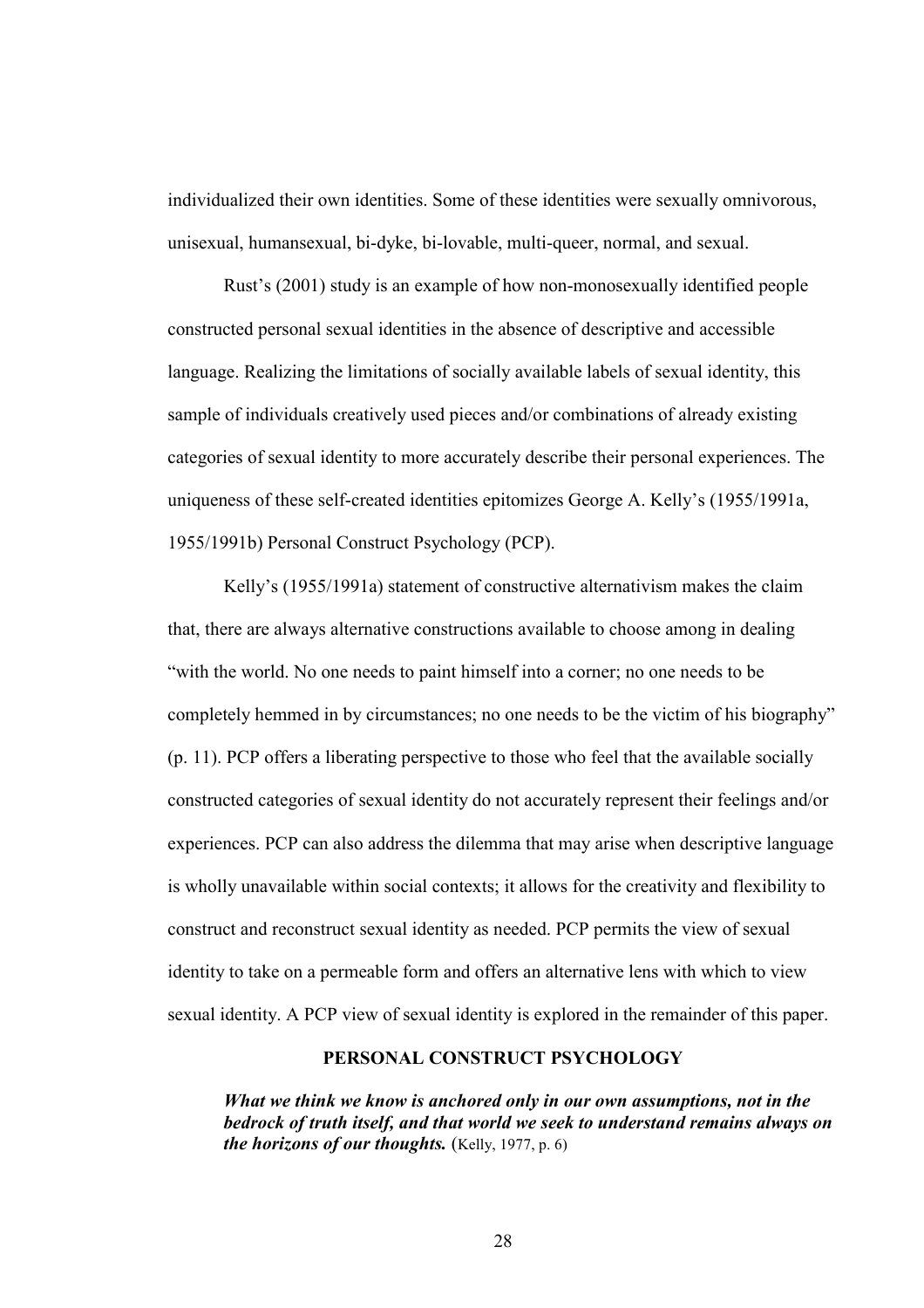Personal Construct Psychology (PCP) is a theory of personality that was first introduced by George A. Kelly in his two volume set, *The Psychology of Personal Constructs* (1955/1991a; 1955/1991b). Kelly claimed that a real world exists but one can only access that world indirectly through one's personalized observations and interpretations. In other words, we as human beings perceive and experience reality in our own unique and individual ways. Kelly (1955/1991a) described constructs as "transparent patterns or templets which [individuals] create and then attempt to fit over realities of which the world is composed" (p. 7).

#### Personal Constructs Defined

 According to Kelly (1955/1991a), the basic nature of a construct is bipolar, that is, "a construct is a way in which some things are construed as being alike and yet different from others" (p. 74). The bipolar nature of personal constructs is not to be confused with the dichotomous view of sexual identity. From a personal construct perspective, *homosexual* and *heterosexual* are two poles of a construct dimension, not a preexisting duality. Kelly (1969) described the idea of constructs as "reference axes" created by individuals to organize events by their similarities and differences. Kelly (1966) explained that constructs are not "intrinsic properties of events" (p. 27). Constructs are created by the individuals who use them as tools to understand and give meaning to personal experiences of events. Therefore, the same event may be construed differently by different people and organized differently within each person's construct system. The homosexual-heterosexual distinction, like all construct dimensions, was invented by people to make sense of events (Epting et al., 1994).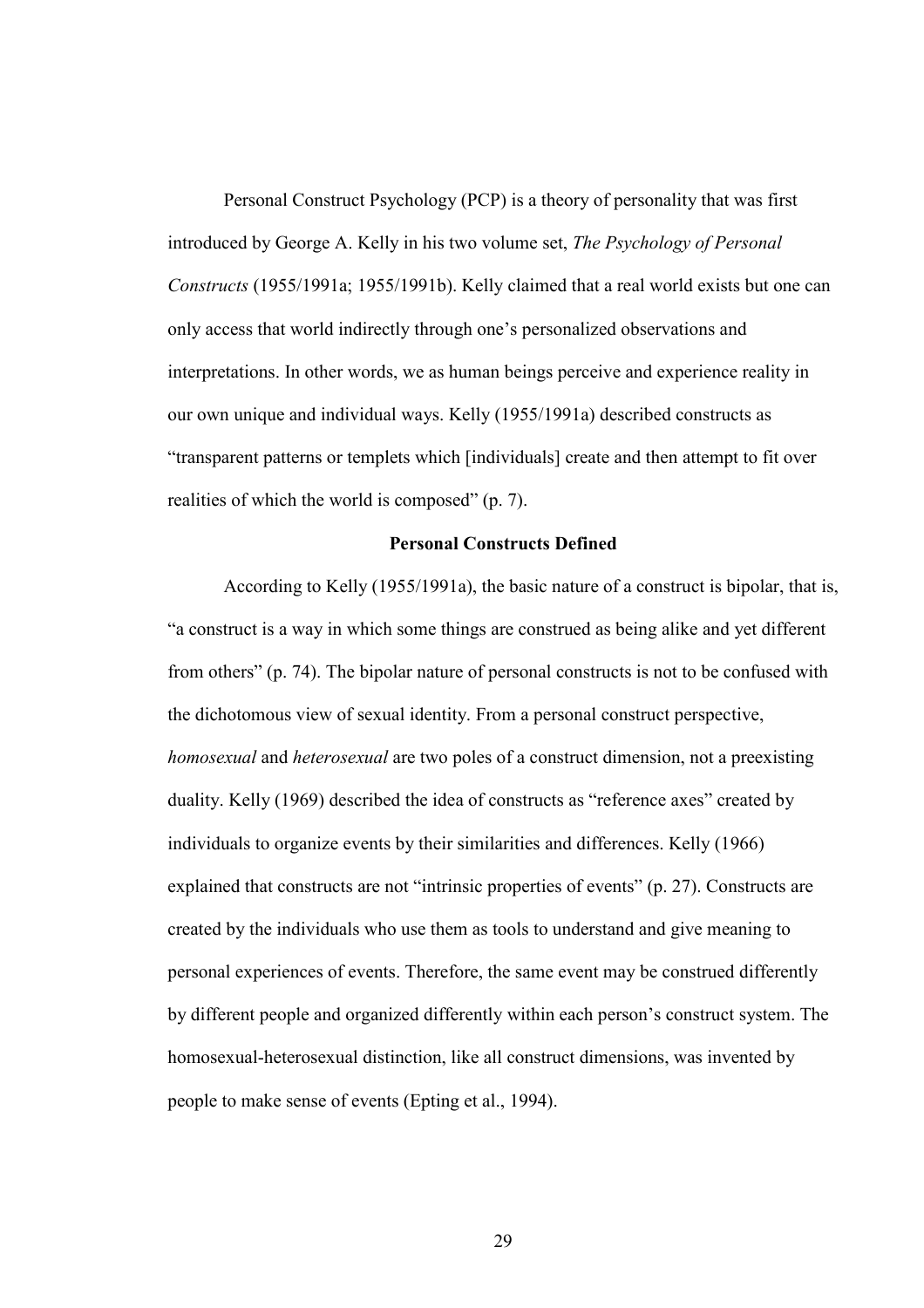Landfield and Leitner (1980) explained that "even if two people use the same verbal symbol, they may organize it differently within their construct system" (p. 8). For example, Susan and Robert both use the same bipolar construct dimension of *angry* vs. *calm* but they organize it differently within their own personal construct systems. Susan believes that getting angry in a situation displays force and power, while remaining calm displays weakness and inferiority. Robert uses this same construct dimension of *angry* vs. *calm*. However, he believes that remaining calm displays power and control while getting angry displays desperation and loss of control. Susan and Robert use the same words to convey very different personal meanings.

#### Core Constructs

Core constructs "govern a person's maintenance process – that is, those by which he maintains his identity and existence" (Kelly, 1955/1991a, p. 356). Core constructs are the foundation of self identity; they are the means by which one understands oneself. One behaves in accordance with one's core constructs as they reflect values and define interpersonal relationships (Landfield & Leitner, 1980). Core constructs often revolve around gender, biological sex, race, religion, and sexual identity. Core constructs are the most meaningful within one's personal construct system; they stabilize identity and are not readily changed.

#### Hierarchical Nature of Construct Systems

Constructs are systematically hierarchical. That is, one arranges one's construct system based on the significance the constructs hold in one's life. Kelly (1955/1991a) asserted that, within personal construct systems, there are *superordinate* and *subordinate* constructs. Core constructs are the most superordinate in a person's construct system;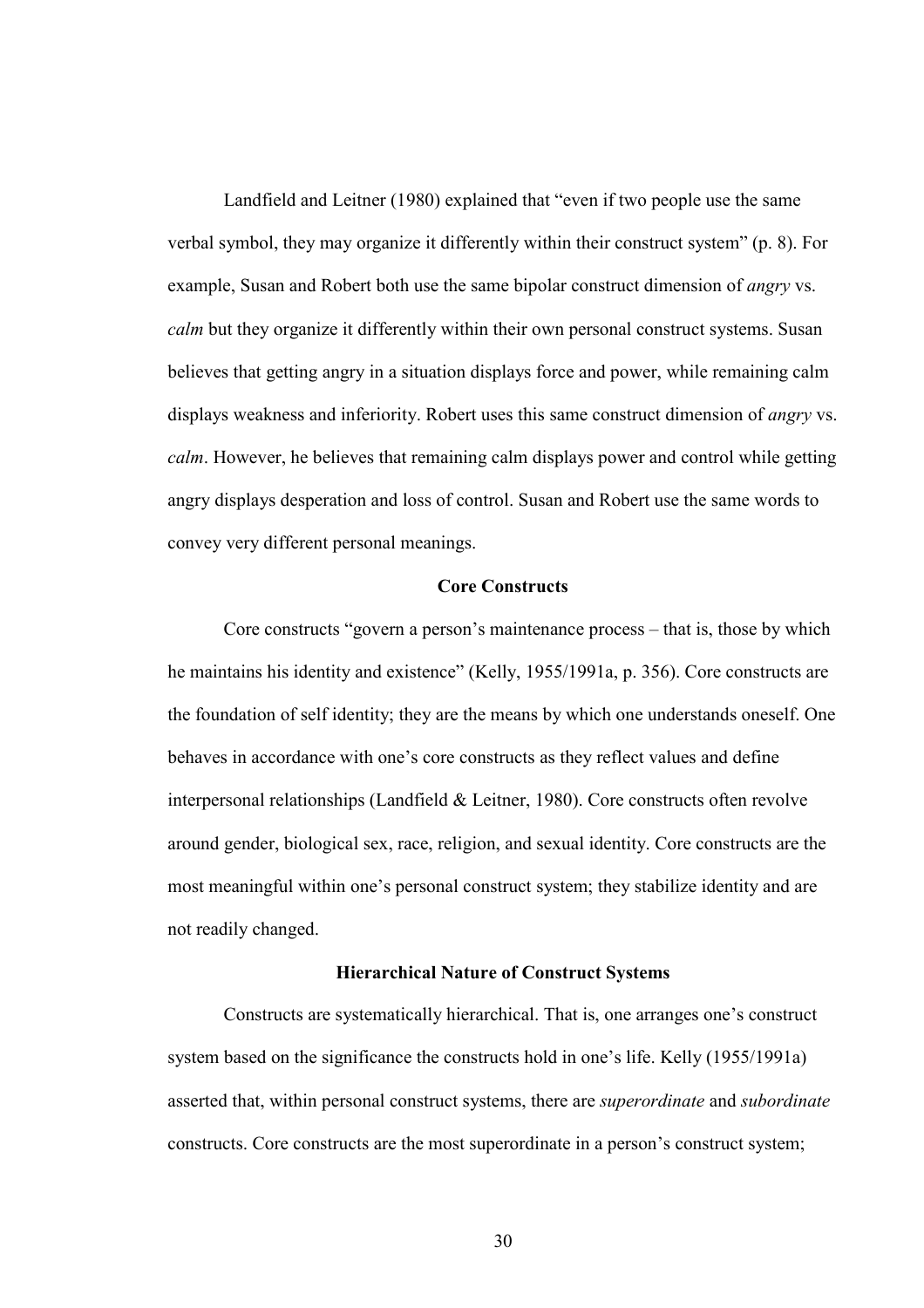they are the basis of identity and govern how the individual perceives and understands the world. Subordinate constructs are subsumed by and organized under superordinate constructs.

 Returning to the example of Susan and Robert, we can take a closer look at how they each hierarchically organize their construct dimension of *angry* vs. *calm* within their respective construct systems. For Susan, *angry* vs. *calm* is a subordinate construct that is organized in relation to her superordinate construct of *strong* vs. *weak*. One of Susan's core constructs is that of a strong woman. For Susan, remaining calm in a heated situation reinforces the idea that women should be passive and placating. Getting angry shows others that she is a no-nonsense woman who demands respect. For Robert, *angry* vs. *calm* is subsumed by the construct of *powerful* vs. *unimportant*. Robert views himself as a powerful man with tremendous self-control. If he were to get angry during difficult situations he would not be taken seriously and would not be considered an influential man. Susan's core construct of a strong woman and Robert's core construct of a powerful man serve to guide their behavior and relationships as well as organize events within their personal construct systems.

#### Person as Scientist

Kelly (1955/1991a, 1955/1991b) put forth the concept of "person-as-scientist" because people are always testing the constructs they create during the course of daily living. An active role is taken to form our own hypotheses (or constructs) about the world, test these constructs, revise as necessary, and adopt or abandon them based on the

 $\overline{a}$ 

<sup>&</sup>lt;sup>1</sup> Please note that the masculine pronoun was used throughout Kelly's original text of *The Psychology of Personal Constructs* (i.e., "man-as-scientist"). While "person-as-scientist" is used by the author when referring to this idea, the author has decided not to alter original quotes and hopes the reader will realize that Kelly was writing during a time when the masculine pronoun was accepted as a generic term to describe people of all genders.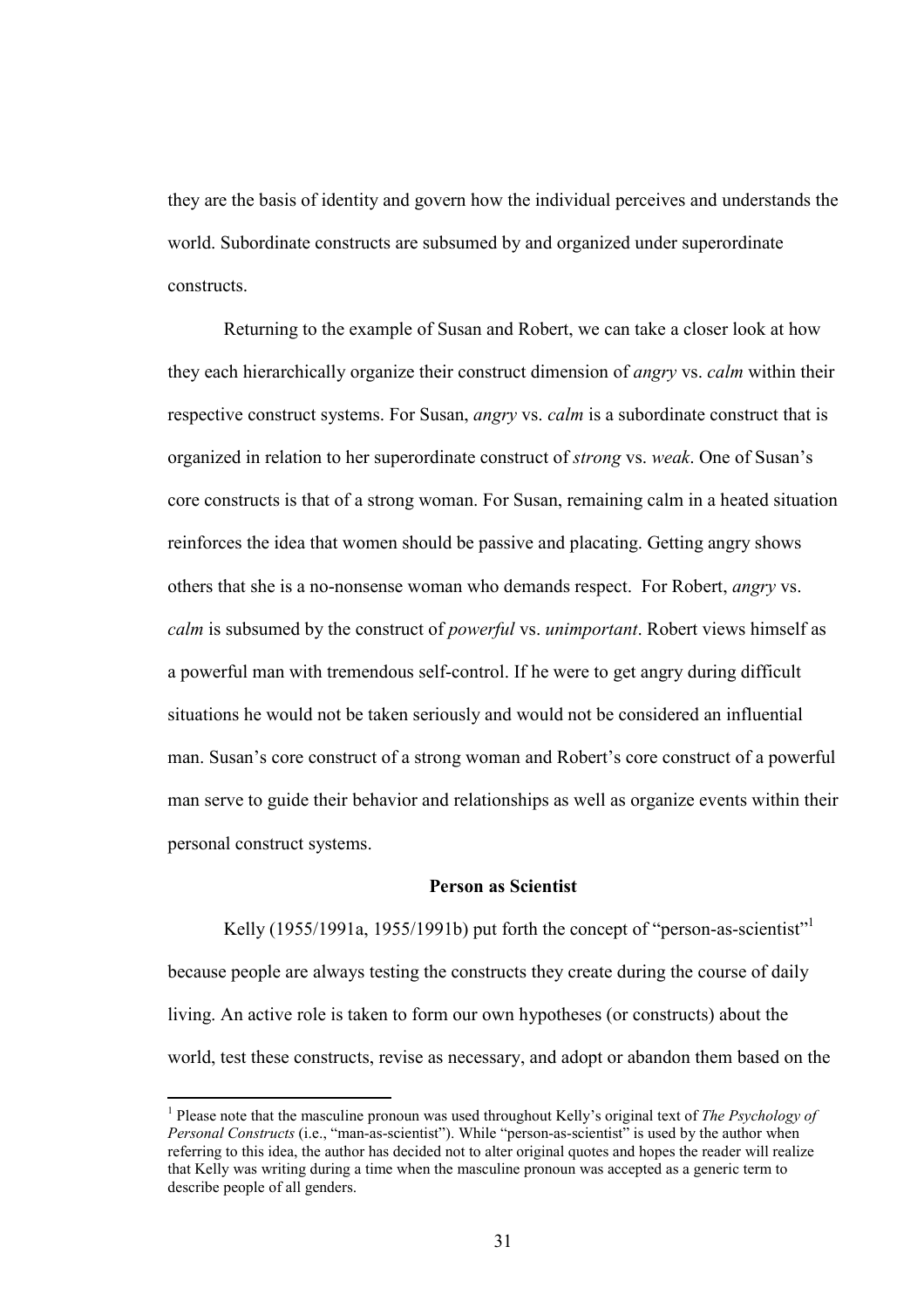viability of their predictions (Epting, 1984). Therefore, a person's construct system forms the basis for prediction. The idea of person-as-scientist emphasizes the ways in which individuals are constantly posing questions and experimenting so as to gain a clearer understanding of the world (Landfield & Leitner, 1980).

#### Person as Process

 PCP embraces the idea of the person as process. That is, we use our constructs to predict future events, discovering along the way whether our constructs work or not. When they do not work, a revision of constructs is in order. The world consists of constant and continuous change, thus human beings must constantly modify their conceptions of the world, their environments, and their relationships (Epting, 1984). The constructions we use to define the world today may become ineffective tomorrow. Kelly (1955/1991a) stated:

 If it were a static world that we lived in, our thinking about it might be static too. But new things keep happening and our predictions keep turning out in expected or unexpected ways. Each day's experience calls for the consolidation of some aspects of our outlook, revision of some, and outright abandonment of others. (p.10)

#### Fundamental Postulate and Anticipation

Kelly (1955/1991a; 1955/1991b) based his psychology of personal constructs on what he termed the "fundamental postulate" which holds, "a person's processes are psychologically channelized by the ways in which he anticipates events" (Kelly, 1955/1991a, p. 32). Anticipation is a key component to Kelly's theory. Kelly's idea of person-as-scientist introduces the importance of hypothesis formulation and active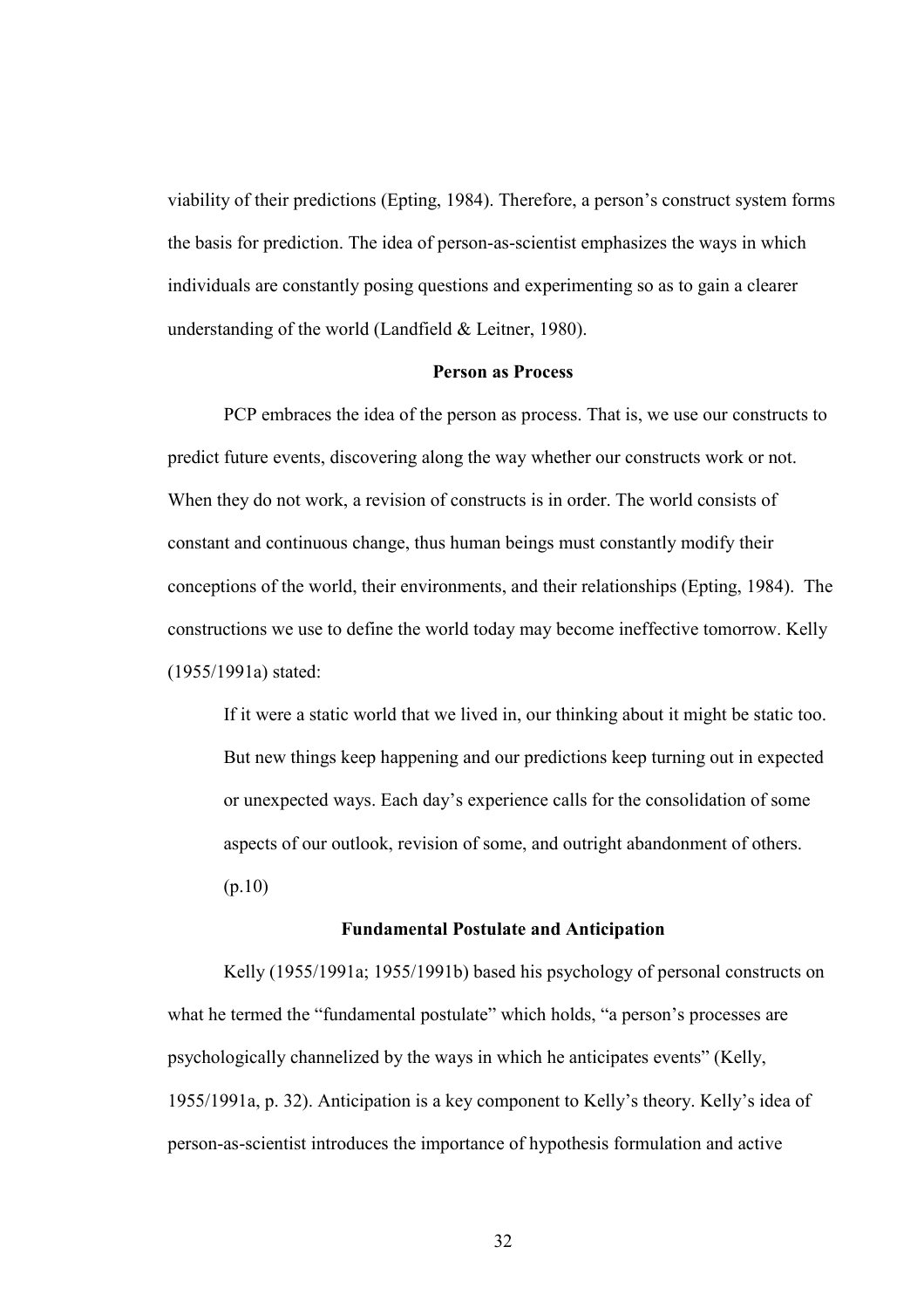prediction. When a construct is maintained based on the success of one's prediction, that construct is often employed in the anticipation of future similar events. One uses past experiences with successful constructs to anticipate future events.

 We learn from experience how to anticipate certain events. If time and again we use the same construct to successfully predict an outcome, it is doubtful that we will question the usefulness of the construct. However, when one of our trusty constructs fails to predict the anticipated event, there is a strong possibility that we will become confused. If the same construct continues to fail us there will come a point where we will clearly need to reconsider the effectiveness of this construct.

 Once a construct is in place it is likely that recurring themes will stand out and be used to predict new events of a similar nature. Kelly (1955/1991a) contended that "a person anticipates events by construing their replications" (p. 35). One uses the constructions one has developed to predict the outcomes of situations. For example, when I decide to go to the theater to see a movie, I anticipate my experience will play out as follows: I settle on which movie I would like to see and find out what time it is playing. I get to the box office 15 minutes before the movie begins and purchase my ticket. I make my way to the concession stand and I buy popcorn and a soda. I then find the theater that is showing my movie, enter, choose a seat, and wait for the movie to begin. Because my predictions of this experience have been validated each time I go to the movies, there has never been any reason for me to anticipate that future movie going would be any different than described.

 We also anticipate consistency in our own and others' behavior. The same principle is applied within interpersonal relationships. We usually anticipate that our roles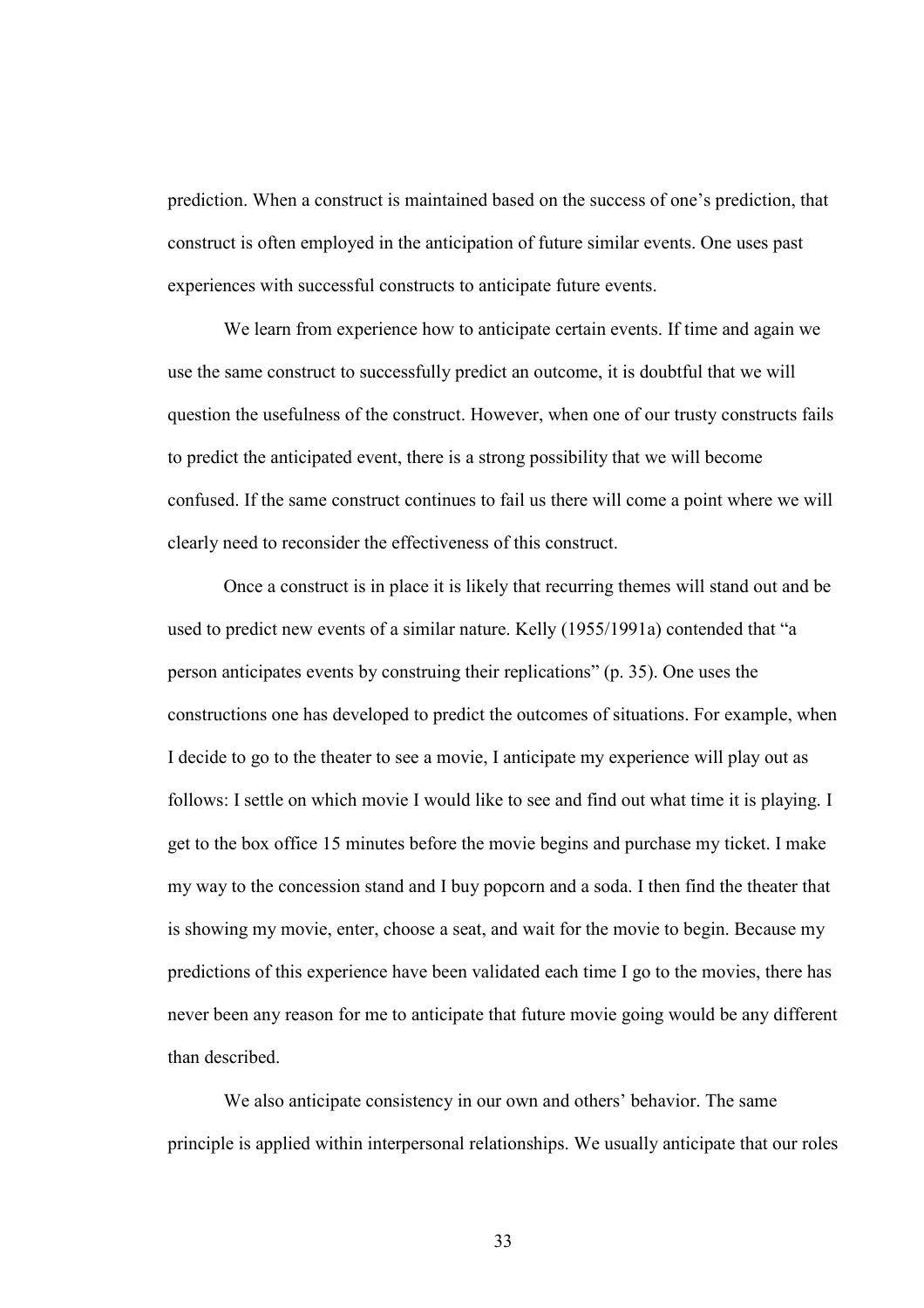within our interpersonal relationships will remain steady and our interactions will be relatively predictable. When our relationships do not play out as anticipated, we may experience confusion and uneasiness. These feelings may result in uncertainty about how we should anticipate future interactions. For example, Kristina has been using the university library frequently over the past few years and she thinks many of the librarians are very friendly and accommodating, especially when it comes to her overdue book fees. However, there is one librarian who is consistently unpleasant and unwilling to help Kristina, so she tries to avoid having to interact with him. On her most recent trip to the library she needed to renew several books and the unpleasant librarian was the only person on duty. Kristina anticipated having a difficult time dealing with him. When Kristina got to the counter this librarian noticed that she had a history of overdue fees and Kristina immediately expected that she would have to argue with the librarian in order to renew her books. Instead, the librarian simply renewed the books for her and gave her an extension on the due date. Although Kristina left the library pleased with the experience, she was also confused. Because of her unpleasant past experiences with the librarian, she had anticipated that whenever she would have to deal with him the new experience would be unpleasant as well. The next time Kristina has to renew her books with this librarian she may do well to anticipate the experience differently. If the librarian is helpful and pleasant again, Kristina may consider revising and reconstruing these interactions and consequently alter her anticipation of future similar events.

 Now that some of the basic philosophy has been introduced, let us explore how PCP can be used to perceive sexual identities. As stated earlier, core constructs are the most superordinate and comprehensive within personal construct systems. They govern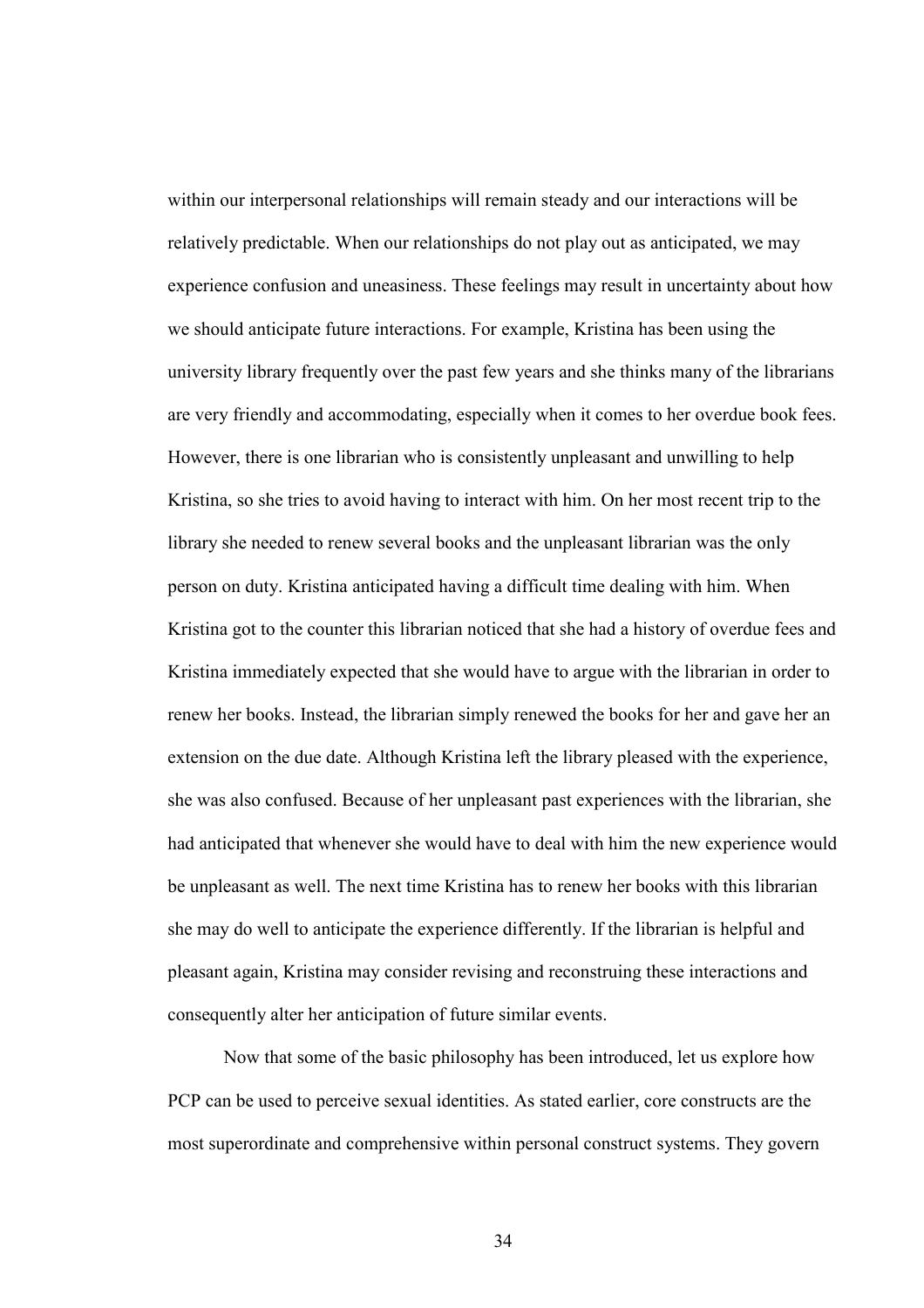one's maintenance processes, as they are used to organize a broad range of life events (Epting, 1984). People use core constructs to self-define. However, changing core constructs can be an extremely complex task. Using PCP ideas about transitional construing, we can view core sexual identity changes through a PCP lens. PCP contends that sexual identity is not fixed; it is a process that demands personal choices and actions. A lack of satisfaction with one's sexual identity does not mean that one is trapped by one's current self constructions. Alternative ways of construing are available. Sexual identity reconstruction is a process that can lead to new ideas and perceptions, more generative anticipations of life events, and a greater understanding of oneself.

#### SEXUAL IDENTITY CYCLE

# Knowing a little something for sure, something gleaned out of one's experience, is often a way of knowing one's self for sure, and thus of holding on to an identity, even an unhappy identity. And this, in turn, is a way of saying that our *identities often stand on trivial grounds.* (Kelly, 1977, p. 7)

 PCP can be used as an alternative approach to sexual identity formation. The techniques and cycles within Personal Construct Psychology are central to identity construction. They can be used to create a process oriented understanding of sexual identity formation. In contrast to the linear stage-sequential models put forth by developmental theorists, PCP can be used to outline a Sexual Identity Cycle. This cycle consists of several non-linear, ongoing processes that permit and encourage the creation and revision of sexual identity throughout one's lifetime.

#### Process vs. Stages

 The developmental models of sexual identity that have been reviewed describe movement from a heterosexual identity to a homosexual identity. They focus on a series of stage sequential steps with the end goal of attaining a stable homosexual identity.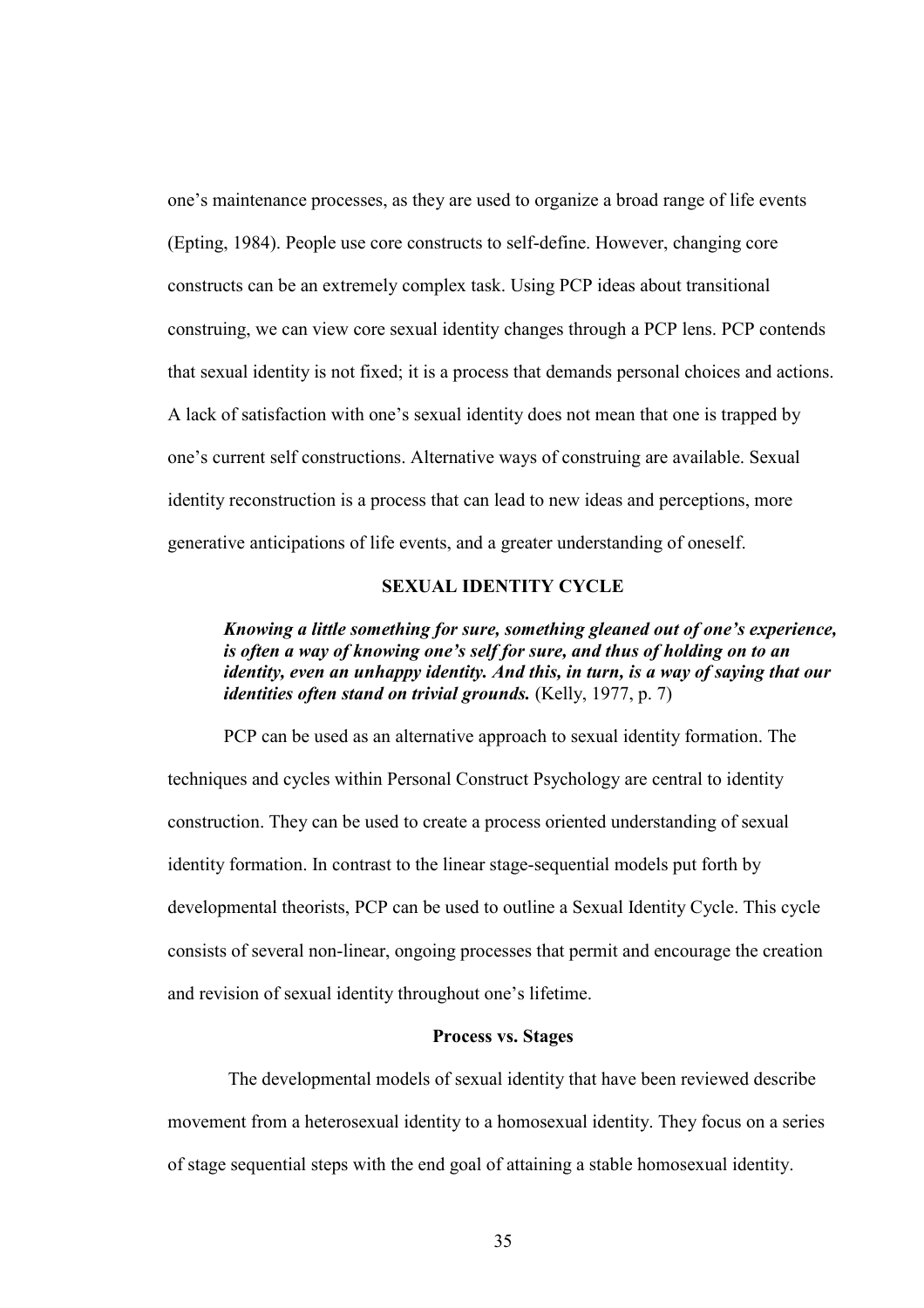These developmental models do not allow for recurring movement among various sexual identities. Once a stable homosexual identity is reached, commitment is assumed and further changes or revisions of one's sexual identity are beyond the scope of the models.

 By comparison, a PCP model questions the linearity of developmental models and asserts that sexual identity is a more complex issue that can move in many directions and consist of many variables. Dividing sexual identity into heterosexual, homosexual, and even bisexual ignores the multi-faceted nature and uniqueness of human sexual experience (Klein et al., 1985; Sophie, 1986; Berkey et al., 1990; Rust, 1993; Epting et al., 1994; Schwartz & Blumstein, 1994; Muelenhard, 2000; Rust, 2001). While it can be argued that human beings find comfort and commonalities in labels, it is also true that the very labels chosen to self-define one's sexual identities may eventually stunt one's growth as a sexual being. PCP gives one the tools to elaborate one's sexual identity construct system as often as needed.

 The elaboration of one's construct system is a process that occurs when one is feeling a lack of satisfaction with one's current means of construing. Questioning individuals likely experience dissatisfaction with their current sexual identities. From a PCP perspective, one would assert that a questioning individual's anticipation of events relating to sexual identity is proving unsatisfactory. That is, the predictions the individual is making along various construct dimensions related to sexual identity are not being validated.

 A PCP model allows for a fluid sexual identity by emphasizing processes versus stages. Again, the process of sexual identity formation is ongoing throughout one's life. Therefore sexual identity is not viewed as a static phenomenon. One is not tied to an idea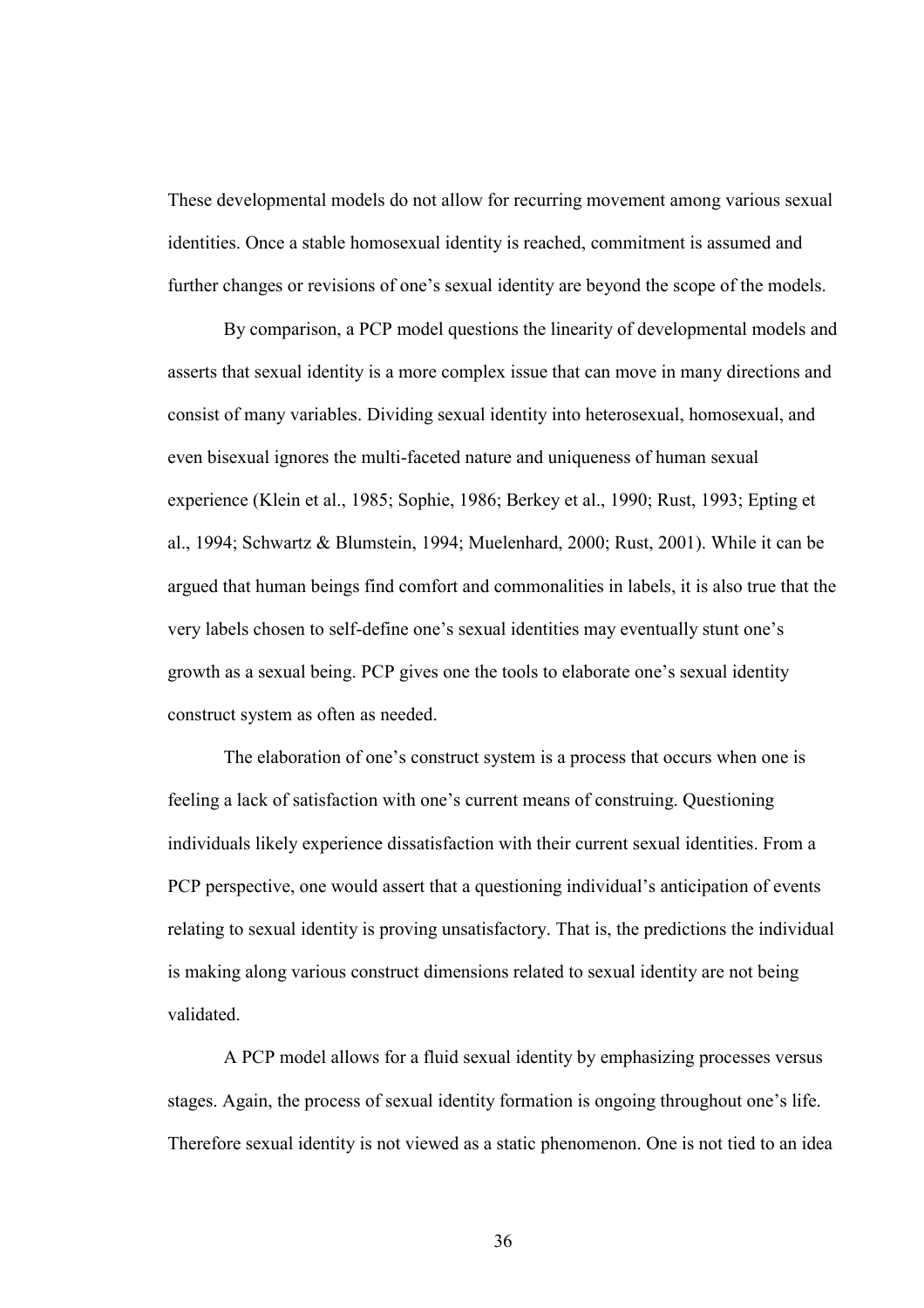or a category that society has already created. Nor is a permanent commitment to any one sexual identity expected in every instance. PCP shifts away from the sequential stage developmental paradigm by allowing individuals to move among various established sexual identities and/or to construct their own idiographic sexual identities. PCP does not insist that sexual identity formation correspond to set stages or steps. That is, there is no rigid order by which sexual identity construction processes occur.

#### Sexual Identity Constructs

Sexual identity consists of a finite number of bipolar personal constructs. Individuals apply these constructs to their sexual experiences and their sense of self. PCP asserts that construing is channelized. That is, when thinking about a subject or event, we employ a network of constructs that we have already created. These networks structure our thinking. New ideas and constructs are created by recombining old channels (Kelly, 1955/1991a).

 Like all constructs, sexual identity constructs are organized hierarchically. Some are superordinate and others subordinate; some are core and others are peripheral. Core sexual identity constructs are organized as superordinate constructs. Core sexual identity constructs are comprehensive and not too permeable. In PCP, the permeability of a construct refers to the degree in which that construct allows new experiences into its range of convenience (Kelly, 1955/1991a). All personal constructs have a focus, or range of convenience. This means that a construct cannot be applicable to everything; it has a certain range to which it is relevant.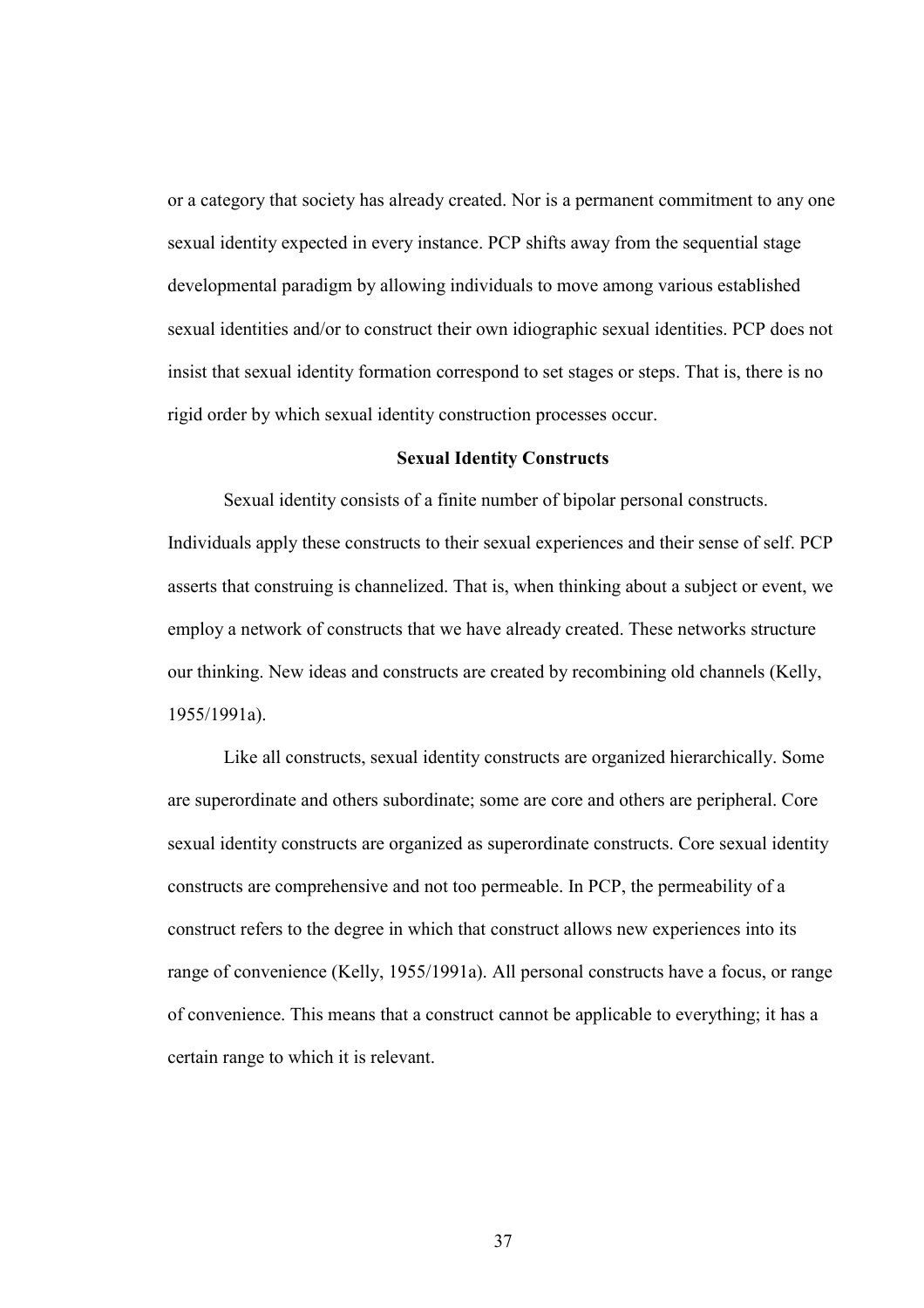#### Core Sexual Identity Constructs

Because core sexual identity constructs are superordinate, they are less permeable than subordinate sexual identity constructs and therefore are more difficult to revise. Suppose a core sexual identity construct for a woman who only feels sexually attracted to other women is *lesbian* vs. *straight*. This woman's lesbian identity could be used to determine who she sleeps with, who she chooses as friends, where she works, how she introduces her partner to others, what businesses she patronizes, where she goes on vacation, how she intends to start a family, and so forth. To this woman, "lesbian" is the identified pole of a core construct organized superordinately. She uses it to understand a wide range of events and maintain a sense of her own personality. Her *lesbian* vs. *straight* construct influences how she uses those constructs subordinate to it when construing herself. Thus, the other constructs in the woman's meaning system get filtered through the *lesbian* vs. *straight* construct. For example, perhaps this woman holds a more subordinate construct of *obedient* vs. *rebellious*. In her manner of construing, lesbians are rebellious. Therefore because she strongly identifies with the lesbian side of the *lesbian* vs. *straight* construct, she also construes herself as rebellious.

#### Peripheral Sexual Identity Constructs

Peripheral constructs are "those which can be altered without serious modification of core structure" (Kelly, 1955/1991a, p. 356). Peripheral constructs are organized subordinately. For example, suppose a man who identifies as gay holds the core sexual identity construct of *gay man* vs. *straight man*. This core sexual identity construct is organized superordinately in his personal construct system. This superordinate construct subsumes his subordinate construct of *activities that gay men enjoy* vs. *activities that*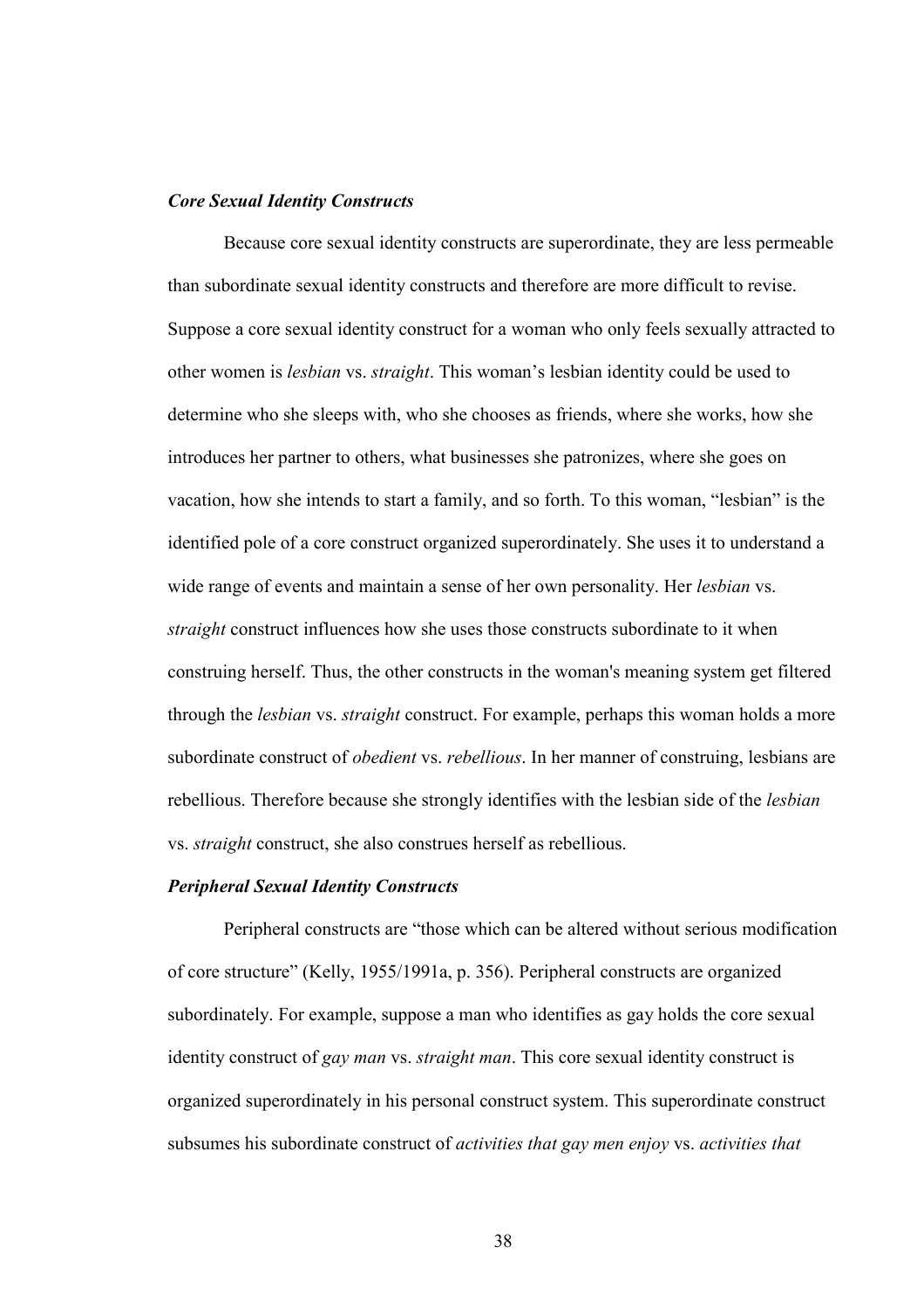*others enjoy*. This man is passionate about opera music and is completely unfamiliar with football. He holds the construct dimension *passion for opera* vs. *being a football fan*, which is subsumed by the construct *activities that gay men enjoy* vs. *activities that others enjoy*. Upon attending his first Super Bowl party, he is shocked to discover that he is completely enthralled with the game. He leaves the party as a newly self-proclaimed football fan. He is still passionate about opera music, but now knows that he is a fan of football as well. Because of its subordinate status, he can readily alter his peripheral construct of *passion for opera* vs. *being a football fan* without disrupting his core sexual identity.

 Any change, whether to core or peripheral constructs, serves to increase our range of convenience and extend the personal construct system. Every event and experience we encounter shapes who we are. We can choose to limit ourselves with impermeable constructs or we can allow ourselves to experiment with our constructs, reconstrue, and entertain new ideas. When we allow ourselves this freedom our systems become more comprehensive and more of our experiences become personally meaningful (Dalton, 1993).

#### Transitional Construing and Sexual Identity

 The extension of one's personal construct system increases one's capacity to predict future events. Remember that Kelly's fundamental postulate states that "a person's processes are psychologically channelized by the ways in which he anticipates events" (Kelly, 1955/1991a, p. 32). In addition, Kelly (1955/1991a) writes that "a person anticipates events by construing their replications" (p. 35). The ways in which people anticipate events and construe their replications is the basis by which they form their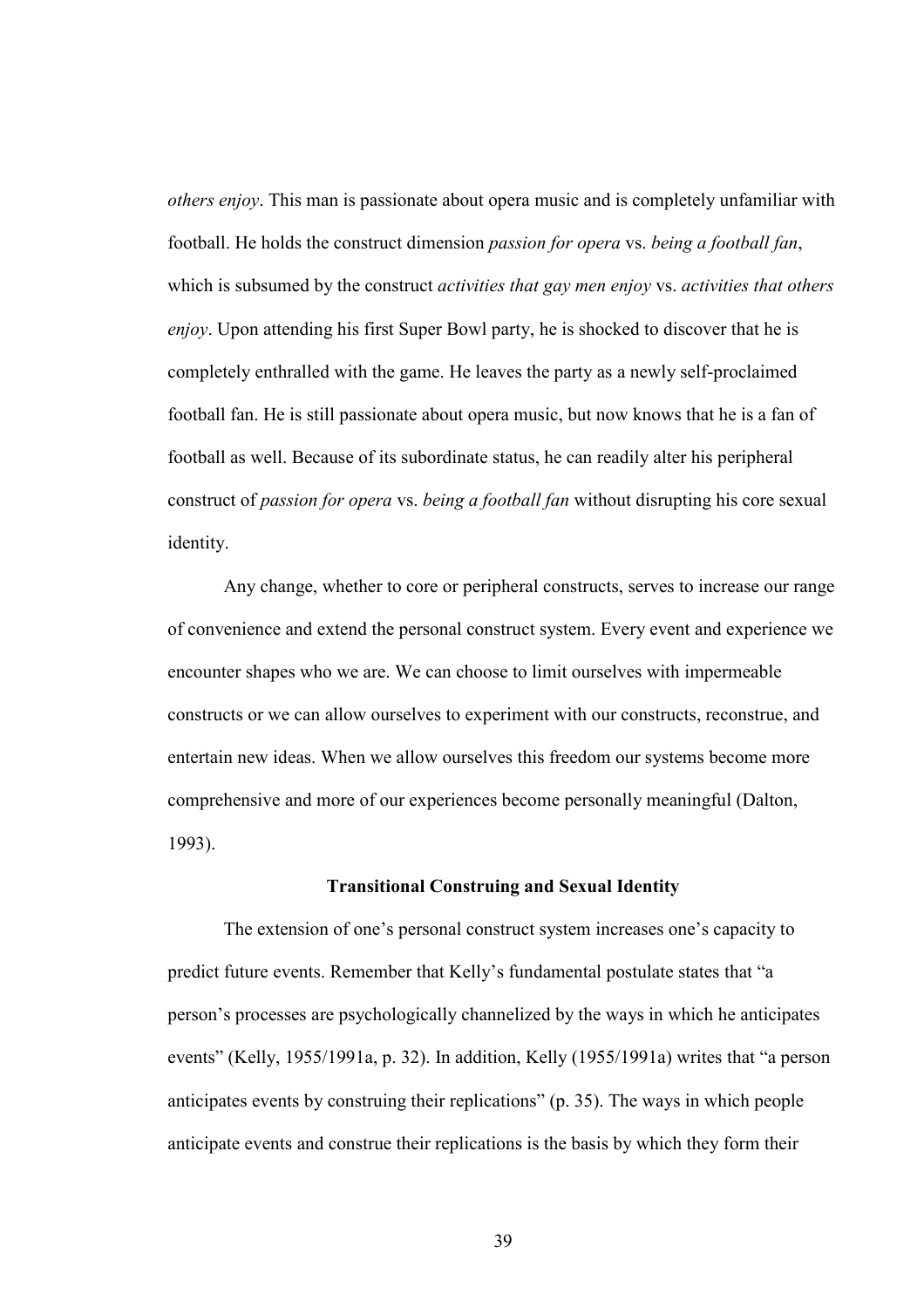dimensions of meaning. When a construct fails to predict an event one may do well to make a transition within one's personal construct system. This transitional construing may result in more permeable constructs, a broader range of convenience, or entirely new construct dimensions with which to construe events. This is an ongoing process, which is constantly structuring and restructuring a person's individual personal construct system.

#### Elaborative Choice

Kelly's (1955/1991a) *choice corollary* states that a person chooses the alternative in a dichotomized construct that offers the greatest possibility for the extension and definition of the construct system. The choices that individuals make are intended to better anticipate future events. A person chooses the alternative in a dichotomized sexual identity construct that provides the best basis for predicting ensuing events. One choice may ensure security and certainty while another may result in ambiguity. However, the latter may eventually lead to a wider understanding of one's sexual identity. Whichever alternative is chosen, the choice is made essentially to enhance one's anticipations. This is called *elaborative choice*. When the system is elaborated, its range of convenience increases to make experiences and events more personally meaningful.

#### CPC and Creativity Cycles

 In PCP there are two cycles of construction that are necessary for construct revision to occur. The first cycle is the *Circumspection-Preemption-Control* (CPC) *Cycle*. The CPC cycle has to do with how individuals take action in their lives through decision making. The second cycle is the *Creativity Cycle*. The Creativity Cycle is the process used to create new dimensions of meaning that did not previously exist in a construct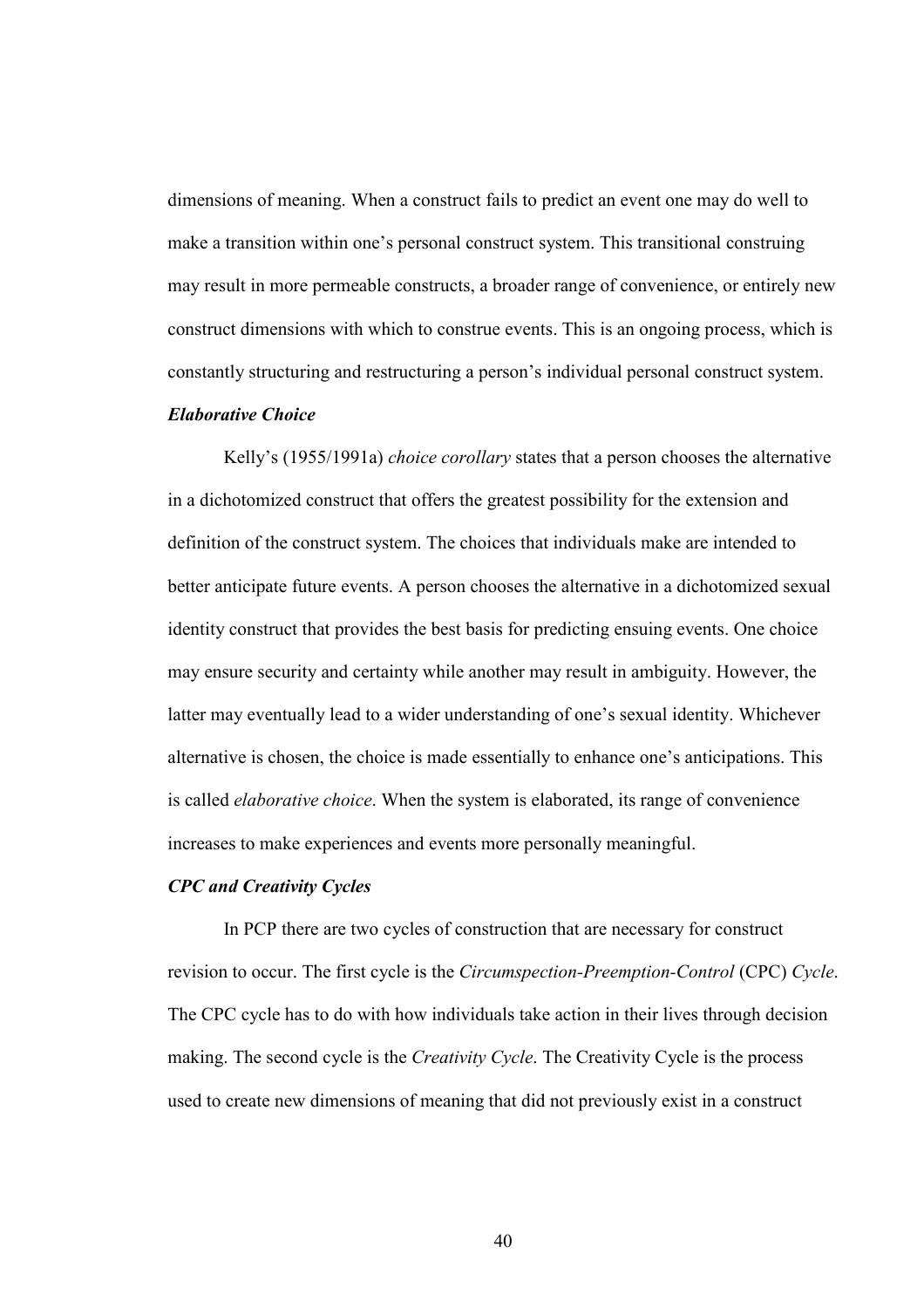system. Both of these processes serve to elaborate the personal construct system and are essential in formulating one's own sexual identity.

#### Circumspection-Preemption-Control Cycle

 The CPC cycle (Kelly, 1955/1991a) is used in transitional construing and relates to decision making. Circumspection, preemption, and control are the three key elements of this process. The circumspection phase is when one surveys one's constructs to decide which to apply in a particular situation. This allows one to examine all possible ways to construe the matter. Next, one or more specific constructs are preempted, or chosen, for making sense of the situation. The control phase of the cycle is the point of action; one pole of a selected construct dimension is chosen and applied to the situation. This choice is made for the purpose of increasing the efficacy of the personal construct system.

#### Dilation and Constriction

When inconsistencies in construing sexual identity occur, elaboration of the personal construct system may be necessary. *Dilation* and *constriction* are key elements of the CPC Cycle. The process of *dilation* is when "a person broadens his perceptual field in order to reorganize it on a more comprehensive level" (p. 352a). In contrast, *constriction* is a technique used to limit one's perceptual fields in order to allow one's world to remain unchanged. Kelly (1955/1991a; 1955/1991b) explained the process of constriction as when one "draws in the outer boundaries of one's perceptual field" (p. 352a).

 If an event transpires that results in the questioning of one's current sexual identity, one's current means of construing one's sexual identity is, in effect, incompatible with the event that is taking place. Dilating the perceptual field allows one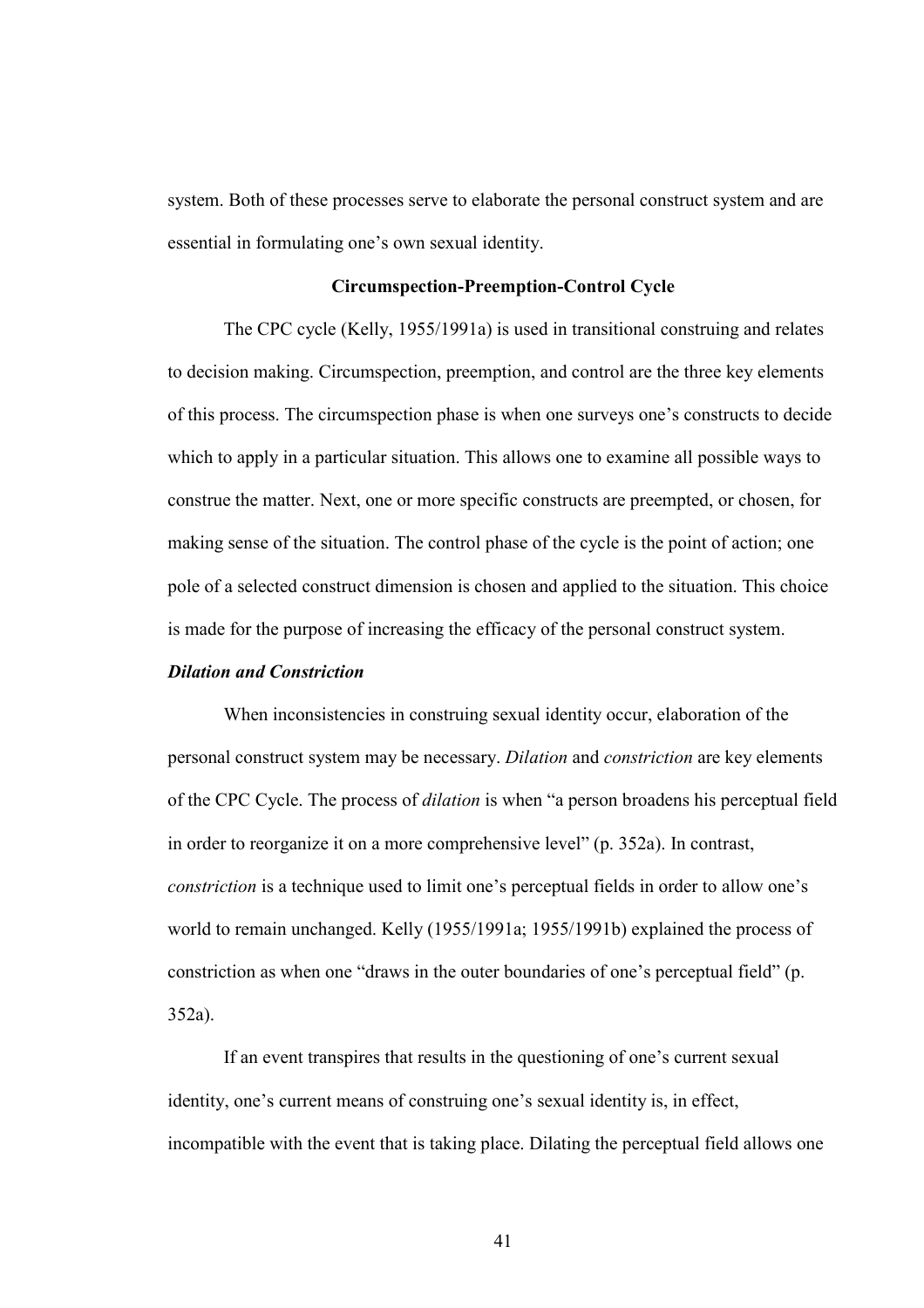to consider a wider range of events that may be involved in the incompatibility. Dilation lets one reorganize or adjust one's construct system so as to eliminate the incompatibility. While the process of dilation permits one to consider a vast range of events as related to the incompatibility, constriction can be used to minimize the incompatibility. Conversely, constriction is used to narrow the perceptual field after dilation, so as to regain focus. It may also be used as a strategy to avoid experiencing anxiety related to an event. Constriction would allow one to deal with one issue at a time and retain the ability to make consistent anticipations.

#### **Circumspection**

If an event calls one's sexual identity into question, circumspection enables one to observe and consider multiple aspects of the situation. Consider a lesbian identified woman who construes her sexual identity along the dimension *lesbian* vs. *heterosexual*. She suddenly finds that she is physically attracted to a man. She dilates her perceptual field and begins to consider other events in her life that could be related to this one. She might remember a boyfriend she had in high school, think about a crush she has on a male actor, reflect on her girlhood dreams of marrying and starting a family with a man, consider other physical attractions she has had towards different men in the past that she had chosen to ignore, and so on.

# Preemption

When this same woman begins to constrict her perceptual field and focus on the sexual identity construct dimension most relevant to this situation, preemption has occurred. Of all the sexual identity construct dimensions she holds within her system, she must choose one. Just because she is experiencing a physical attraction towards a man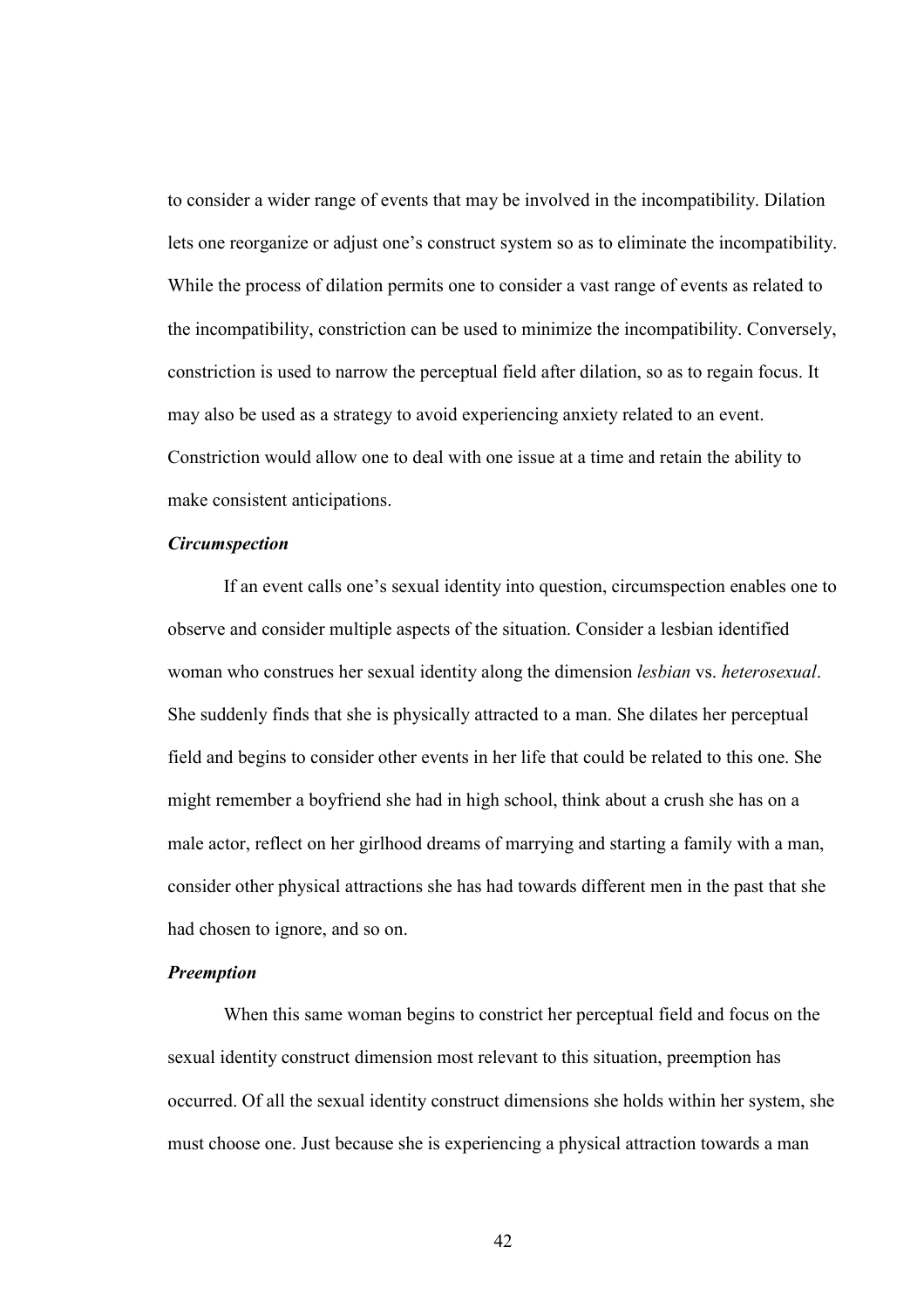does not mean that she is any less attracted to women. In this case, her construct dimension *lesbian* vs. *heterosexual* might not be the one she chooses. Instead, she may decide to revise this sexual identity construct dimension as *lesbian* vs. *bisexual* and then preempt it as most relevant to making sense of her current situation.

#### Control

It is at this point when one pole of the construct dimension *lesbian* vs. *bisexual* is chosen. The relative position of this construct within this woman's sexual identity construct system must be considered. If this is a superordinate construct, subordinate constructs must be considered (Dalton, 1993). She may decide to incorporate her attractions to men into her construct system but maintain a lesbian identity. She also may do the same but choose to assume a bisexual identity. There is also the possibility that she could decide neither pole of this sexual identity construct dimension works for her and return to the circumspection stage so she can explore other alternatives that may better extend her construct system.

#### Creativity Cycle

 The Creativity Cycle is used in transitional construing as a way for individuals to create new constructions and new dimensions of meaning within their personal construct systems. This process expands the personal construct system by introducing variations on current constructs. This expansion is achieved through *loosening* and *tightening*. The creativity cycle begins with the loosening of constructs so that new experiences can be made sense of within the individual's world. The cycle ends when new constructs have emerged and are tested, validated, and tightened. Therefore, the process of the Creativity Cycle involves alternating between loosening and tightening in order to create new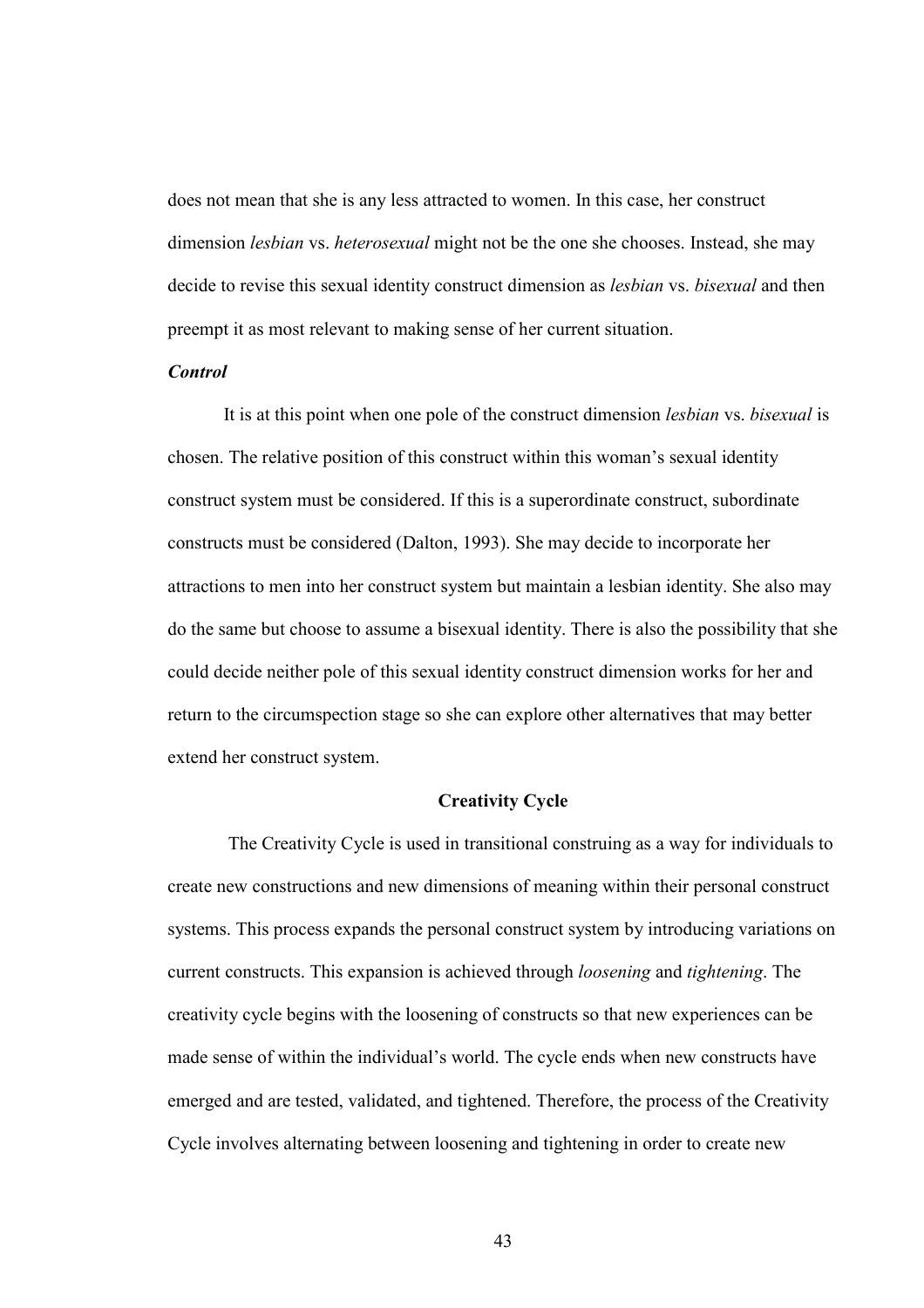constructions that had not previously existed (Epting, 1984; Winter, 1992; Leitner, et al., 1993).

#### Loosening

During the loosening phase of the Creativity Cycle, sexual identity constructs are free and unstructured, thus leading to varying predictions. An individual is able to freely consider different forms of sexual expression without assigning personal meaning to each new idea. In the loosening phase, sexual identity constructs become more permeable and open to change. The permeability allows the opportunity for other ways of construing sexual identity to be recognized, examined, and comprehended. This increased permeability allows new experiences to enter the personal construct system, expanding its range of convenience (Winter, 1992). During the loosening phase, predictive ability decreases, but eventually new ideas regarding sexual identity take on a more structured form so that they may be tested.

 It is possible that one may construe too loosely. Loose construing is useful when it is part of the Creativity Cycle and is followed by tightening. A positive example of loose construing could be the process of brainstorming – throwing out ideas without regard to how strange or unconventional they might seem. However, construing too loosely could become a problem. A person in the midst of an "identity crisis" exemplifies problematic loose construing. Pop star Britney Spears's recent bizarre behaviors, which have included delirious dancing and awful lip-syncing, getting publicly intoxicated while scantily clad and exposing her bare genitalia to the paparazzi, walking into a salon and buzzing off all of her hair, and attacking a car with an umbrella (Sanneh, 2007), can be considered an extreme case of loose construing. Her behavioral predictions are chaotic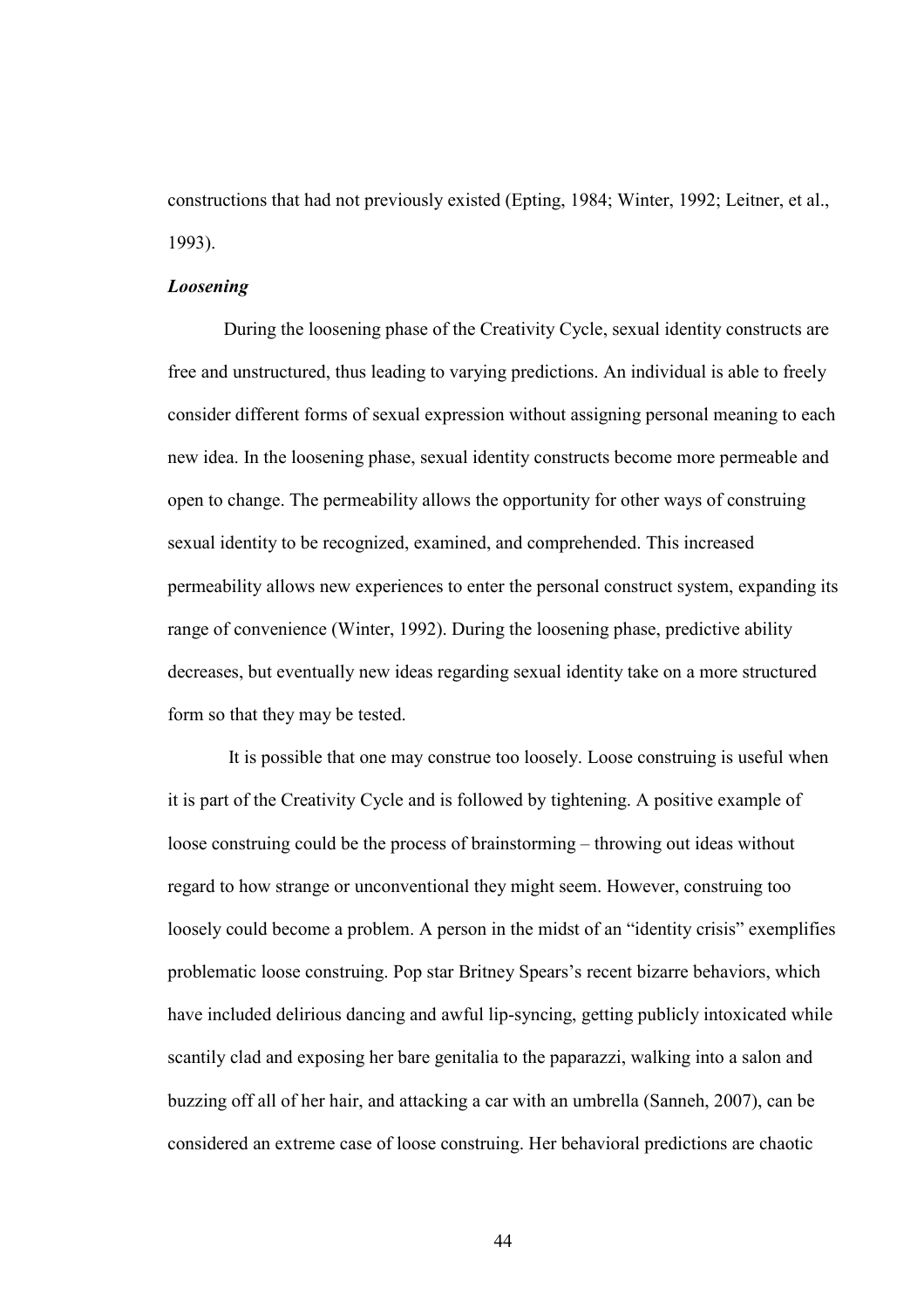and lead to varying and unreliable predictions; consequently, they do not allow her to effectively expand her meaning system in productive new ways.

 Loose construing may occur in sexual identity formation when one begins to question whether one's current identity is actually a comfortable fit. Loosening takes place and the person allows in different ideas and experiences that might not have ever been considered in the past. Remaining in this phase of the cycle for too long may make it seem like one does not have any sense of one's self. Experimentation with too many sexual identities can be perceived as reckless and irresponsible behavior. If one is unable to tighten up one's construing, then one may not be able to make accurate predictions and may lack a sense of self-control.

#### Tightening

As new sexual identity constructs begin to take on a more structured form, the Creativity Cycle moves into the tightening phase. During this phase the individual tests the predictive ability of the new constructs. The testing results in either validation or invalidation of those constructs. If the experience is validated, the individual may tighten the new construct and organize it within the personal construct system. If the experience is invalidated, the individual may do well to move back into the loosening phase for further exploration.

Construing too tightly can result in problems, as well. Tight construing ensures that social predictions remain consistent. It allows one to maintain a relatively narrow range of convenience and retain a sense of control. In terms of sexual identity, tight construing is not necessarily a problem when the events anticipated are validated. Problems occur when social predictions result in invalidation. If a heterosexually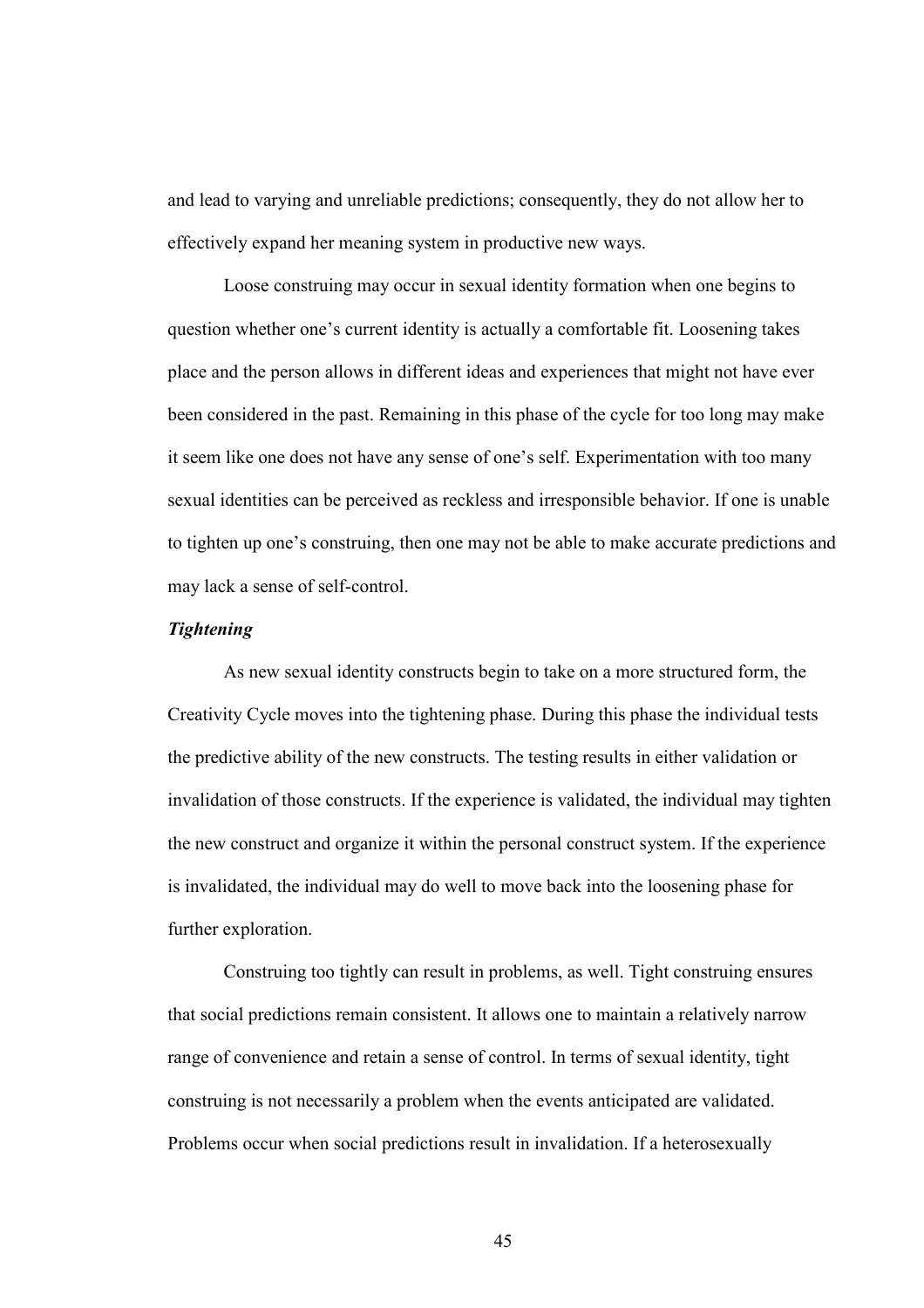identified man has never questioned his sexual identity and suddenly feels physically attracted to other men, the predictions he makes based on his heterosexual identification are invalidated. If his construing is extremely tight, he may have difficulty acknowledging the inconsistencies between his predictions and their outcomes. Consider men who claim to be on the "DL," or "Down Low." Many of these men have female partners but regularly have sex with other men. For many men on the DL, "masculine" is their first and foremost identity. Their masculine identities are so tightly construed that, even though they engage in same-sex intercourse, their heterosexual identity remains intact because, for them, male heterosexuality equals masculinity (Denizet-Lewis, 2003).

#### Anxiety, Threat, and Hostility in Transitional Construing

The Creativity Cycle is a process that can be used to elaborate and expand sexual identity as often as necessary using the techniques of loosening and tightening. From a PCP perspective, the very process of questioning one's current sexual identity likely elicits the transitional concepts of anxiety, threat, and hostility. These issues may be experienced at all levels during the course of these cycles, but are more pronounced when a core construct is in question. Often times these concepts are linked or intertwined. Anxiety, threat, and hostility are discussed next as they pertain to sexual identity revision. Anxiety

"Anxiety is the recognition that the events with which one is confronted lie outside of the range of convenience of one's construct system" (Kelly, 1955/1991a, p. 365). In the case of sexual identity questioning, Kellian anxiety would arise if one had little or no experience with or information about alternative forms of sexuality. Any time one begins to traverse unchartered territory, anxiety tends to be a common response. The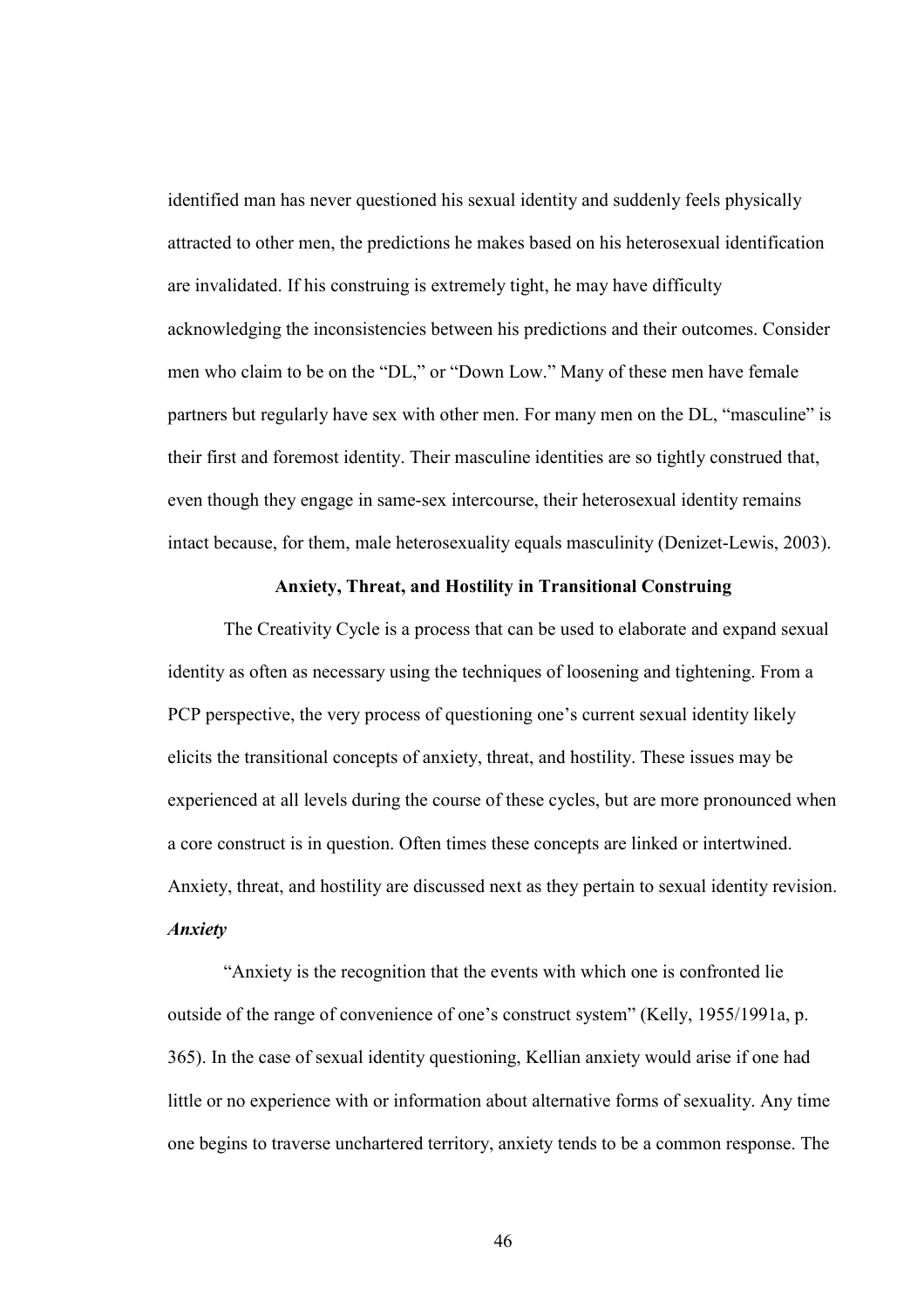feelings of confusion and panic that often result from anxiety are often the impetus for one to gather more information, thus expanding the range of convenience of one's constructs.

 A man who construes his superordinate heterosexual identity in an exceptionally tight manner may experience anxiety when he suddenly experiences attractions towards other men because same-sex attractions lie outside of his range of convenience. He anticipates his physical attractions to be based upon his understanding of himself as a heterosexual man. His heterosexual construct is not permeable enough to allow incompatible construing. Let us assume that he holds the construct dimension *heterosexual* vs. *homosexual*. His other option for construing himself is as homosexual. As he understands himself, he is heterosexual and has always been heterosexual. To construe himself as anything else, homosexual or otherwise, would be an immense change requiring a significant overhaul of his personal construct system and anxiety would likely ensue.

#### Threat

"Threat is the awareness of an imminent comprehensive change in one's core structures" (Kelly, 1955/1991a, p. 361a). Threat is experienced when one understands that the current means by which one construes one's world are no longer effective. Yet one knows that taking the next step could mean significantly altering the life one currently lives. Kelly (1969) described the experience of threat as the moment when "we stand on the brink of a profound change in ourselves and can see just enough of what lies ahead to know that much of what we are now will be left behind forever, once we take the next step" (p. 155-156).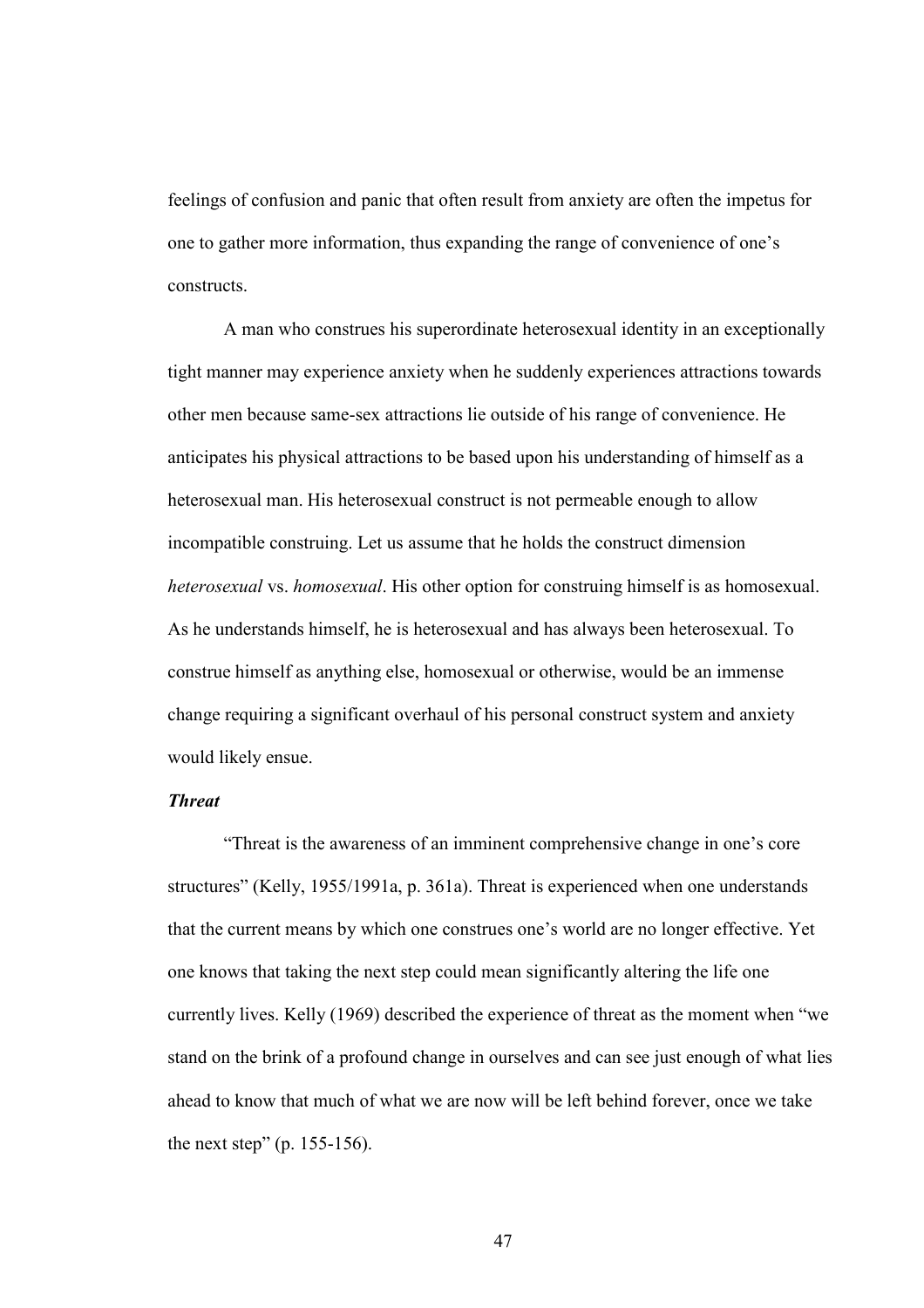In a culture where heterosexuality is more often than not assumed and fostered from birth, it is understandable how it becomes part of one's core structure. The likelihood of a shift or reconstruction of one's core self is impending once one questions one's heterosexuality. Therefore, Kellian threat is a natural response. It is probable that Senator Larry Craig experienced threat when his sexual advances towards an undercover police officer in an airport men's room resulted in his arrest for disorderly conduct. This conservative Senator, married with three children, was publicly accused of trying to solicit homosexual sex and ended up in the media defending his heterosexuality (Murphy & Stout, 2007). Several of this man's core identity constructs were called into question. In addition to his sexual identity, his conservative political positions, and his role as a husband were under public scrutiny. Whenever central constructs that govern one's maintenance processes are on the brink of a comprehensive change, the experience of threat is a likely response.

#### **Hostility**

Kelly (1955/1991a) used the term hostility to describe the "continued effort to extort validational evidence in favor of a type of social prediction which has already been recognized as failure" (p. 375). If we use our constructions to anticipate and predict future events, it can be frightening when certain constructs cease to do so. This is particularly true when we do not have viable alternative constructions in place to which we can turn. Hostility involves clinging to constructs that no longer account for events. It is experienced when one wants to hold on to constructs that, if lost, will significantly alter the perception of one's own world.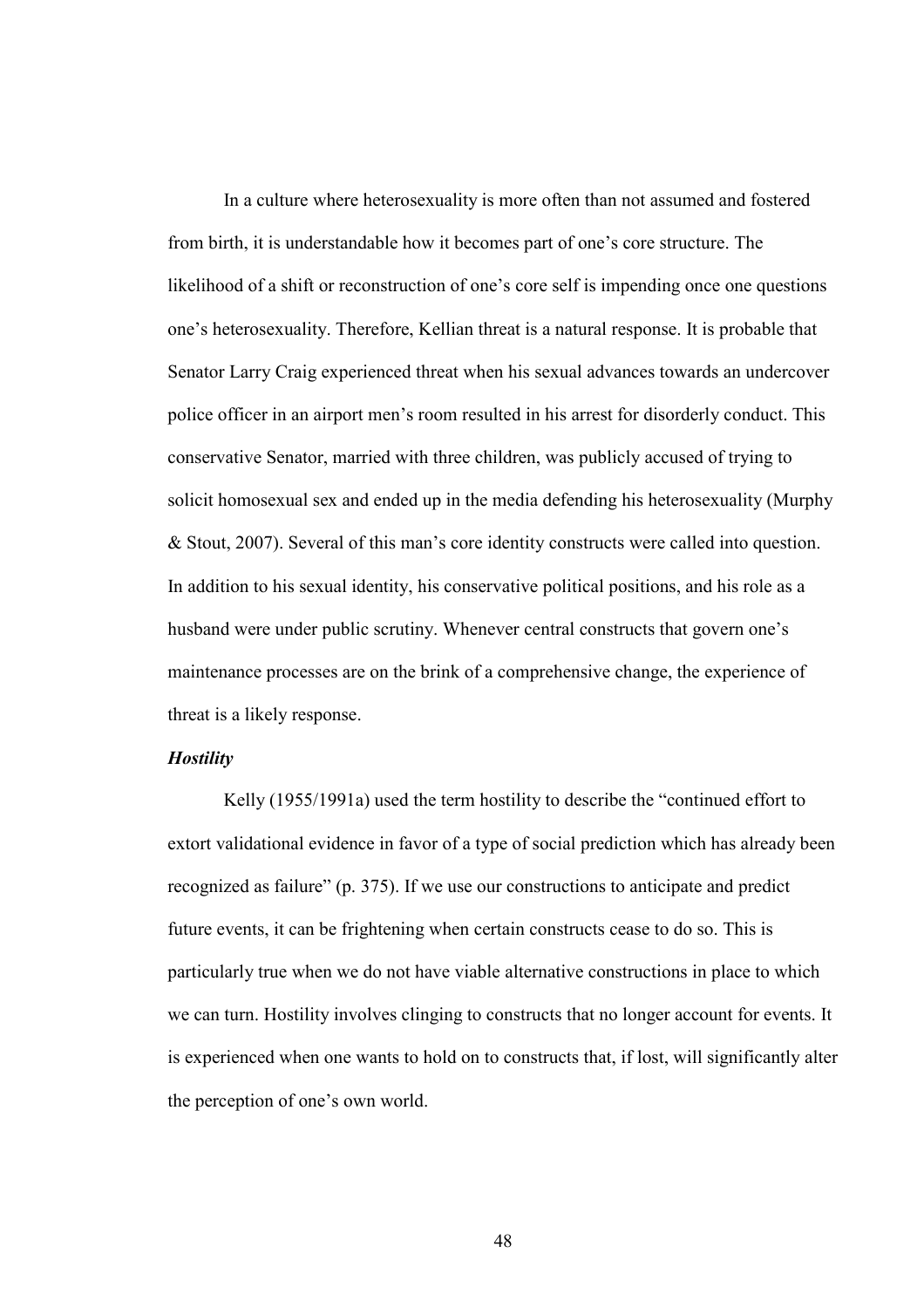If heterosexual identity is part of one's core construct system, which it often is by default, then refusal to consider alternative interpretations may follow. For example, Ted Haggard, the evangelical minister of the New Life Church, confessed to have engaged in "sexual immorality" with a hired male escort for several years. The Reverend admitted to struggling all his life with "repulsive and dark" impulses (Banerjee, 2006). After being dismissed as pastor of New Life Church, Mr. Haggard underwent three weeks of intensive counseling and came out claiming he was "completely heterosexual" (Banerjee, 2007). Surrendering his core sexual identity constructs would have meant having to reorganize his entire personal construct system at the core level. Under these circumstances it may have been easier for Mr. Haggard to do whatever was necessary to force his experience to fit with his beliefs than to abandon these beliefs and then have to deal with the inevitable turmoil of exploring alternative constructions (Bannister, 1977).

 The CPC and Creativity Cycles are two cycles of construction that allow people to execute decisions and develop new ideas. It is important to note that these cycles occur at various levels of awareness. Both can take place numerous times and in a variety of ways relating to sexual identity. These processes are often interconnected during the elaboration of one's sexual identity construct system. A PCP Sexual Identity Cycle might consist of any combination of the CPC Cycle/dilation and constriction and/or the Creativity Cycle/loosening and tightening. One may experience transitional issues such as anxiety, threat, and hostility at any point when questioning one's current sexual identity. Loosening and tightening may be used to create new sexual identity construct dimensions. If one comes to a point where a decision needs to be made dilation and constriction may be used to reorganize and elaborate one's system. One may or may not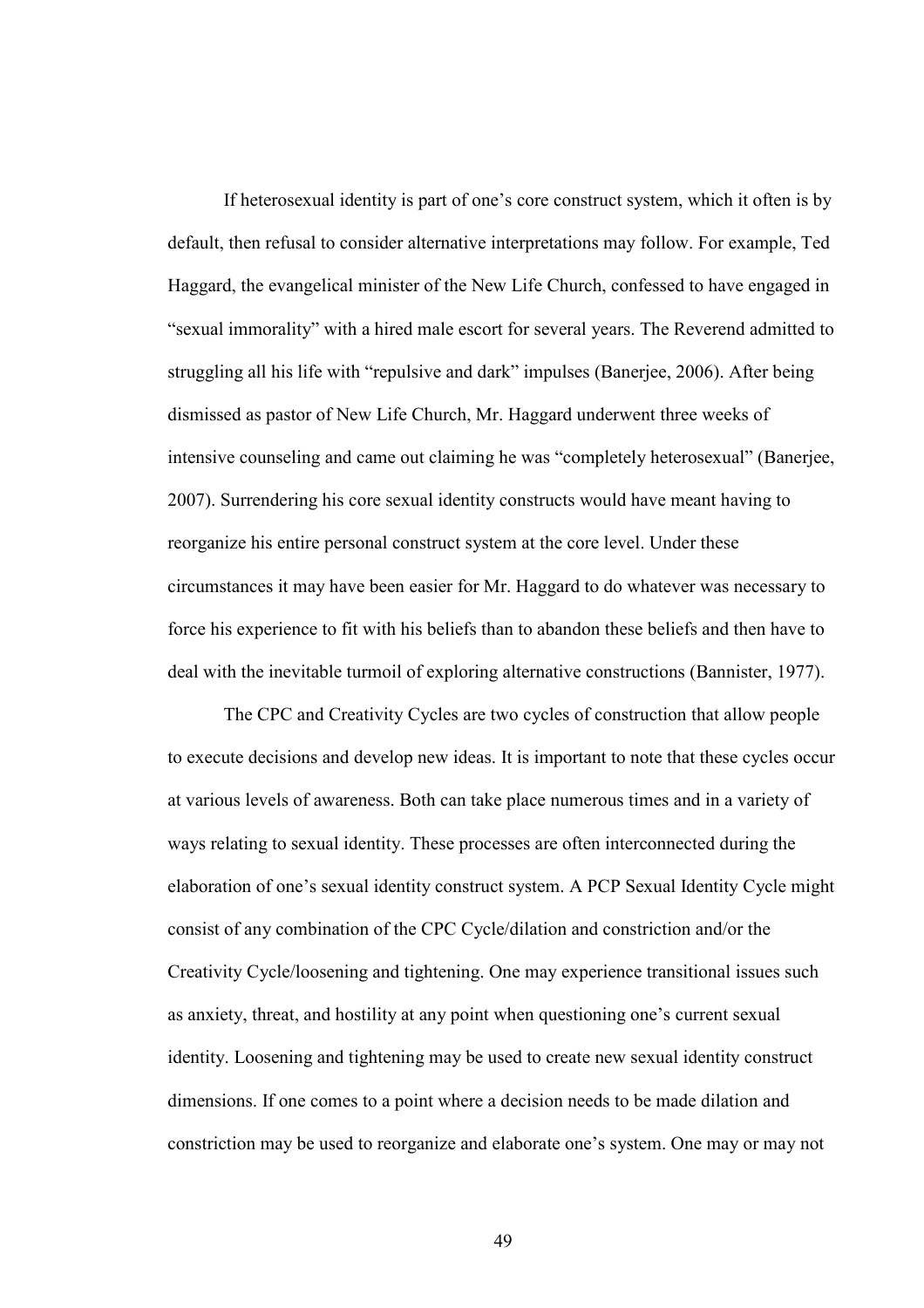assume a new sexual identity label; however, the internal processes will leave one with a new and deeper understanding of one's present sexual identity.

## **CONCLUSION**

 The PCP Sexual Identity Cycle incorporates individual experiences which are used to define one's own sexual identity at any given point in time. When new experiences warrant revisions to one's current sexual identity, PCP permits one to make changes within the sexual identity construct system. These changes can occur again and again. The processes are universal, but individual experience varies from person to person.

 The aim of this thesis was to review models of sexual identity development and then to describe a Personal Construct Psychology perspective on sexual identity. The idea of a Sexual Identity Cycle using fundamental processes and techniques of PCP was suggested. It can be argued that this cycle would best serve individuals whose experiences do not conform to traditional concepts of "coming out" as illustrated by the many homosexual identity development models. This initial sketch of a Sexual Identity Cycle may be used to further explore how PCP processes can be used therapeutically with individuals struggling to express a multitude of unique sexual identities.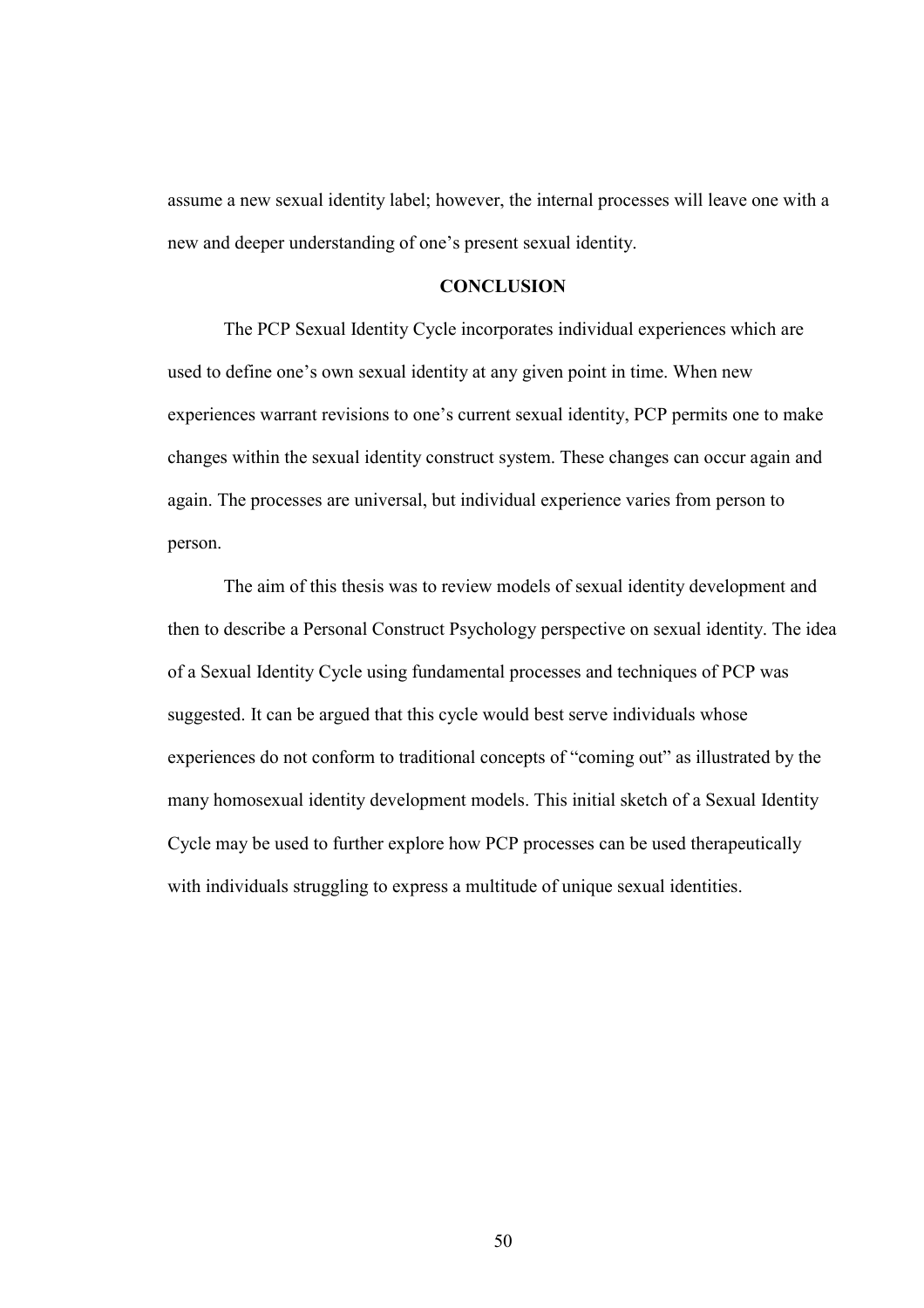#### **REFERENCES**

Adam, B.D. (1987). *The rise of the gay and lesbian movement*. Boston: Twayne.

- Banerjee, N. (2006, December 12). Gay and evangelical, seeking paths of acceptance. *New York Times*. Retrieved November 2, 2007, from http://www.nytimes.com.
- Banerjee, N. (2007, February 7). Ousted pastor 'completely heterosexual.' *New York Times*. Retrieved November 2, 2007, from http://www.nytimes.com.
- Berkey, B.R., Perelman-Hall, T., & Kurdek, L.A. (1990). The multidimensional scale of sexuality. *Journal of Homosexuality, 19,* 67-87.
- Burr, V. (1995). *An introduction to social constructionism*. London: Routledge.
- Cass, V.C. (1979). Homosexual identity formation: A theoretical model. *Journal of Homosexuality, 9,* 105-126.
- Cass, V.C. (1996). Sexual orientation identity formation: A western phenomemon. In R.P.Cabaj & T.S. Stein, (Eds.), *Textbook of homosexuality and mental health* (pp. 227– 251). Washington D.C.: American Psychiatric Press, Inc.
- Chapman, B.E., & Brannock, J.C. (1987). Proposed model of lesbian identity development: An empirical examination. *Journal of Homosexuality, 14,* 69-80.
- Coleman, E. (1982). Developmental stages of the coming out process. *Journal of Homosexuality, 7,* 31-43.
- Cross, M. & Epting, F. (2005). Self-obliteration, self-definition, self-integration: Claiming a homosexual identity. *Journal of Constructivist Psychology, 18,* 53-63.
- Dalton, P. (1993). The meaning of choice and the threat of change. In L.M. Leitner  $\&$  N.G.M. Dunnet, (Eds.), *Critical issues in personal construct psychotherapy* (pp. 99-116). Malabar, Florida: Krieger Publishing Company.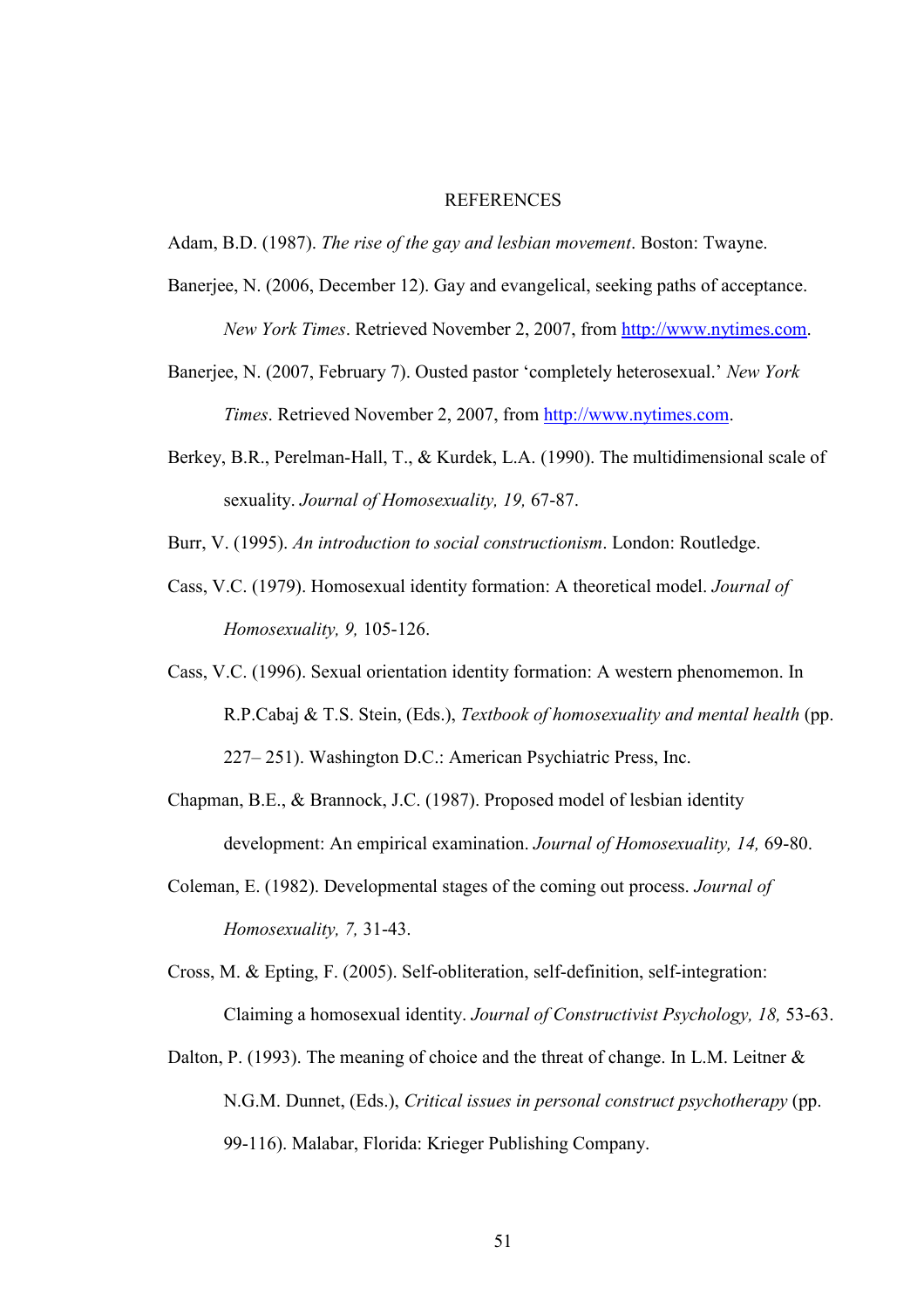- Denizet-Lewis, B. (2003, August 3). Double lives on the down low. *New York Times*. Retrieved November 2, 2007, from http://query.nytimes.com.
- Epting, F.R. (1984). *Personal construct counseling and psychotherapy*. New York: John Wiley.
- Epting, F.R., Raskin, J.D., & Burke, T.B. (1994). Who is a homosexual? A critique of the heterosexual-homosexual dimension. *The Humanistic Psychologist, 22,* 353-370.
- Faderman, L. (1991). *Odd girls out and twilight lovers: A history of lesbian life in twentieth-century America*. New York: Penguin.
- Fox, R. (2003). Bisexual identities. In L.D. Garnets & D.C. Kimmel (Eds.), *Psychological perspectives on lesbian, gay, and bisexual experiences*  $(2^{nd}$  ed., pp. 86-129). New York: Columbia University Press.
- Fransella, F. (Ed.). (2003). *The international handbook of personal construct psychology*. Chichester: John Wiley.
- Gergen, K.J. (1991). *The saturated self: Dilemmas of identity in contemporary life*. New York: Basic Books.

Gergen, K.J. (1999). *An invitation to social construction*. London: Sage.

- Howard, J.A. (2000). Social psychology of identities. *Annual Reviews in Sociology, 26,* 367-393.
- Kelly, G.A. (1969). Ontological acceleration. In B. Maher (Ed.), *Clinical psychology and personality: The selected papers of George Kelly* (pp. 114-132). New York: Wiley.
- Kelly, G.A. (1977). The psychology of the unknown. In D. Bannister (Ed.), *New perspectives in personal construct theory* (pp. 1-19). London: Academic Press.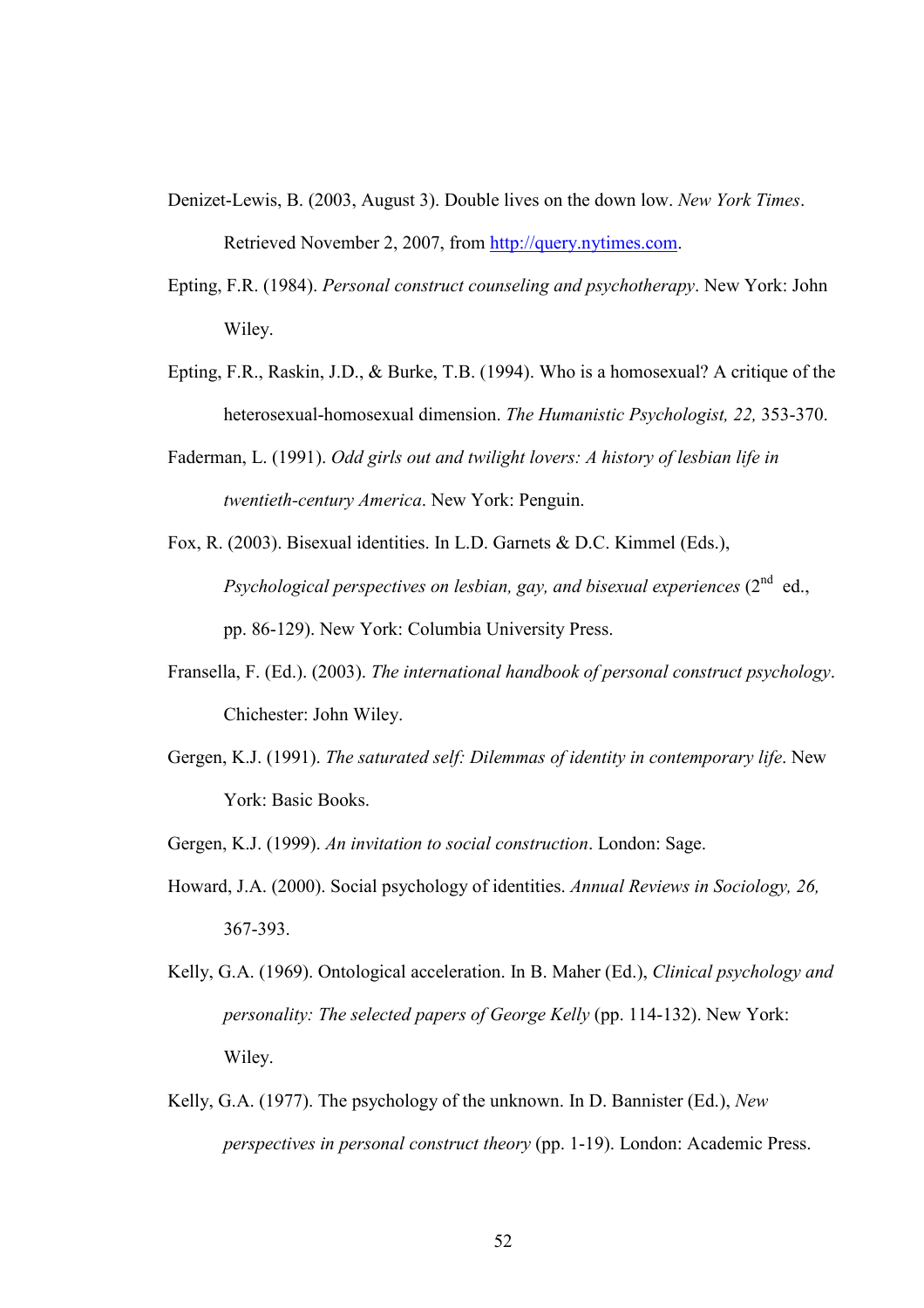- Kelly, G. A. (1991a). *The psychology of personal constructs: Vol. 1. A theory of personality.* London: Routledge. (Original work published 1955)
- Kelly, G. A. (1991b). *The psychology of personal constructs: Vol. 2. Clinical diagnosis and psychotherapy.* London: Routledge. (Original work published 1955)
- Kinsey, A.C., Pomeroy, W.B., & Martin, C.E. (1948). *Sexual behavior in the human male.* Philadelphia: W.B. Saunders Company.
- Klein, F., (1978). *The bisexual option: A concept of one-hundred percent intimacy*. New York: Arbor House.
- Klein, F., Sepekoff, B., & Wolf, T.J. (1985). Sexual orientation: A multivariable dynamic process. *Journal of Homosexuality, 11(1/2),* 35-49.
- Landfield, A.W., & Leitner, L.M. (1980). Personal construct psychology. In A.W. Landfield & L.M. Leitner, (Eds.), *Personal construct psychology: Psychotherapy and personality* (pp. 3-17). New York: John Wiley.

Muehlenhard, C. (2000). Categories and sexuality. *Journal of Sex Research, 37,* 101-107.

- Murphy, P., & Stout, D. (2007, August 29). Idaho senator says he regrets guilty plea in restroom incident. *New York Times*. Retrieved November 2, 2007, from http://www.nytimes.com.
- Plummer, K. (1975). *Sexual stigma: An interactionist account*. London: Routledge & Kegan Paul Ltd.
- Ponse, B. (1978). *Identities in the lesbian world: The social construction of self*. Westport Connecticut: Greenwood Press.
- Queen, C., & Schimel, L. (1997). *Pomosexuals: Challenging assumptions about gender and sexuality.* San Fransisco: Cleis Press.